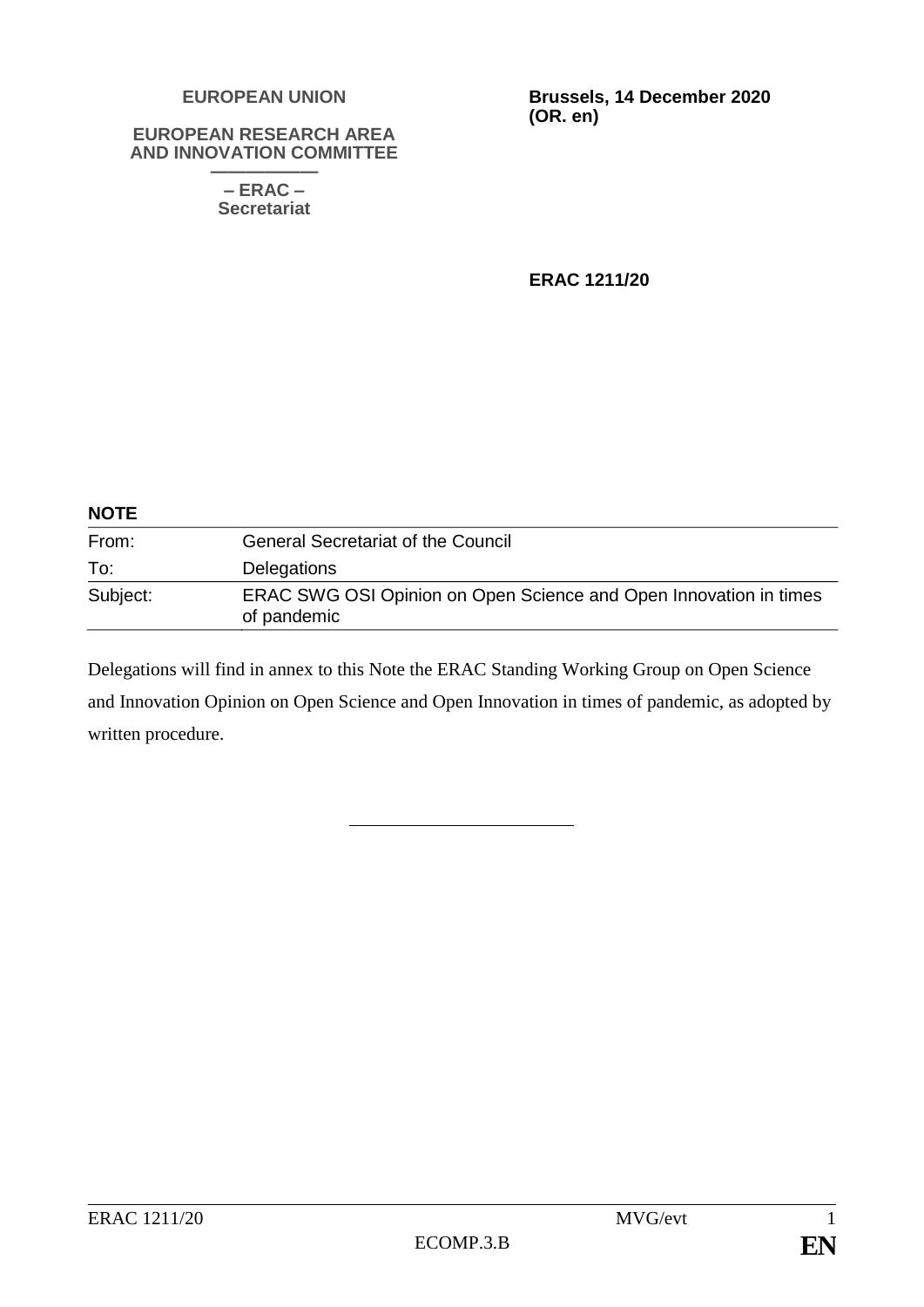## **ERAC Standing Working Group on Open Science and Innovation (SWG OSI)**

### **Opinion on Open Science and Open Innovation in times of pandemic**

### **Executive summary**

The current COVID-19 pandemic presents unique opportunities for Open Science and Open Innovation. Preprints have shown their potential for fastened discussion of research results between peers and a certain ability to auto-correct, while the benefits of opening the access to research outputs in all disciplines - including the social sciences and the humanities -, investing in FAIR data infrastructures and services as well as promoting training in data stewardship have been made obvious.

Challenges include the need to ensure the reliability and the immediate accessibility of research outputs, including FAIR data, while the traditional peer reviewing process shows its limitations. The absence of contextualization in the sometimes premature media coverage of research results may also jeopardize public confidence in scientists' work.

Hence the ERAC SWG OSI notably recommends that open access to publications resulting from publicly funded research activities be generalized in all disciplines. Proper data standards should be agreed early on, taking into account the disciplinary specificities, while interoperable and federated ecosystems of FAIR data have to be implemented, as well as distributed analytics and machine learning. Furthermore we recommend that research assessment and research integrity policies take more into account, and in a more systematic way, the requirements connected to Open Science and Open Innovation, in order to foster researchers' engagement in these areas, as well as the trustworthiness of scientific knowledge.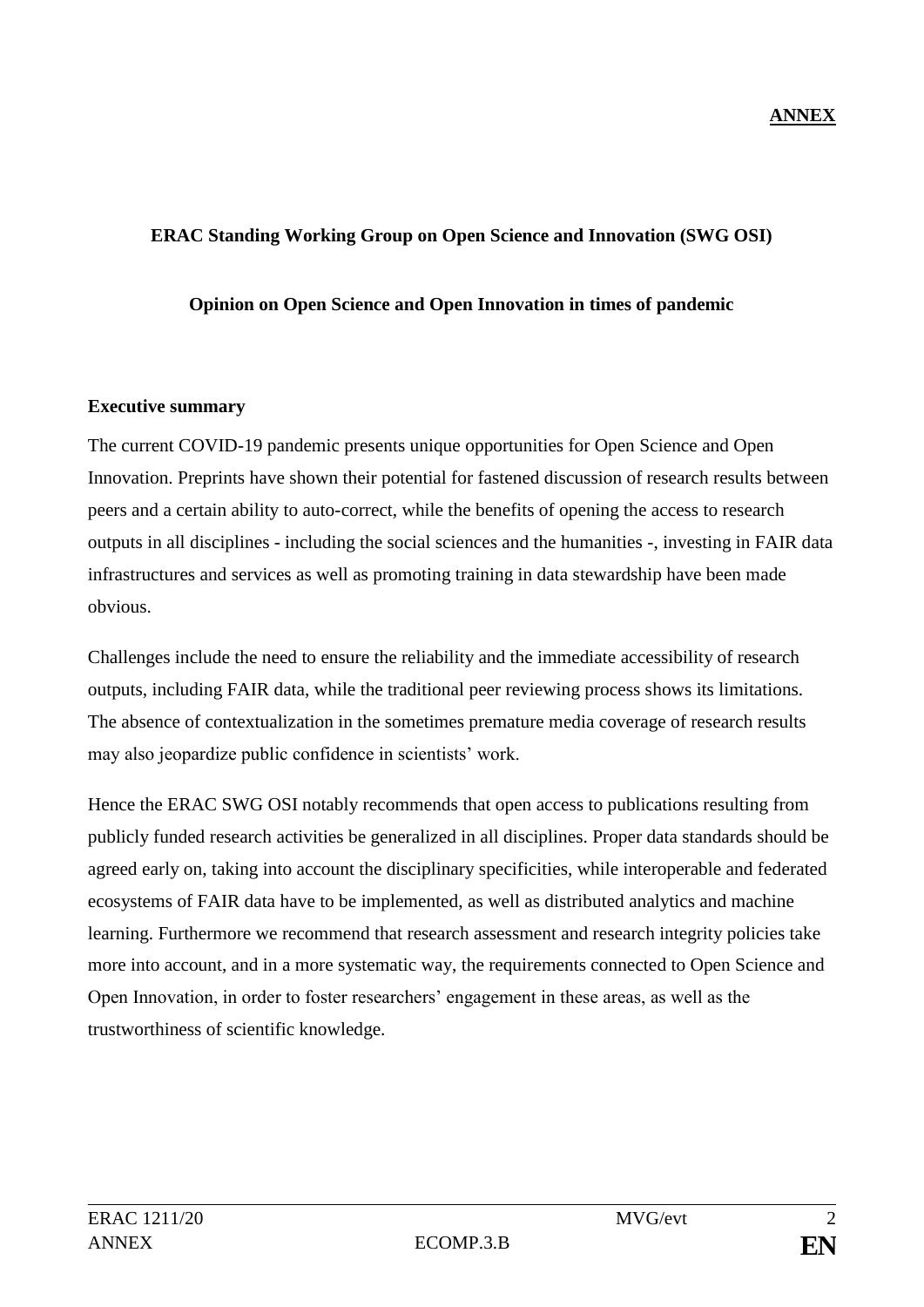### **ERAC SWG on Open Science and Innovation**

### **Opinion on Open Science and Open Innovation in times of pandemic**

The purpose of writing a position paper on Open Science and COVID-19 pandemic flows from the unprecedented range of Open Science and Open Innovation initiatives that the current crisis has stimulated. The ERAC SWG OSI considers that the current COVID-19 crisis works as a catalyser for Open Science and Open Innovation, providing scientists and policy makers – but also innovators, funders, media and citizens - with many opportunities, but also significant new challenges. To maximize the benefits of the openness paradigm and face efficiently the challenges thereof, we propose a set of evidence-based recommendations.

This opinion paper capitalizes on existing literature and reports as well as on SWG OSI "Open register of Open Science and Open Innovation related initiatives in the context of COVID-19". The register has been completed in Spring and Summer 2020 by OSI delegates as well as by external experts and stakeholders (it was accessible on line for several weeks in the form of a shared document). Through the register, which is annexed to this opinion paper, SWG OSI has collected some of the most significant Open Science and Open Innovation initiatives that have been launched since March 2020 at international, European, national and institutional level in order to fight against the new Coronavirus. There is no pretention to completeness though, but rather a will to evidence the diversity of the initiatives.

Through the register and the position paper, SWG OSI also intends to highlight the deeply interdisciplinary nature of the research and innovation activities that relate to COVID-19. As such, a particular focus is brought in the register as well as in the position paper to the contribution of Social Science and Humanities (SSH) scholars.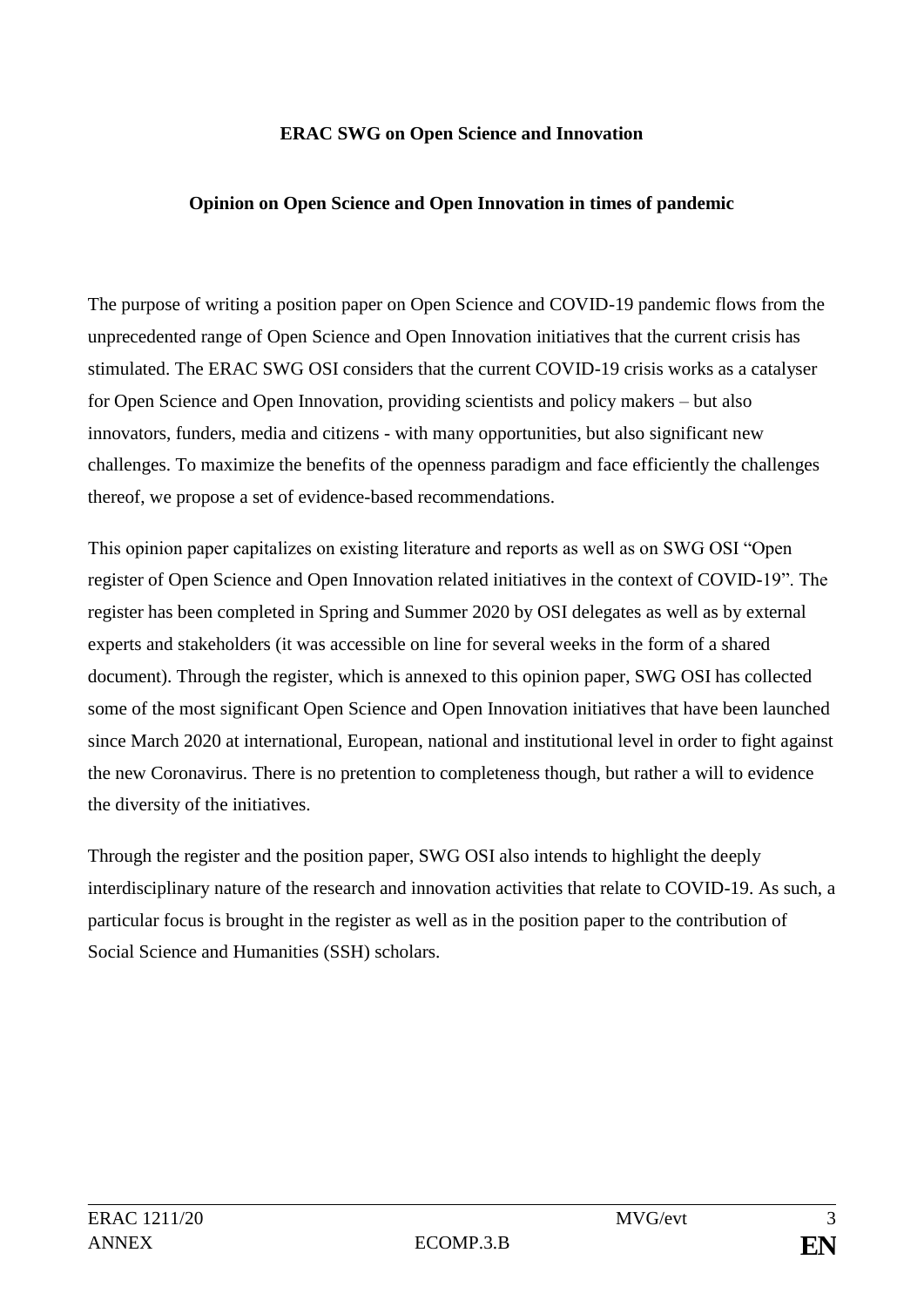## **I. The pandemic as a catalyser for Open Science**

The COVID-19 pandemic has emphasised the need for sharing data and scientific results as early and as widely and openly as possible. It has stimulated the production of an unprecedented number of openly accessible publications and preprints, as well as the launch of many initiatives at institutional, national, European and international level that relate to the diverse dimensions of Open Science and Open Innovation (Tse et al., 2020).

It has also stimulated the writing of several scientometric and bibliometric studies (like Aristovnik et al., 2020 and Homolak et al., 2020) as well as policy reports from international organizations and stake holders. WHO [\(https://www.who.int/news/item/29-05-2020-international-community-rallies](https://www.who.int/news/item/29-05-2020-international-community-rallies-to-support-open-research-and-science-to-fight-covid-19)[to-support-open-research-and-science-to-fight-covid-19\)](https://www.who.int/news/item/29-05-2020-international-community-rallies-to-support-open-research-and-science-to-fight-covid-19), OECD [\(http://www.oecd.org/coronavirus/policy-responses/why-open-science-is-critical-to-combatting](http://www.oecd.org/coronavirus/policy-responses/why-open-science-is-critical-to-combatting-covid-19-cd6ab2f9/)[covid-19-cd6ab2f9/\)](http://www.oecd.org/coronavirus/policy-responses/why-open-science-is-critical-to-combatting-covid-19-cd6ab2f9/) and European Commission [\(https://ec.europa.eu/info/news/commission](https://ec.europa.eu/info/news/commission-launches-manifesto-maximise-accessibility-research-results-fight-against-coronavirus-2020-jul-28_en)[launches-manifesto-maximise-accessibility-research-results-fight-against-coronavirus-2020-jul-](https://ec.europa.eu/info/news/commission-launches-manifesto-maximise-accessibility-research-results-fight-against-coronavirus-2020-jul-28_en)[28\\_en\)](https://ec.europa.eu/info/news/commission-launches-manifesto-maximise-accessibility-research-results-fight-against-coronavirus-2020-jul-28_en) have all underlined from the beginning of the pandemic the need of (more) Open Science. UNESCO hosted an online meeting of representatives of ministries in charge of science all over the world, and underlined the urgency of stepping up information sharing through Open Science [\(https://en.unesco.org/news/unesco-mobilizes-122-countries-promote-open-science-and-reinforced](https://en.unesco.org/news/unesco-mobilizes-122-countries-promote-open-science-and-reinforced-cooperation-face-covid-19)[cooperation-face-covid-19\)](https://en.unesco.org/news/unesco-mobilizes-122-countries-promote-open-science-and-reinforced-cooperation-face-covid-19), while also taking the right to privacy into account [\(https://en.unesco.org/covid19/communicationinformationresponse/opensolutions\)](https://en.unesco.org/covid19/communicationinformationresponse/opensolutions).

## The Scholarly Publishing and Academic Resources Coalition (Sparc) Europe

[\(https://sparceurope.org/covid-19-and-open-science/\)](https://sparceurope.org/covid-19-and-open-science/) as well as the COAR Confederation of Open Access Repositories [\(https://www.coar-repositories.org/news-updates/open-science-in-the-time-of](https://www.coar-repositories.org/news-updates/open-science-in-the-time-of-covid-19-lets-not-return-to-business-as-usual-when-the-pandemic-is-over/)[covid-19-lets-not-return-to-business-as-usual-when-the-pandemic-is-over/\)](https://www.coar-repositories.org/news-updates/open-science-in-the-time-of-covid-19-lets-not-return-to-business-as-usual-when-the-pandemic-is-over/) have plead for the need to pursue further the Open Science efforts that COVID-19 crisis has stimulated. In regard to Open Innovation CESAER, the [association](https://en.wikipedia.org/wiki/Non-profit_association) of leading [universities](https://en.wikipedia.org/wiki/University) of [science](https://en.wikipedia.org/wiki/Science) and [technology](https://en.wikipedia.org/wiki/Technology) in [Europe,](https://en.wikipedia.org/wiki/Europe) reminds that "utilisation of research and knowledge exchange has never had such a high profile as during the global Covid-19 pandemic, including the diverse and urgent challenges associated with securing supply chains and providing healthcare, testing, equipment and a range of research, and often in conjunction with a range of partners in [...] local, national, and international ecosystem involving industry partners and healthcare providers" (Kinnaird et al., 2020).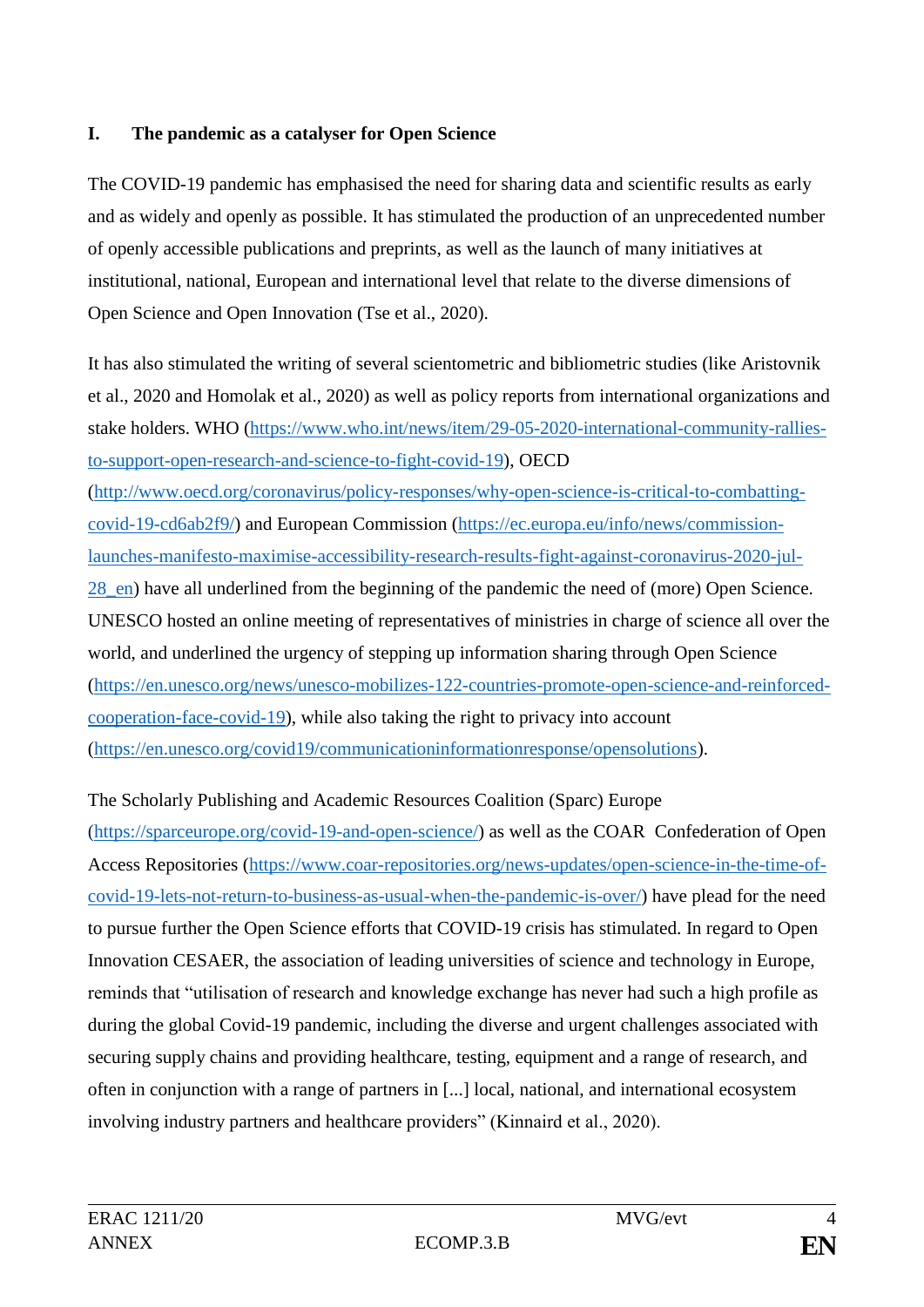Furthermore national rectors' conferences, like for example in France, national consortia and governments have drafted position papers to urge publishers to open the access to COVID-19 related literature.

## **1. An unprecedented quantity of fast publications**

In 2003 at the occasion of the SARS outbreaks, only 22% of the epidemiological studies on SARS were submitted to journals during the outbreak, while only 8% were accepted and 7% published before the end of the crisis (Barbour, 2020). In comparison, a substantial amount of articles dedicated to COVID-19 have been published ahead-of-print with submission-to-publication reduced around ten times on average (Homolak et al., 2020). Furthermore on 1 June 2020, a total of 21.400 documents – 41% of which being articles - written by 66,504 different authors and published in 2,548 journals could already be retrieved from the Scopus database (Aristovnik et al., 2020).

According to the bibliometric analysis of COVID-19 research across science and social science research landscape conducted by Aristovnik et al. (2020), most publications where authored by researchers from USA, China and Italy in the health sciences, life sciences and physical sciences – the only group of disciplines in which USA is ranked in second place - and USA, China and India in the social sciences & humanities. Top 20 journals in COVID-19 research by number of documents retrieved cover a significant share (41%) of total citations and have a relatively high source normalized impact per paper (SNIP). Moreover, the majority of these journals are subject to health sciences and they are classified predominantly in the following sub-subject areas or fields: infectious diseases, general medicine and microbiology (medical). Most of the top 20 journals are from Western countries such as the United Kingdom, the Netherlands and the United States.

Health sciences delivered a total of 14,187 documents, life sciences a total of 4,143 documents of which 928 documents are considered as pure life sciences, physical sciences a total of 1,625 documents and social sciences and humanities a total of 1,812. It should be noticed though that the number of documents in SSH is the disciplinary group that has grown the most in June 2020, focusing mostly on the socio-economic consequences of the pandemic. Health sciences are more focused on health consequences, while life sciences are oriented towards drug efficiency and physical sciences focused on environmental consequences.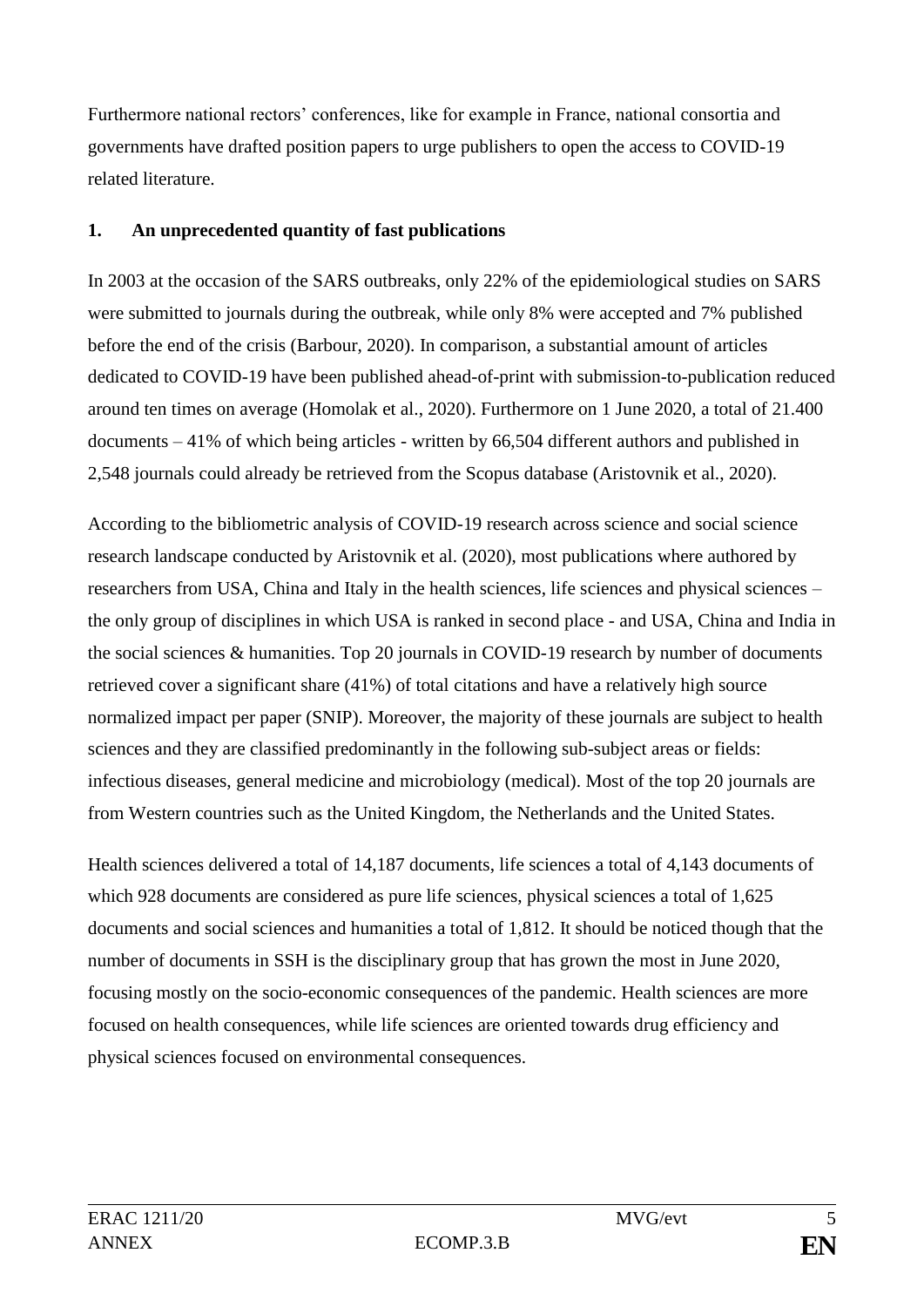## **2. A diversity of initiatives in Open Science and Open Innovation**

Beyond this remarkable increase in fast publication outputs at the occasion of the COVID-19, there have been notable achievements in a diversity of domains relating to Open Science and Open Innovation**<sup>1</sup>** .

## **Open Access**

Journals and publishers that in other circumstances would have kept their publications behind a paywall have opened or temporarily made more flexible the access to COVID-19 publications (and where relevant related research data). Some of the actions were coordinated by the international association of STM publishers [\(https://www.stm-assoc.org/about-the-industry/coronavirus-2019](https://www.stm-assoc.org/about-the-industry/coronavirus-2019-ncov/) [ncov/\)](https://www.stm-assoc.org/about-the-industry/coronavirus-2019-ncov/), or initiated directly by publishers such as Elsevier [\(https://www.elsevier.com/about/press](https://www.elsevier.com/about/press-releases/corporate/elsevier-gives-full-access-to-its-content-on-its-covid-19-information-center-for-pubmed-central-and-other-public-health-databases-to-accelerate-fight-against-coronavirus)[releases/corporate/elsevier-gives-full-access-to-its-content-on-its-covid-19-information-center-for](https://www.elsevier.com/about/press-releases/corporate/elsevier-gives-full-access-to-its-content-on-its-covid-19-information-center-for-pubmed-central-and-other-public-health-databases-to-accelerate-fight-against-coronavirus)[pubmed-central-and-other-public-health-databases-to-accelerate-fight-against-coronavirus\)](https://www.elsevier.com/about/press-releases/corporate/elsevier-gives-full-access-to-its-content-on-its-covid-19-information-center-for-pubmed-central-and-other-public-health-databases-to-accelerate-fight-against-coronavirus) or journals such as *The Lancet* [\(https://www.thelancet.com/coronavirus,](https://eur03.safelinks.protection.outlook.com/?url=https%3A%2F%2Fwww.thelancet.com%2Fcoronavirus&data=02%7C01%7Cbart.dumolyn%40vlaanderen.be%7C077fc67724064a50065508d7d47c4454%7C0c0338a695614ee8b8d64e89cbd520a0%7C0%7C0%7C637211502491828294&sdata=qEO1YElSuhafRiqcp19AXDifgPsKQkCjWq5XQi2lUDU%3D&reserved=0) BMJ [\(https://www.bmj.com/coronavirus\)](https://eur03.safelinks.protection.outlook.com/?url=https%3A%2F%2Fwww.bmj.com%2Fcoronavirus&data=02%7C01%7Cbart.dumolyn%40vlaanderen.be%7C077fc67724064a50065508d7d47c4454%7C0c0338a695614ee8b8d64e89cbd520a0%7C0%7C0%7C637211502491838251&sdata=IVKMJOw7LYdeiLeDWpea5dNYzFV3XCgAKebK3F%2FerJ4%3D&reserved=0) or the *NEJM* [\(https://www.nejm.org/coronavirus\)](https://eur03.safelinks.protection.outlook.com/?url=https%3A%2F%2Fwww.nejm.org%2Fcoronavirus&data=02%7C01%7Cbart.dumolyn%40vlaanderen.be%7C077fc67724064a50065508d7d47c4454%7C0c0338a695614ee8b8d64e89cbd520a0%7C0%7C0%7C637211502491838251&sdata=bBsvv0DS5UCB45%2Fq0MndgKFKpKmpHtfPcTp94LbhoW8%3D&reserved=0). Furthermore publishers like those federated by the Open Access Scholarly Publishers Association (OASPA) have taken initiative to speed up their reviewing process.

Archives of preprints (Rxiv repositories in particular) have played a new and unique role, the number of papers published on Rxiv repositories having increased steadily since the beginning of the epidemic, and only a small fraction thereof being published in journals (Homolak et al., 2020). In particular, the platform [COVID-19 SARS-CoV-2 preprints](http://connect.biorxiv.org/relate/content/181) has been commonly implemented by medRxiv and bioRxiv. A range of innovative solutions to provide peer review to preprints like among others the UK [Outbreak Science Rapid PREreview](https://outbreaksci.prereview.org/) platform has been made available to researchers of all disciplines.

<u>.</u>

**<sup>1</sup>** See, for a more detailed presentation of the initiatives, the annexed ERAC Standing Working Group on Open Science and Innovation "Open Register of Open Science and Open Innovation related initiatives in the context of COVID-19".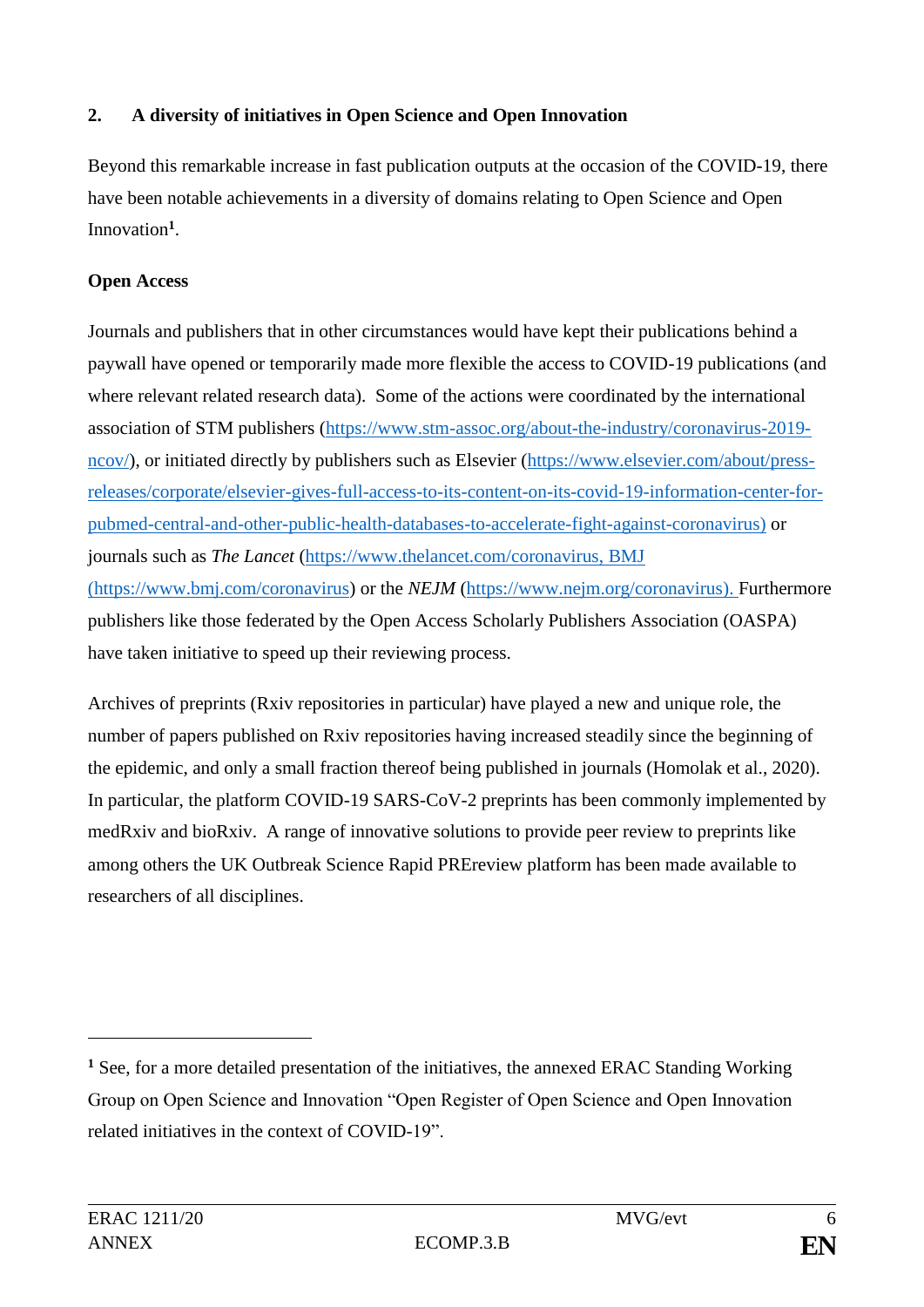On the other hand, open repositories of COVID-19 literature (most often not limited to scholarly articles) have been developed such as the COVID-19 Open Research Dataset (CORD-19) (USA) which includes over 52,000 scholarly articles and defines itself as a "Free, Open Resource for the Global Research Community" [\(https://www.whitehouse.gov/briefings-statements/call-action-tech](https://www.whitehouse.gov/briefings-statements/call-action-tech-community-new-machine-readable-covid-19-dataset/)[community-new-machine-readable-covid-19-dataset/\)](https://www.whitehouse.gov/briefings-statements/call-action-tech-community-new-machine-readable-covid-19-dataset/), or the European COVID-19 Data Platform which provides access to over 100,000 scientific publications and pre-prints (through its connection to Europe PubMedCentral). All around Europe Universities like the Slovenian Central technological Library of the University of Ljubljana [\(http://www.ctk.uni-lj.si/\)](http://www.ctk.uni-lj.si/), Slovenia, provided their users with an overview of freely accessible electronic resources during the epidemic.

## **Other dimensions of Open Science and Open Innovation**

The COVID-19 pandemic has emphasised the importance of rapid data availability and data accessibility. Next to open access to publications, data availability and accessibility is a key driver for Open Science and Innovation. In the past few months quality research data has even become the most important element in research, innovation and policy making.

Among other remarkable initiatives that relate to the wide and early sharing of research data in a manner that is as open and FAIR (findable, accessible, interoperable and reusable) as possible, the abovementioned European Covid-19 Data Platform aims to facilitate data sharing and analysis, in order to accelerate coronavirus research. It brings together relevant datasets submitted to EMBL-EBI and other major centres for biomedical data in Europe as well as in third countries [\(https://www.covid19dataportal.org/\)](https://www.covid19dataportal.org/).

Furthermore source data have been made FAIR and available for reuse in a distributed manner by potential future infectious disease outbreaks. Notably [GO FAIR](https://www.go-fair.org/) - soon endorsed by the other three international data related organisations CODATA, RDA and WDS - started an emergency implementation network called [VODAN](https://www.go-fair.org/implementation-networks/overview/vodan/) (Virus Outbreak Data Network) namely to make source data FAIR and make them available for reuse in a distributed manner by potential future infectious disease outbreaks. The network even made a [joint appeal,](https://www.go-fair.org/wp-content/uploads/2020/03/Data-Together-COVID-19-Statement-FINAL.pdf) "Data Together COVID-19", including a distributed approach wherever possible (see Annex for further details about this and other similar initiatives).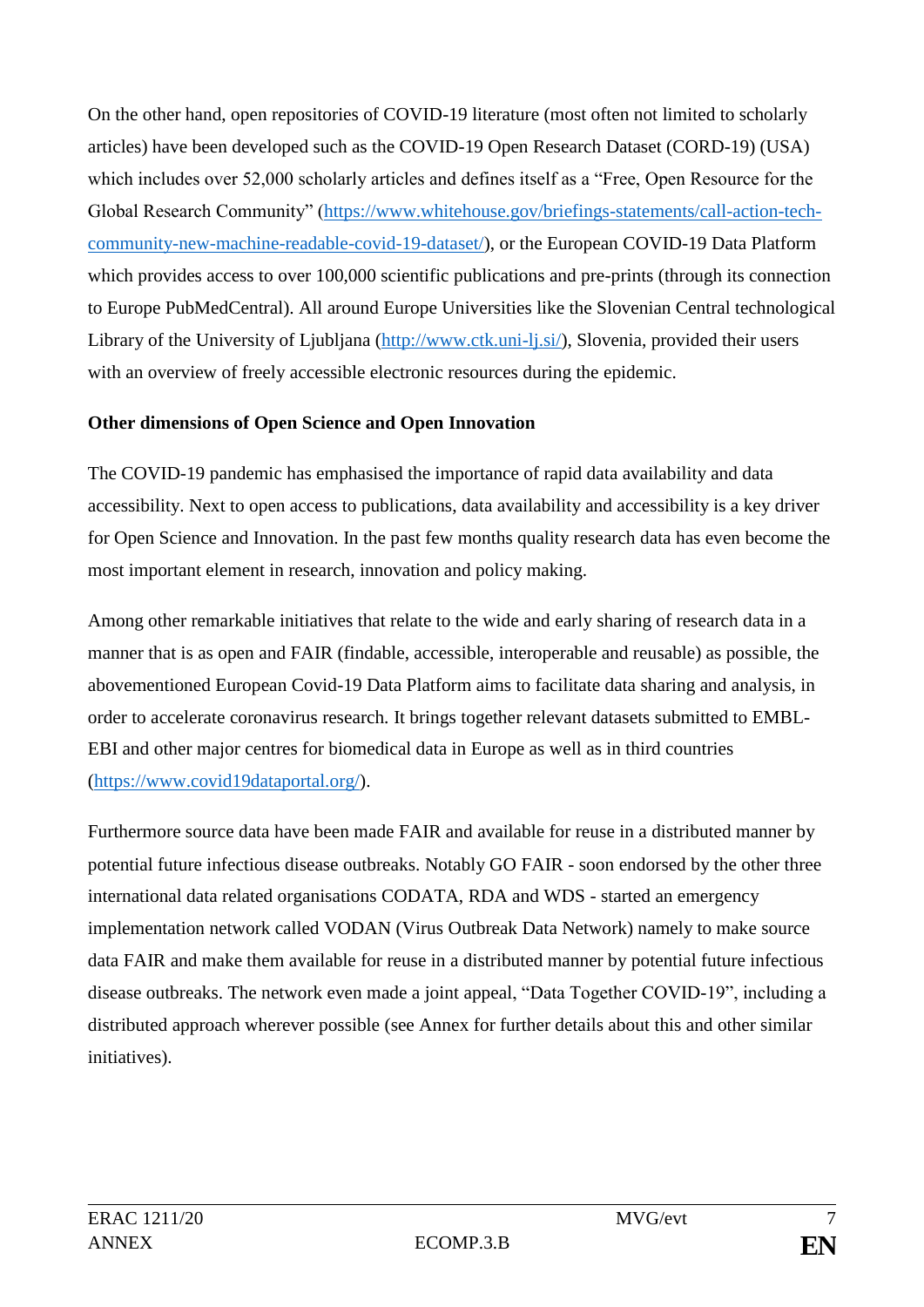In regard to citizen science the EU-Citizen.Science initiative provides citizen scientists with a selection of resources related to the current pandemic. EU-Citizen.Science is an online platform for sharing knowledge, tools, training and resources for citizen science – "by the community, for the community" [\(https://eu-citizen.science/citizen-science-resources-related-covid19-pandemic/\)](https://eu-citizen.science/citizen-science-resources-related-covid19-pandemic/).

Open Innovation principles have inspired actions at European level such as the EUvsVirus European online Hackathon which allowed innovators to share their ideas in order to implement innovative solutions to COVID-19 related problems [\(https://euvsvirus.org/\)](https://euvsvirus.org/). The Open Covid Pledge of the Open COVID Coalition consists in the publication of standard licenses that can be used by anyone that has adopted the pledge [\(https://opencovidpledge.org/licenses/\)](https://opencovidpledge.org/licenses/).

At national level initiatives have been taken in regard to the diverse dimensions of Open Science and Open Innovation taking the form either of national contributions to European or international initiatives, or specific national or institutional projects (see Annex for further details).

## **Open Science and Open Innovation in the SSH**

As mentioned above, the raise in COVID-19 related publications in the SSH came at a second stage and focused on the socio-economic consequences of the pandemic. It is worthwhile to notice though that a broad scope of SSH related initiatives concerned the different dimensions of Open Science.

Preprints have been used as a privileged way of communication between SSH scholars (via SocArXiv or PsyArXiv notably.) Open repositories and hubs of COVID-19 literature have been implemented like the COVID-19 Social Science Research Tracker in the USA, the World Pandemic Research Network (WPRN) which maintains a searchable global directory of the scientific resources available on the societal and human impacts of the COVID-19 pandemic [\(https://wprn.org\)](https://wprn.org/), or the COVID-19 SSH Data Portal which is intended to aggregate information about past, current and future datasets produced by the SSH research communities [\(https://covid19.eui.eu/About-the-Data-Portal\)](https://covid19.eui.eu/About-the-Data-Portal). [OPERAS,](http://operas.hypotheses.org/aboutoperas) the European Research Infrastructure for the development of open scholarly communication in the social sciences and humanities, has launched its OPERAS Beyond Covid-19 Open Access reference library of humanities and social sciences research. Based on an accumulation of reading notes it provides access to the content of selected publications that relate to the social and human dimensions of the pandemic, while a complementary [Zotero library](https://www.zotero.org/groups/2473609/beyond_covid-19) stores bibliographic references of selected publications [\(https://operas.hypotheses.org/4084\)](https://operas.hypotheses.org/4084).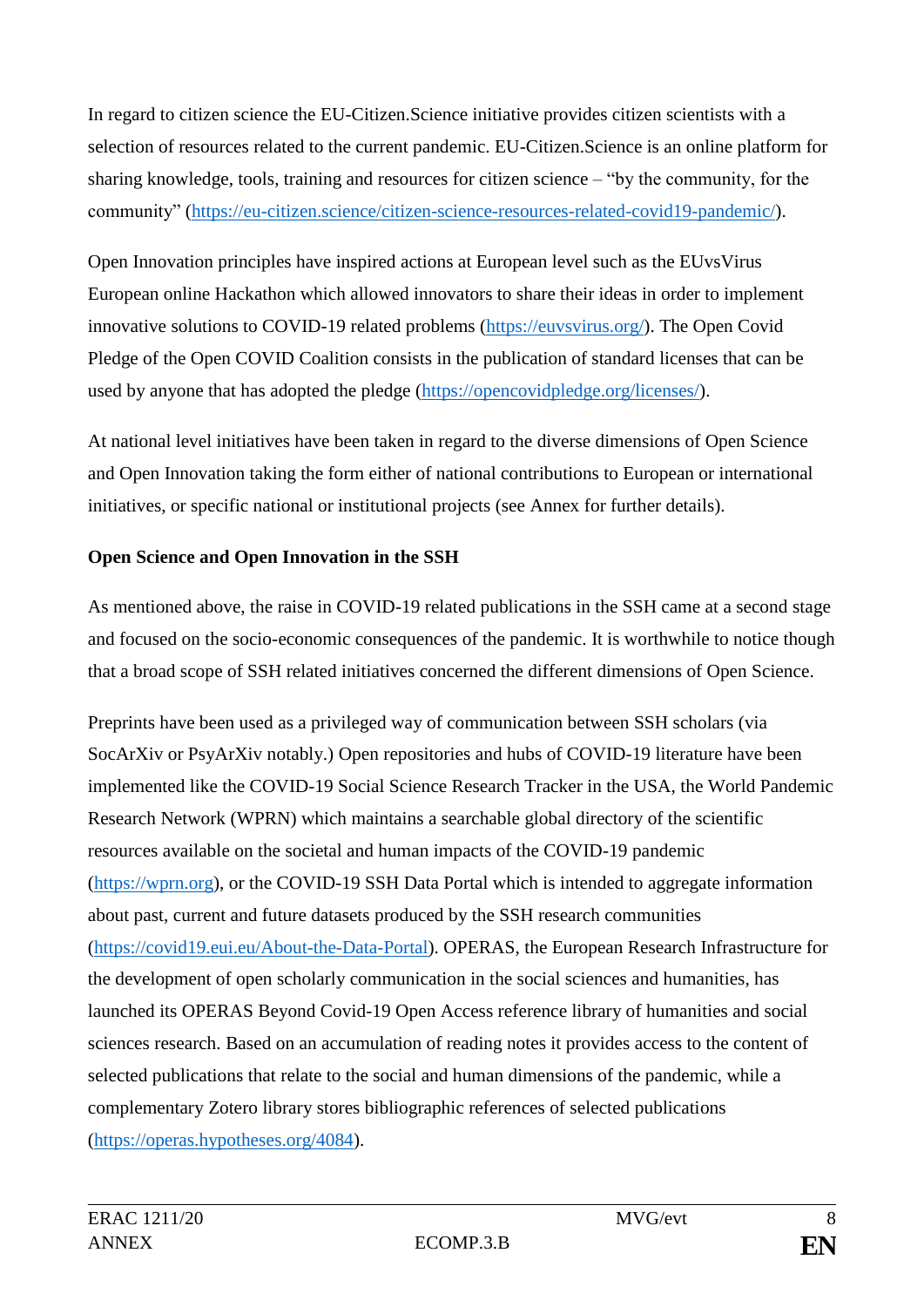Epistemological and cultural differences in SSH exist within Europe in regard to data-driven research and in relation to what constitutes data in those fields. Therefore it is not yet possible to reach a level of data sharing equivalent to what is to be found in the health and life sciences. Nevertheless attempts have been made to aggregate information about existing and future COVID-19 related datasets produced by SSH scholars, and to provide basic services (see for ex. in the Annex the European University Institute COVID-19 Knowledge Hub). SSH ERIC Research Infrastructures have also integrated into their surveys several modules related to COVID-19 (in the case of SHARE and ESSurvey) or have ongoing COVID-19 activities through their involvement in the H2020 project SSHOC (CESSDA and CLARIN). It is also one of the aims of the European COVID-19 Data Platform to link omics and clinical data with relevant SSH data and bridge the divide between lab data and SSH data.

At national level, initiatives have contributed to fully integrate the SSH research insights in the COVID-19 Open Science and innovation endeavours. Among many other significant initiatives the SSH COVID-19 portal aims to organize SSH expertise from Dutch universities through a public platform. This portal provides fast and direct access to academic experts [\(https://ssh-covid19.nl/\)](https://ssh-covid19.nl/).

Furthermore, social scientists and humanists engage in science communication activities and public debates, notably through individual or collective blogging and collaborations with newspapers (like for ex. the Belgian *Carta Academica* collective of academics who published regular chronicles on social, psychological and economic aspects of COVID-19).

## **II. Opportunities**

 The pandemic has raised awareness as never before on the need to react in a fast and collaborative way – like for example in the joint European Commission and RDA (Research Data Alliance) fast-track working group working on recommendations and guidelines on data sharing which involved over 300 experts worldwide in a bottom up approach -, and on the relative inefficiency of traditional publication and peer review modes in such emergency circumstances. Open Science has become in any case a main issue in academia as well as in policy agendas.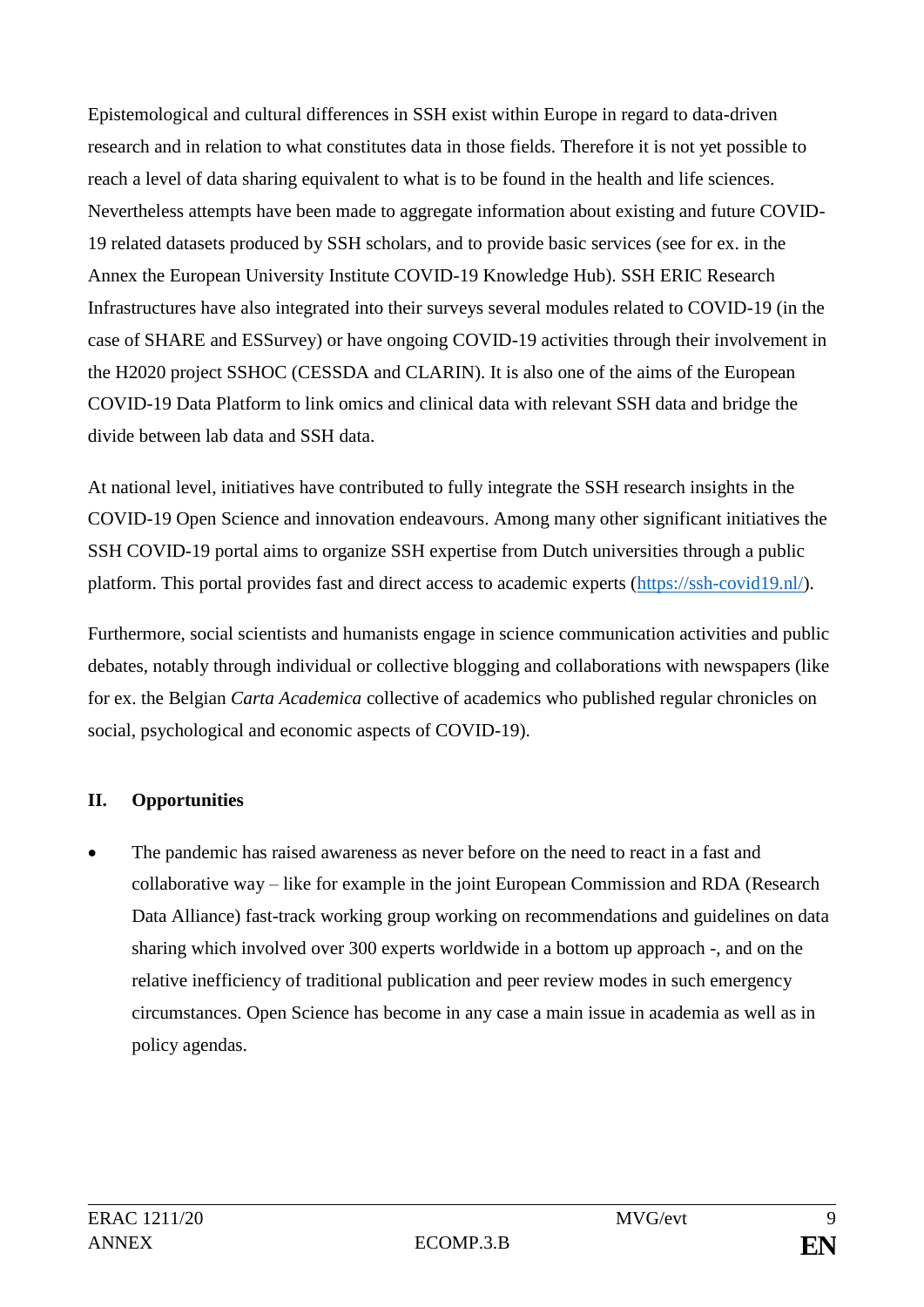- Preprints have shown their potential for early discussions of research results between peers, and a certain ability to auto-correct (Rentier and Vanholsbeeck, 2020). For example a prepublication on the BioRxiv platform suggesting similarities between SARS-CoV-2 (the virus that causes COVID‑19) and HIV was withdrawn 48 hours after publication. By contrast, *The Lancet* withdrew a controversial study on the use of hydroxychloroquine after two weeks.
- The need to invest in FAIR data has become more apparent than ever, as well as the importance of investments in data infrastructures and other research infrastructures, and in skills and data stewardship.
- Open Science and Open Innovation principles and realities have received unprecedented media attention, contributing to communicate the value of scientific knowledge as a public good to lay audiences.
- As a complex and multidimensional challenge, the pandemic emphasises the need of an interdisciplinary response at scientific level, and as such the need of an Open Science that is inclusive of all disciplines. Indeed if the pandemic has been primarily dealt with from a health perspective, it is accompanied by major challenges of an economic, political, social, psychological and cultural nature.
- More specifically the pandemic has emphasized the timeliness of some of the EU Commission initiatives in the fields of Open Science, such as the European publishing platform (Open Research Europe), the European COVID-19 Data Platform and Portal, and the European Open Science Cloud (EOSC). Together these tools, services and federated Open Science ecosystems provide an important opportunity to manage the whole dissemination process of scientific publications and research data, as well as that of other important research outputs, such as software, algorithms, workflows and protocols.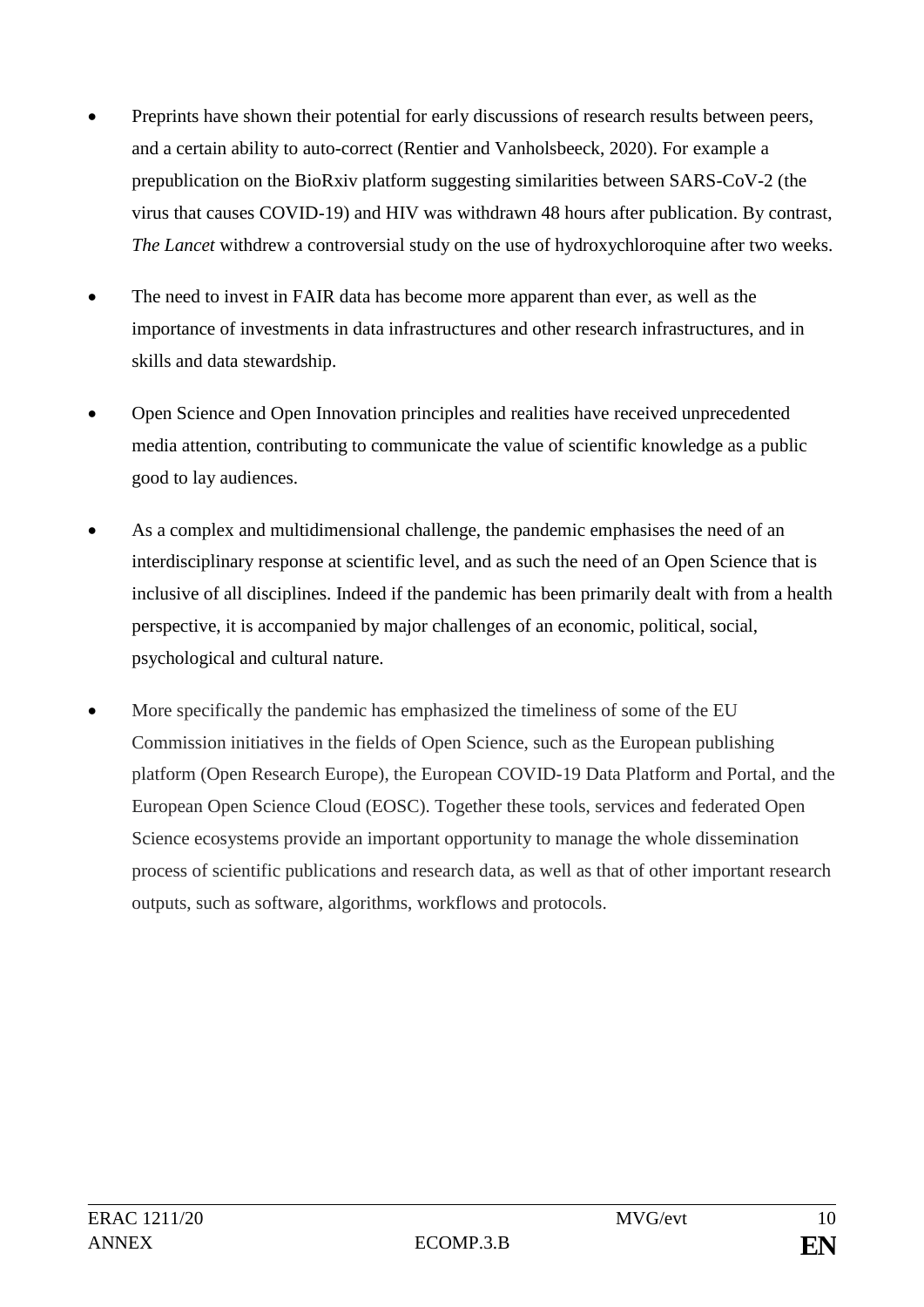## **III. Challenges**

### **Open Access to publications**

- The traditional system of publication via peer reviewed articles, which is still largely dominant in scholarly communication, has shown that it could be easily overload in case of a sudden overflow of papers (Homolak et al., 2020).
- While the reduction of the submission-to-publication time allows for fast exchange of information among scientists, it raises issues relating to the scientific quality of the published studies and the efficiency of the peer reviewing process (Besançon et al., 2020). Since the beginning of the pandemic, even prestigious journals had to retract published papers, after serious doubts about the reliability of the underlying data had been expressed.
- The reliability of scientific results is crucial to maintain the public's trust in science and evidence informed policymaking. The absence of contextualization in the media coverage or even in the policy making of non-yet reviewed and sometimes contradictory research material (like preprints or announcements of research results via the social media) may thus harm the public confidence in scientists' work.
- Open Access to COVID-19 articles and underlying data still depends to a large extent on the good will of publishers, and on conditions fixed by them, rather than on editors' or authors' will, in particular whenever the host journals are not published in Open Access and/or publishers only offer temporary open access to relevant literature. This is particularly a problem since research on the new corona virus draws on a long tail of often closed research literature, or articles published in non-biomedical disciplines (Larivière et al., 2020).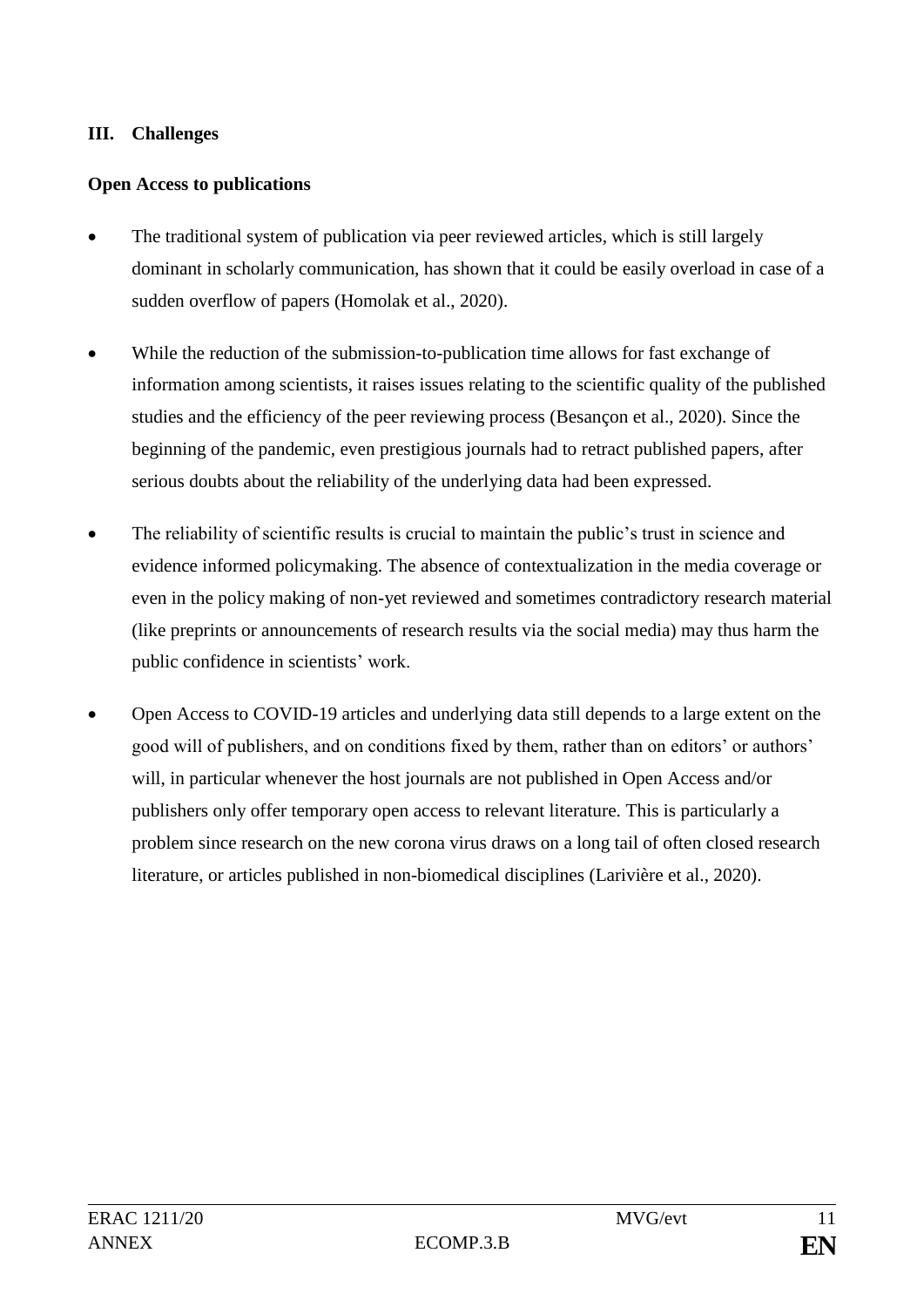## **Open Research Data**

- Many data tools developed in the COVID-19 context are tools that help to visualize the data rather than store and share it (Sparc Europe, 2020).
- Researchers have not been able to collect, access and proceed all the relevant 'Real World' observations and data from the onset of the epidemic, because of the lack of human to machine and machine to machine fluent communication and ad hoc distributed analytics and machine learning. This has probably delayed by weeks if not months the provision of valuable research insights on the disease progression and drug repurposing as well as social and traditional care measures.
- Furthermore a majority of the data produced in COVID-19 related research are not FAIR, or even are of a rather low quality (Homolak et al., 2020).
- Collecting the information about the existence of datasets at national level was not always an easy process. Fragmentation of data across infrastructures and countries is a major issue.
- Data alone are often of no use without access to the methods and software used for producing the data, and the context of their production.

## **Interdisciplinarity**

- The overflow of scientific information available has not been balanced with the production of synthetic and interdisciplinary knowledge (Aristovnik et al. 2020).
- For interdisciplinary research to be successful, technical data interoperability stumbling blocks need to be overcome, to ensure smooth data sharing and interlinking between data from different domains.
- Data sharing asks for a cultural change and epistemological (r)evolution in some disciplines, notably (but not exclusively) in the SSH.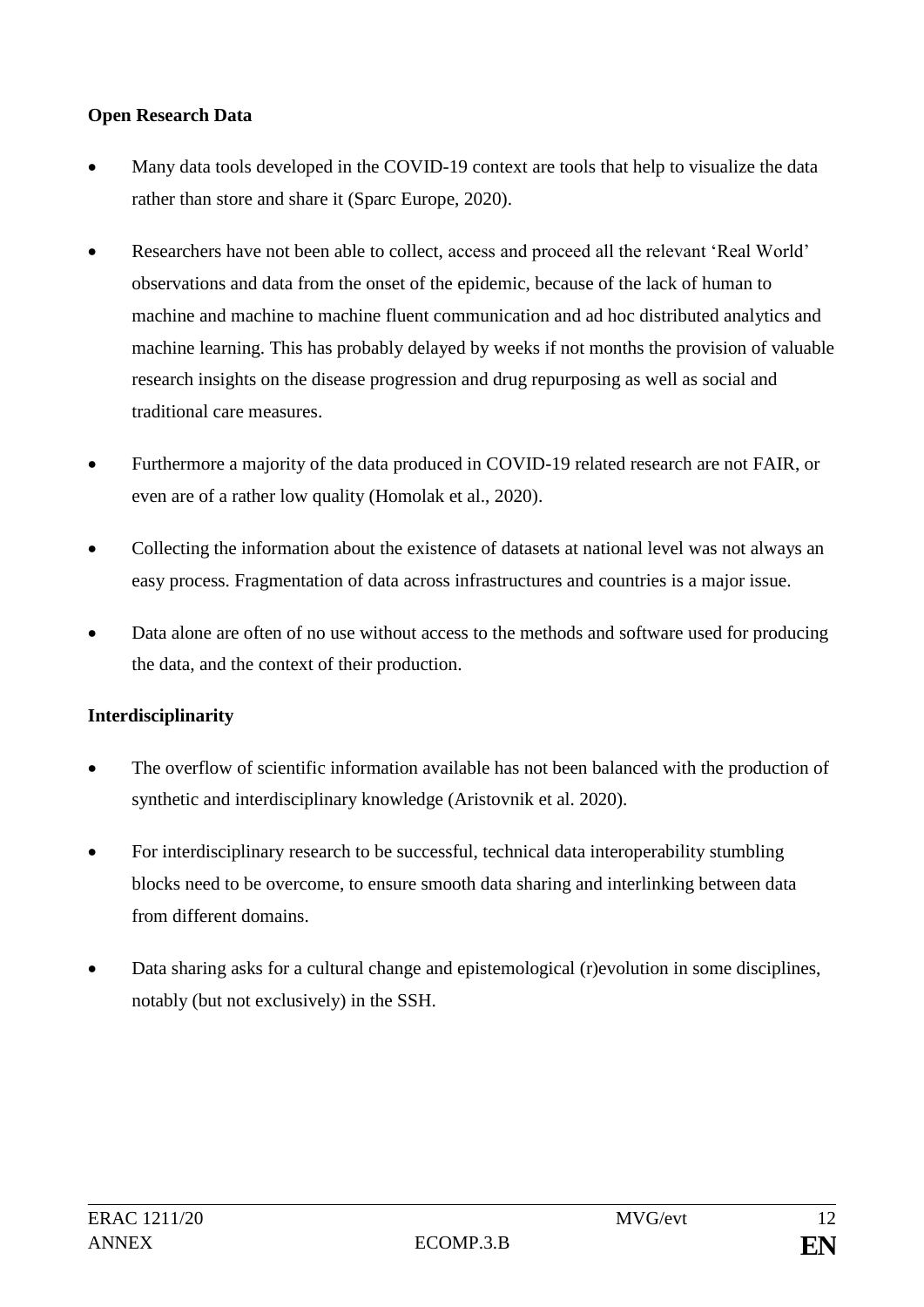## **Open Science related principles and policies**

- There are in most European countries not enough career incentives and rewards for researchers – and particularly researchers at an early stage of their career – to engage in Open Science practices.
- Open Innovation perspective on IP arrangements allows for faster innovation but could limit the lever to trade off between accessibility, affordability and fair restrictions for profiting commercially from publicly funded research.
- Disparities are still significant across the EU and its Member States in the field of Open Science, not all of them having national Open Science initiatives and/or strategies. Hence financial support and ad hoc funding may lack to support Open Science and Open Innovation in general, and actions linked to this sanitary crisis in particular.

# **IV. Recommendations**

The following recommendations are grouped thematically rather than according to specific audiences. SWG OSI considers indeed that, while some stakeholders – researchers, innovators, policy makers, funders, media or citizens – are de facto more concerned by some of those guidelines, it would be artificial to relate too narrowly certain recommendations to certain actors. All of them have indeed to contribute to a better uptake of Open Science in academia and in society.

## **Open Access to publication**

- During the crisis, many academic publishers provided free access to their publications, but on a restrictive way (not all of the resources and/or only temporarily). This Open Access approach to publications resulting from publicly funded research activities should be generalized in all disciplines, without delay, without frontiers.
- Scholars and editors should have a more prominent role in the governance of the journals which they edit or in which they publish, and be able to pressure publishers – as service providers to the scholarly community - to adopt fair Open Access business models.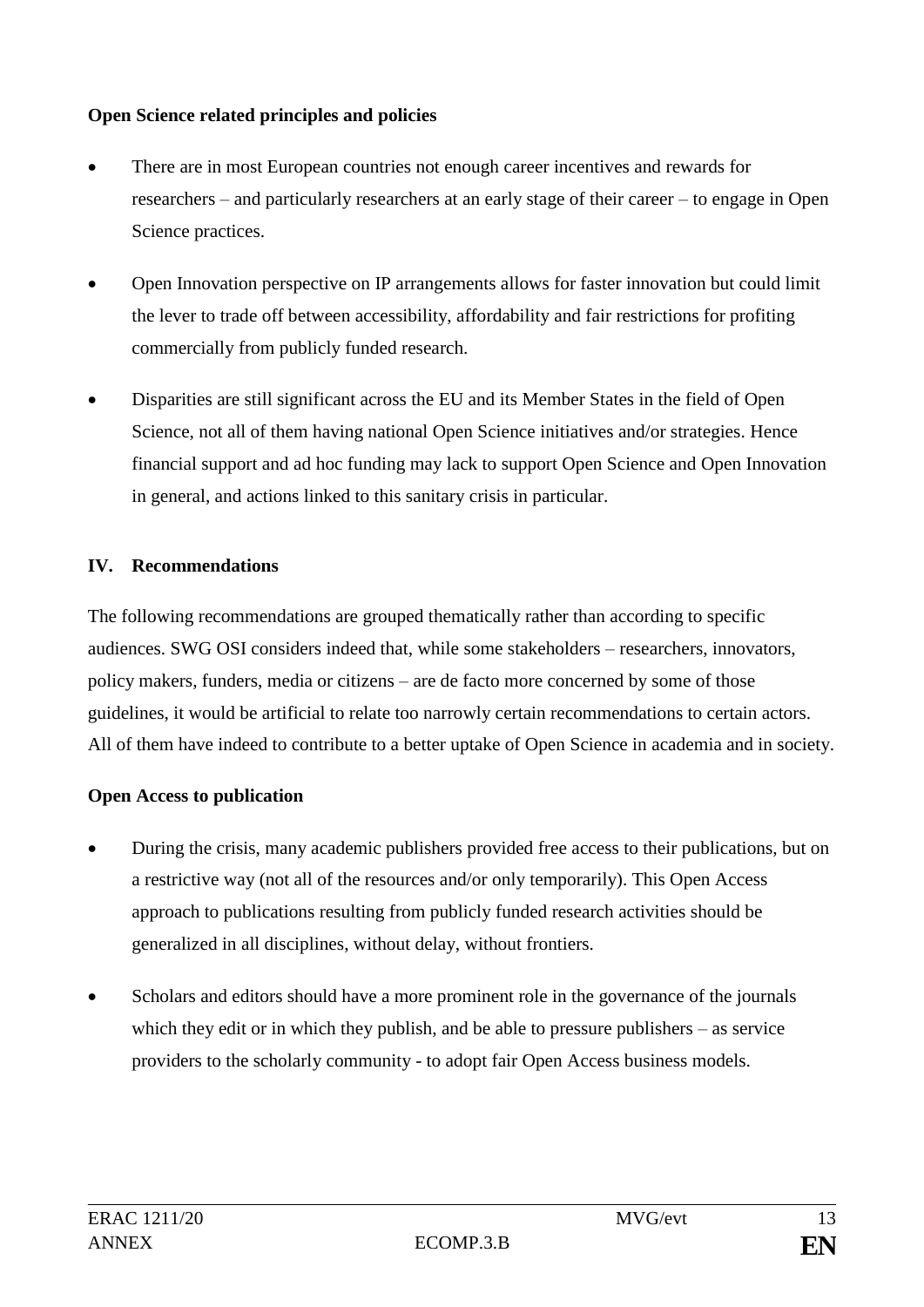For fighting against such global challenges there is a need of essential results being accessible in English at an international level to the global research community. Nevertheless relevant research outputs should not only be published in English in Western top journals but also in local language for the local communities (also outside of academia) (Larivière et al., 2020; Pölönen, 2020).

## **Open Research Data**

- Opening articles is not enough. There is a need to make the data behind research papers accessible in a FAIR way, to ensure the reproducibility – in particular if the peer review process has been lightened –, the accountability and the reuse of the research outputs.
- Information should be provided about computer codes, protocols as well as about the context of production of the data.
- Proper data standards need to be agreed early on, and are very important for data acquisition and integration. Fragmentation in data access should be avoided by promoting standards, interoperability, federated ecosystems, EOSC, the European COVID-19 Data Platform.
- Whenever data cannot be publicly opened, the existence of relevant datasets should be sufficiently documented so that data may be found and shared more restrictively by duly identified scientists, in a controlled and fair manner.
- Integration of SSH experts in the design of data platforms is recommended, to better take into account the specificities of data and Open Science outside of the STEM disciplines.

## **Open Science services, infrastructures and tools**

- Appropriate investments should be made early on in data infrastructures and other research infrastructures.
- Facing the overflow of information, more efficient text and data mining and artificial intelligence tools are needed.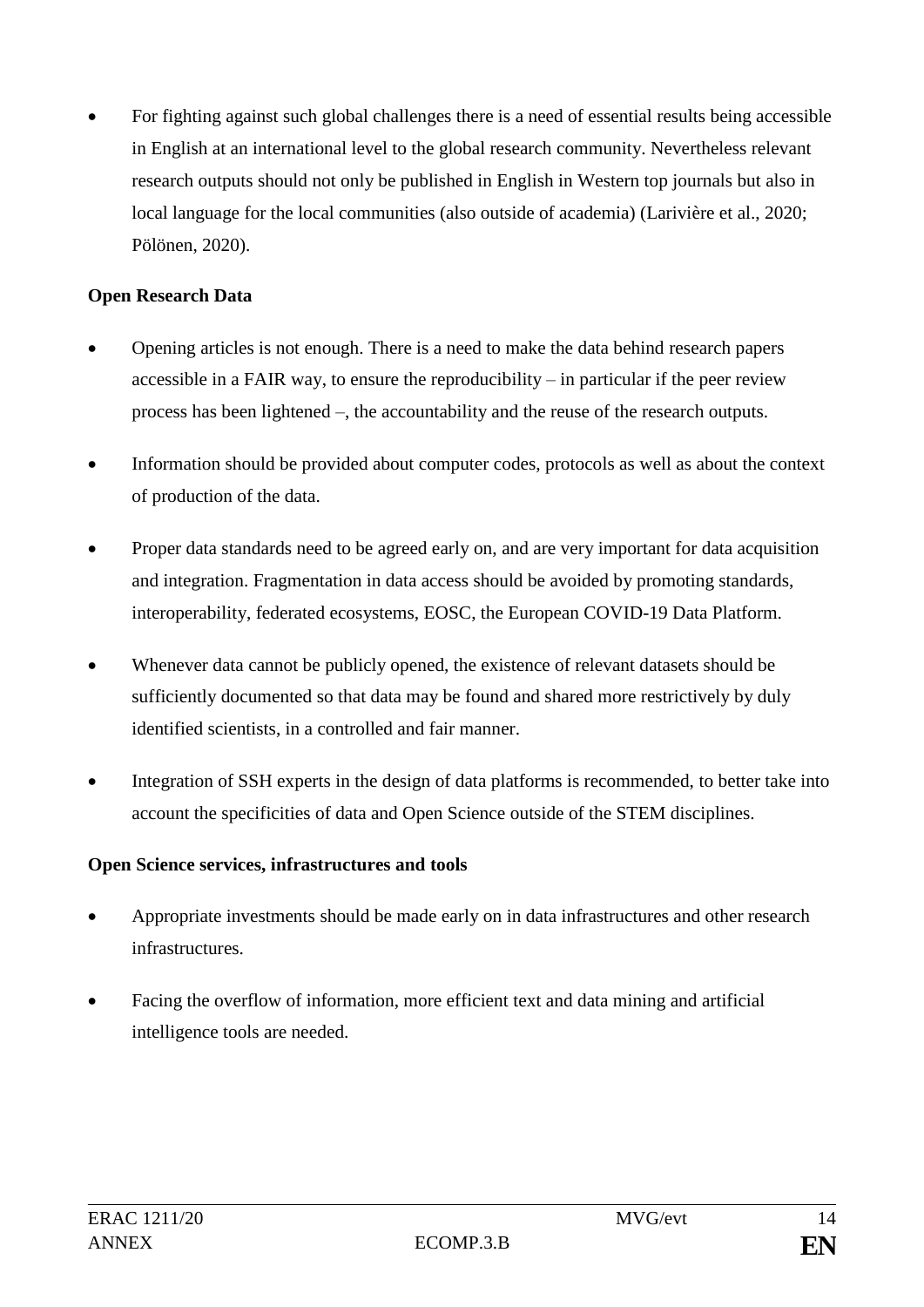- In particular, there is a need to enable near real-time streaming of 'real world' observations and data in combination to established knowledge to support early evidence based responses to an emerging health threat like COVID-19. Distributed analytics and machine learning should be further implemented over FAIR data sources, which may contain petabytes of data globally.
- The use of persistent and unique identifiers (PID) for all research outputs should be generalized, as well as CC licences – or similar relevant types of licences, according to the different types of research outputs - whenever possible.
- Open Peer Review practices that crowdsource the expertise among a broader group of scholars, fasten the reviewing process and strengthen its transparency should be further promoted.

## **Open Science related principles and policies**

- Continued technical and financial assistance should be provided to Member States who are in the process of developing their Open Science policies and strategies.
- Connecting Open Science to the principles of research integrity and accountability is crucial. For example, preprints and faster submission-to-publication time suppose a high level of scientific integrity and responsibility, because of the lightering of the peer review process they may imply.
- Open Science needs copyright retention, and accessibility to articles and data should not be exclusively dependent of publishers. Retention of copyright strategy should be also used for research data, whenever relevant and feasible.
- Rewards and incentives frameworks, as well as career progression criteria, must include a better recognition for open science practices in all disciplines, so that those who engage, also at an early stage of their career, get something out of it rather than only doing it "for the greater good".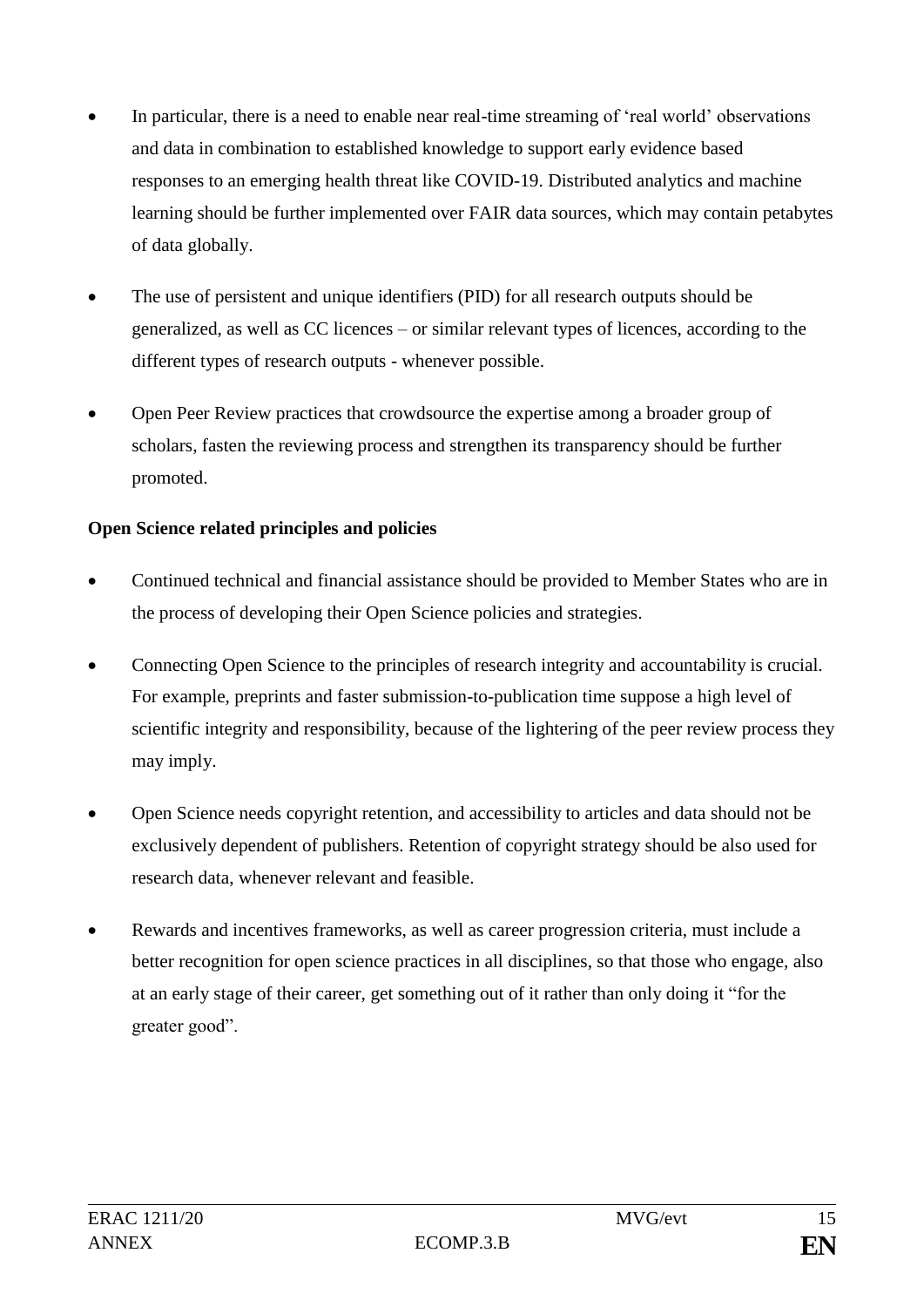- Training and curricula in Open Science and data stewardship should be further implemented, and take the disciplinary specificities into account.
- In an Open Innovation perspective, IP should be managed more creatively and openly by distinguishing between IP that have to remain protected, those that can be shared selectively and the long tail of IP that could be opened up to everyone (enabling others to innovate more while saving on patent renewal fees) (Chesbrough, 2020).

## **(Open) Science Communication and Science of Open Science**

- Communication should be encouraged towards researchers and society in a regular way about what Open Science and Open Innovation have made possible to achieve, using concrete examples from the pandemic (rather than theoretical principles).
- Science communication towards media and lay audience as well as scientific policy advice should not only popularize and relate to the most recent findings, but also contextualize in a meaningful way how research results are produced and disseminated. In other words: an isolated preprint should not be perceived by journalists, the public or policy makers as being equally valid than an article in a peer-reviewed journal (in particular if it itself reinforces the conclusions from previous studies).
- Furthermore, lay audience should be made aware that science progresses most often slowly - through consensus, and that divergent results facing a new phenomenon like the COVID-19 is not a sign of scientific failure, but the usual way science progresses.
- Post-pandemic studies are to be encouraged and funded, which assess retrospectively topics such as the value of preprints vs. traditional articles, of peer review vs. open peer review, the FAIRness and quality of data, the obstacles towards interdisciplinary consolidation of knowledge.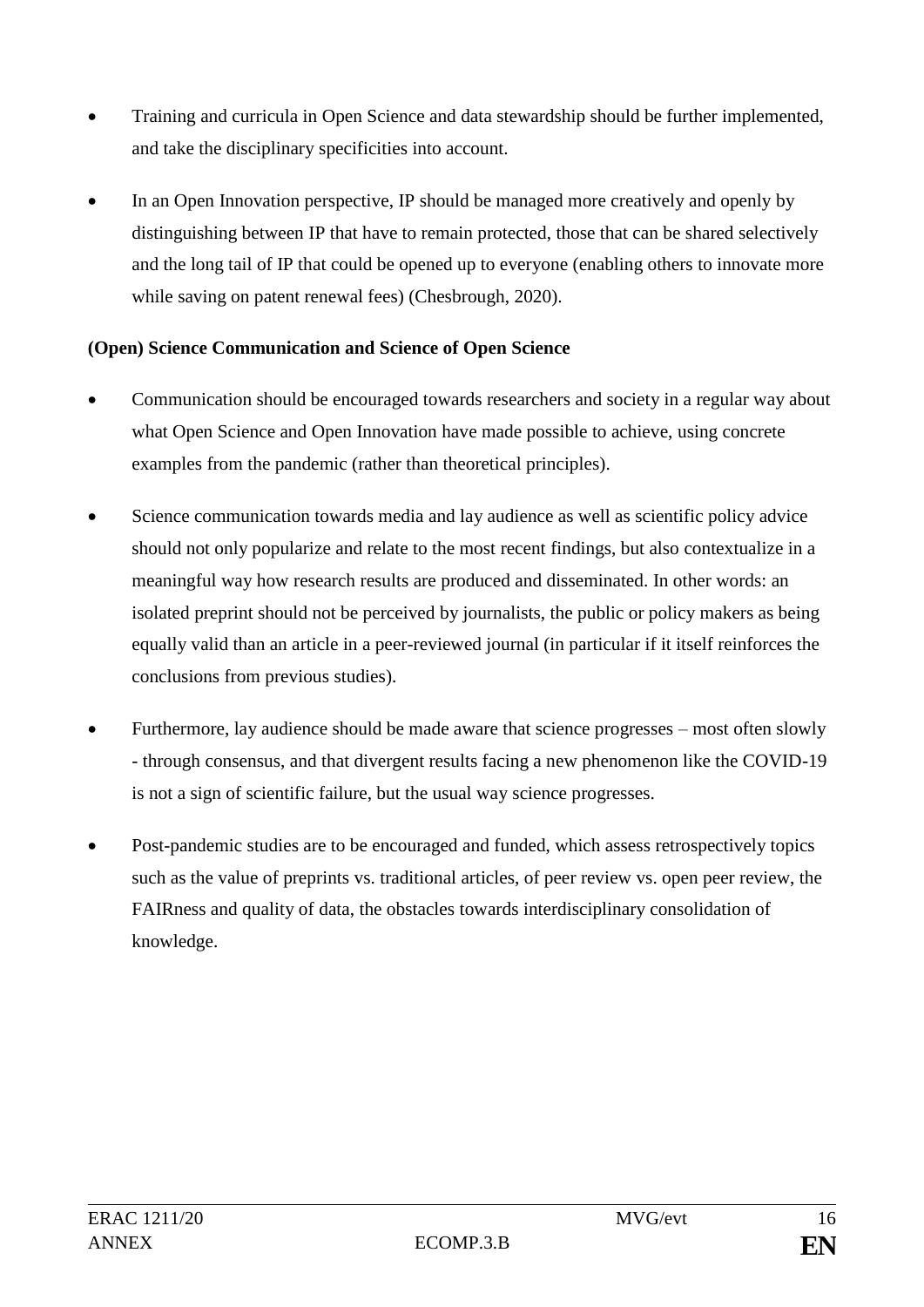### References

Aristovnik, A., Ravšelj, D., & Umek, L. (2020). A Bibliometric Analysis of COVID-19 across Science and Social Science Research Landscape.

Barbour, V. (2020). Science publishing has opened up during the coronavirus pandemic. It won't be easy to keep it that way. The Conversation. [https://theconversation.com/science-publishing-has](https://theconversation.com/science-publishing-has-opened-up-during-the-coronavirus-pandemic-it-wont-be-easy-to-keep-it-that-way-142984)[opened-up-during-the-coronavirus-pandemic-it-wont-be-easy-to-keep-it-that-way-142984,](https://theconversation.com/science-publishing-has-opened-up-during-the-coronavirus-pandemic-it-wont-be-easy-to-keep-it-that-way-142984) consulted 07 August 2020.

Besançon, L., Peiffer-Smadja, N., Segalas, C., Jiang, H., Masuzzo, P., Smout, C. A., ... & Leyrat, C. (2020). Open Science saves lives: lessons from the COVID-19 pandemic. *BioRxiv*. https://www.biorxiv.org/content/10.1101/2020.08.13.249847v1.full

Chesbrough, H. (2020). To recover faster from Covid-19, open up: Managerial implications from an open innovation perspective. *Industrial Marketing Management*.

Homolak, J., Kodvanj, I., & Virag, D. (2020). Preliminary analysis of COVID-19 academic information patterns: a call for open science in the times of closed borders. *Scientometrics*, 1-15.

Jandrić, P. (2020). Postdigital research in the time of Covid-19. *Postdigital Science and Education*, 1-6.

Kinnaird, Y., Dahlgaard, M., & Bedford T. (2020). *Increasing visibility of the role of the university in innovation ecosystems*. https://www.cesaer.org/news/increasing-visibility-of-the-role-of-theuniversity-in-innovation-ecosystems-659/

Larivière, V., Shu, F., & Sugimoto, C. (2020). The Coronavirus (COVID-19) outbreak highlights serious deficiencies in scholarly communication. *LSE Impact of Social Sciences blog* https://blogs. lse. ac. uk/impactofsocialsciences/2020/03/05/the-coronavirus-covid-19-outbreak-highlightsserious-deficiencies-in-scholarly-communication.

Pölönen, J. (2020). Helsinki Initiative on Multilingualism in Scholarly Communication. https://www.doria.fi/bitstream/handle/10024/178303/noaf\_23102020.pdf?sequence=1.

Price, D., & Ayris, P. (2020). A changed landscape. Research Professional News. [https://www.researchprofessionalnews.com/rr-news-europe-views-of-europe-2020-7-a-changed](https://www.researchprofessionalnews.com/rr-news-europe-views-of-europe-2020-7-a-changed-landscape/)[landscape/,](https://www.researchprofessionalnews.com/rr-news-europe-views-of-europe-2020-7-a-changed-landscape/) consulted 07 August 2020.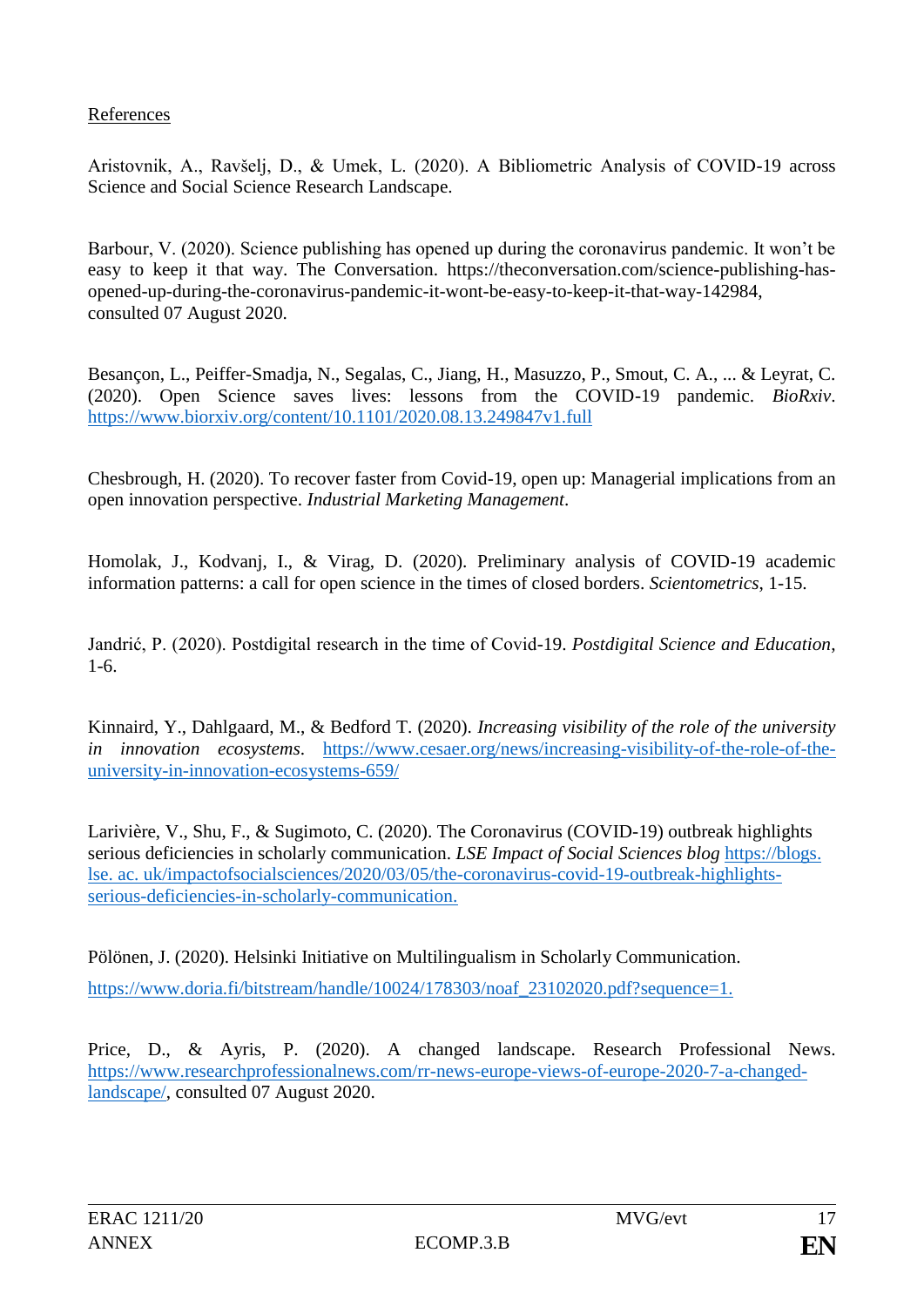Rentier, B., & Vanholsbeeck, M. (2020). *The need for Open Science, in times of pandemic and far beyond*.<https://bernardrentier.wordpress.com/>

Sparc Europe (2020). Open Science in the era of the Coronavirus. [https://sparceurope.org/covid-19](https://sparceurope.org/covid-19-and-open-science/) [and-open-science/](https://sparceurope.org/covid-19-and-open-science/)

Tse, E. G., Klug, D. M., & Todd, M. H. (2020). Open science approaches to COVID-19. *F1000Research*, *9*.<https://f1000research.com/articles/9-1043>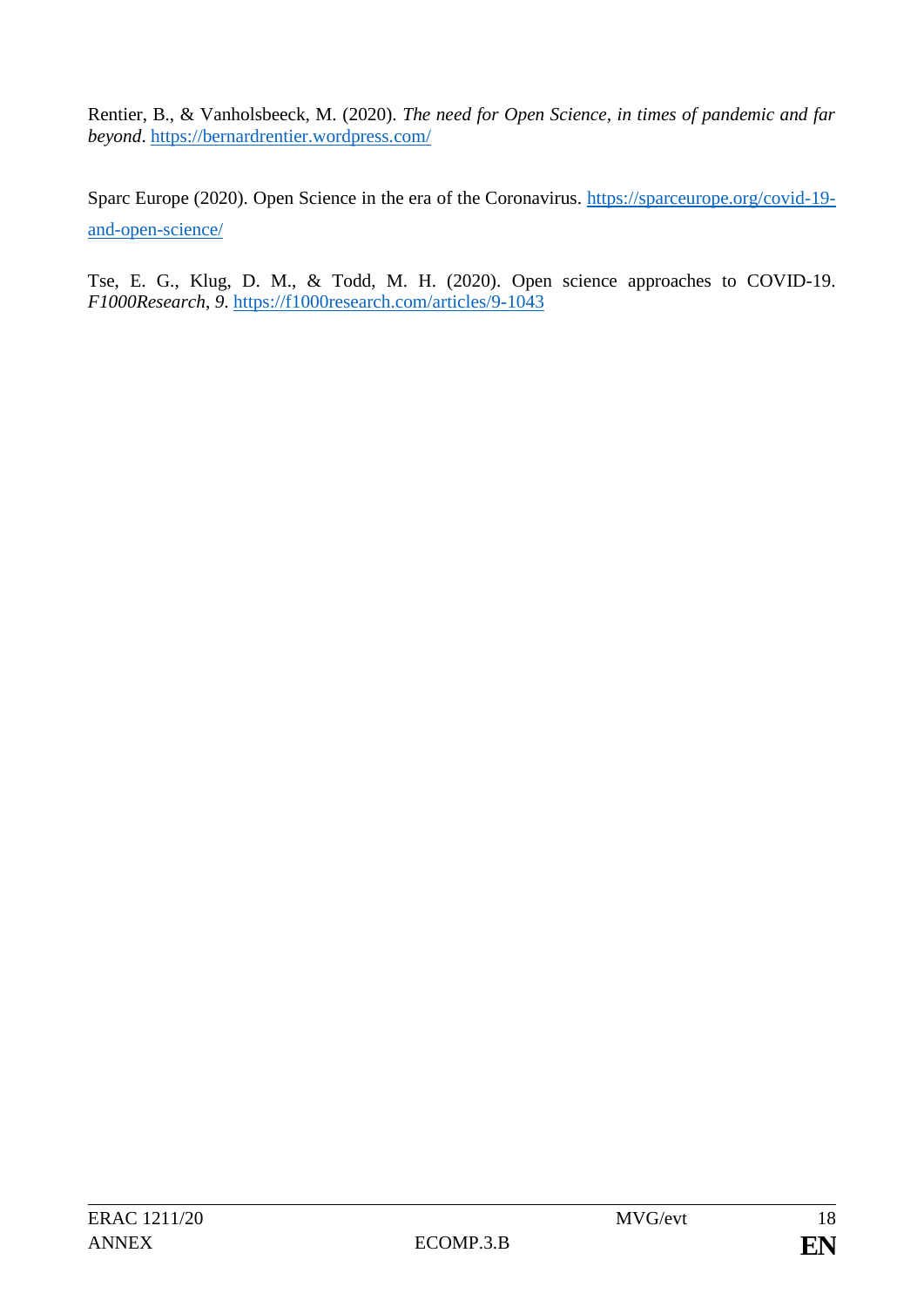| Title of the publication                                                                 | ERAC Standing Working Group (SWG) on Open Science<br>and Innovation Opinion Paper on Open Science and Open<br>Innovation in times of pandemic                        |
|------------------------------------------------------------------------------------------|----------------------------------------------------------------------------------------------------------------------------------------------------------------------|
| Writer(s)                                                                                | <b>ERAC SWG OSI delegates</b>                                                                                                                                        |
| Publisher ( <i>i.e ERAC</i> )                                                            |                                                                                                                                                                      |
| Date                                                                                     | 14 December 2020                                                                                                                                                     |
| Coordination responsibility                                                              | Vanholsbeeck, Marc (Chair of ERAC SWG OSI) and Lizée,<br>Marie-Pascale (Vice-Chair of ERAC SWG OSI)                                                                  |
| Type of document<br>(working paper/discussion<br>paper/recommendation/oth<br>er specify) | <b>Opinion Paper</b>                                                                                                                                                 |
| <b>ISBN PDF</b>                                                                          |                                                                                                                                                                      |
| <b>URN</b> link                                                                          |                                                                                                                                                                      |
| Pages                                                                                    |                                                                                                                                                                      |
| Language                                                                                 | English                                                                                                                                                              |
| Key words                                                                                | Open Science, Open Innovation, COVID-19, FAIR Data,<br><b>SSH</b>                                                                                                    |
| ERA related policy<br>documents                                                          | Directorate-General for Research and Innovation (European<br>Commission) (2020), EU research and innovation in action<br>against the coronavirus. doi:10.2777/702437 |
| Coordination with other<br>ERA related groups                                            |                                                                                                                                                                      |
| How to cite                                                                              |                                                                                                                                                                      |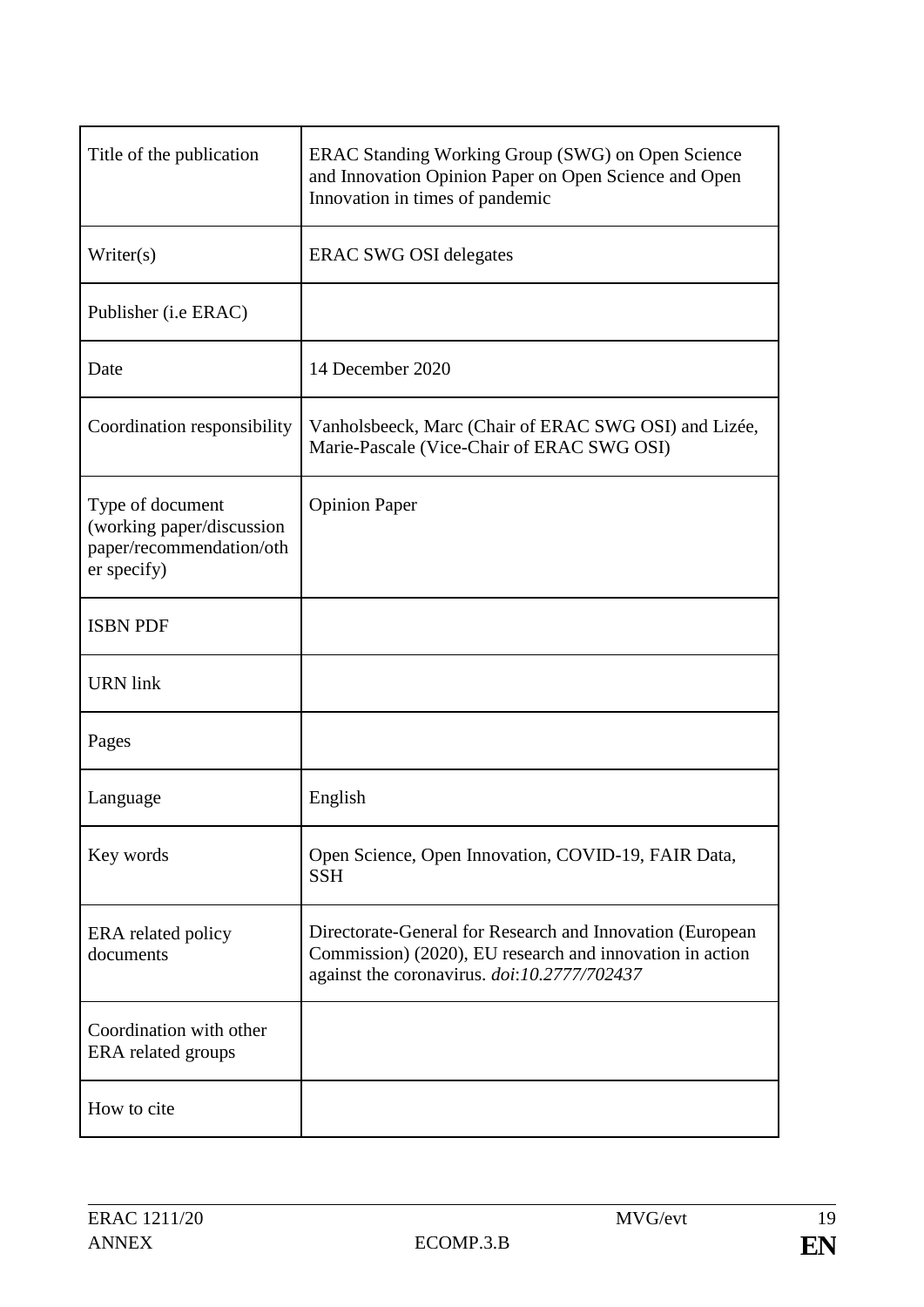## Executive summary

The current COVID-19 pandemic presents unique opportunities for Open Science and Open Innovation. Preprints have shown their potential for fastened discussion of research results between peers and a certain ability to auto-correct, while the benefits of opening the access to research outputs in all disciplines - including the social sciences and the humanities -, investing in FAIR data infrastructures and services as well as promoting training in data stewardship have been made obvious.

Challenges include the need to ensure the reliability and the immediate accessibility of research outputs, including FAIR data, while the traditional peer reviewing process shows its limitations. The absence of contextualization in the sometimes premature media coverage of research results may also jeopardize public confidence in scientists' work.

Hence SWG OSI notably recommends that open access to publications resulting from publicly funded research activities be generalized in all disciplines. Proper data standards should be agreed early on, taking into account the disciplinary specificities, while interoperable and federated ecosystems of FAIR data have to be implemented, as well as distributed analytics and machine learning. Furthermore we recommend that research assessment and research integrity policies take more into account, and in a more systematic way, the requirements connected to Open Science and Open Innovation, in order to foster researchers' engagement in these areas, as well as the trustworthiness of scientific knowledge.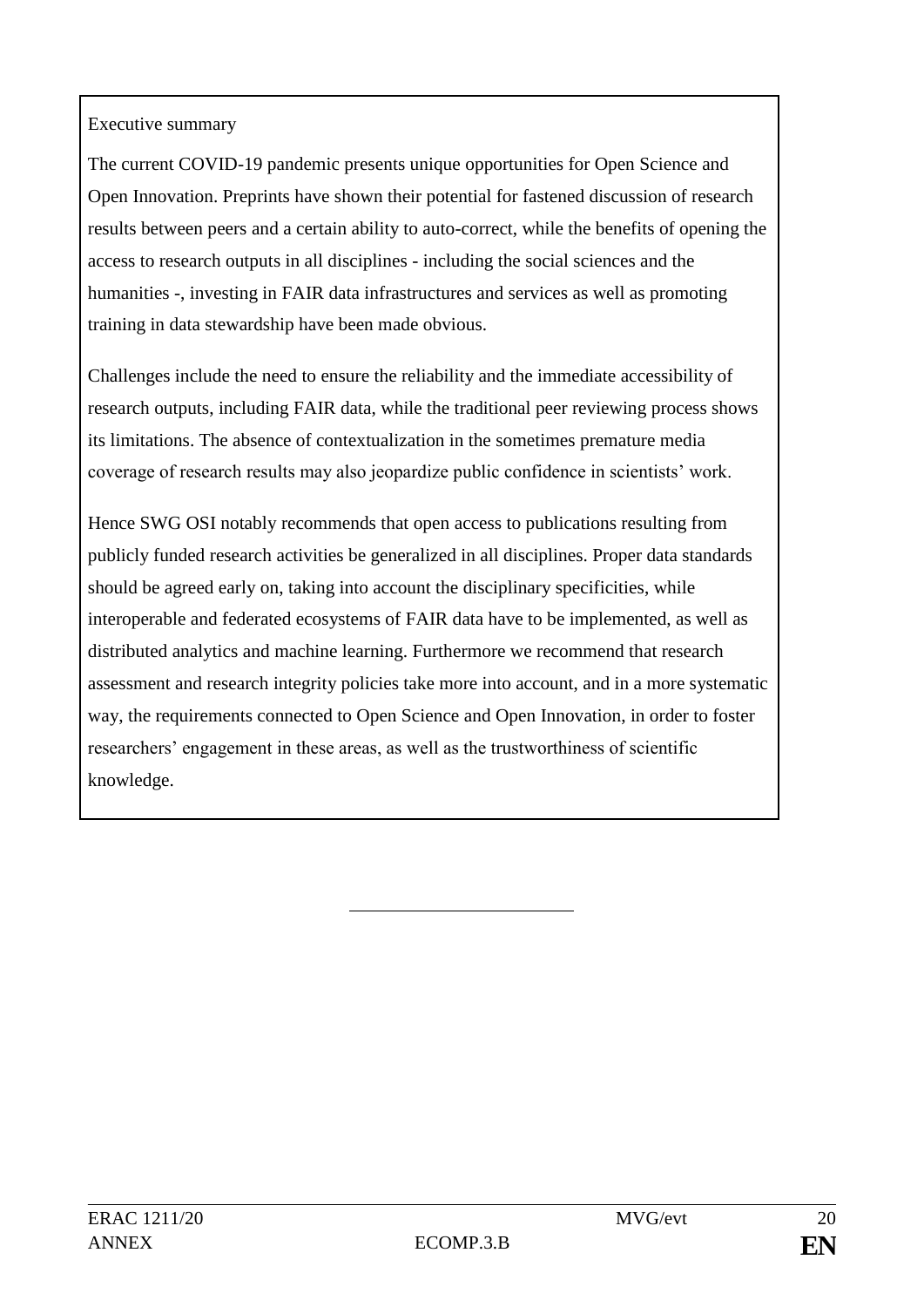# **ERAC Standing Working Group on Open Science and Innovation Open register of Open Science and Open Innovation related initiatives in the context of COVID-19**

This open register makes a distinction between Open Science initiatives without a disciplinary focus (I) and Open Science initiatives that focus on, or involve SSH research (II). The rationale behind this distinction is our general feeling that although Open Science efforts in medical studies and the STEM, in regard to the pandemic, have been quite well documented both at national and EU level, the same is not always true in regard to the SSH.

Our main ambition is thus to primarily provide information about initiatives that are not yet fully covered by the monitoring work currently done at EU level by the Governing Board of the EOSC which of focuses on COVID-19 related research data and will be progressively accessible via the EU Covid-19 Portal [\(http://www.covid19dataportal.org/\)](http://www.covid19dataportal.org/).

Both for OS/OI initiatives without a disciplinary focus and OS/OI initiatives focusing on/involving SSH the structure of the register is the same:

### **1. Publications**

- 1.1. Journals and e-books
- 1.2. Preprints and discovery platforms
- 1.3. Open repositories and hubs of COVID-19 literature, including (but not necessarily limited to) Open Access outputs
- 1.4. Blogging
- 1.5. Policy initiatives

## **2. Other European or international level initiatives**

- 2.1. Open Research Data
- 2.2. Other Open Science dimensions (incl. Citizen Science and Open Innovation)

## **3. Other national level initiatives**

This document does not pretend to be comprehensive in any way and remains open for comments and any relevant addition.

*(Last updated on 12 November 2020)*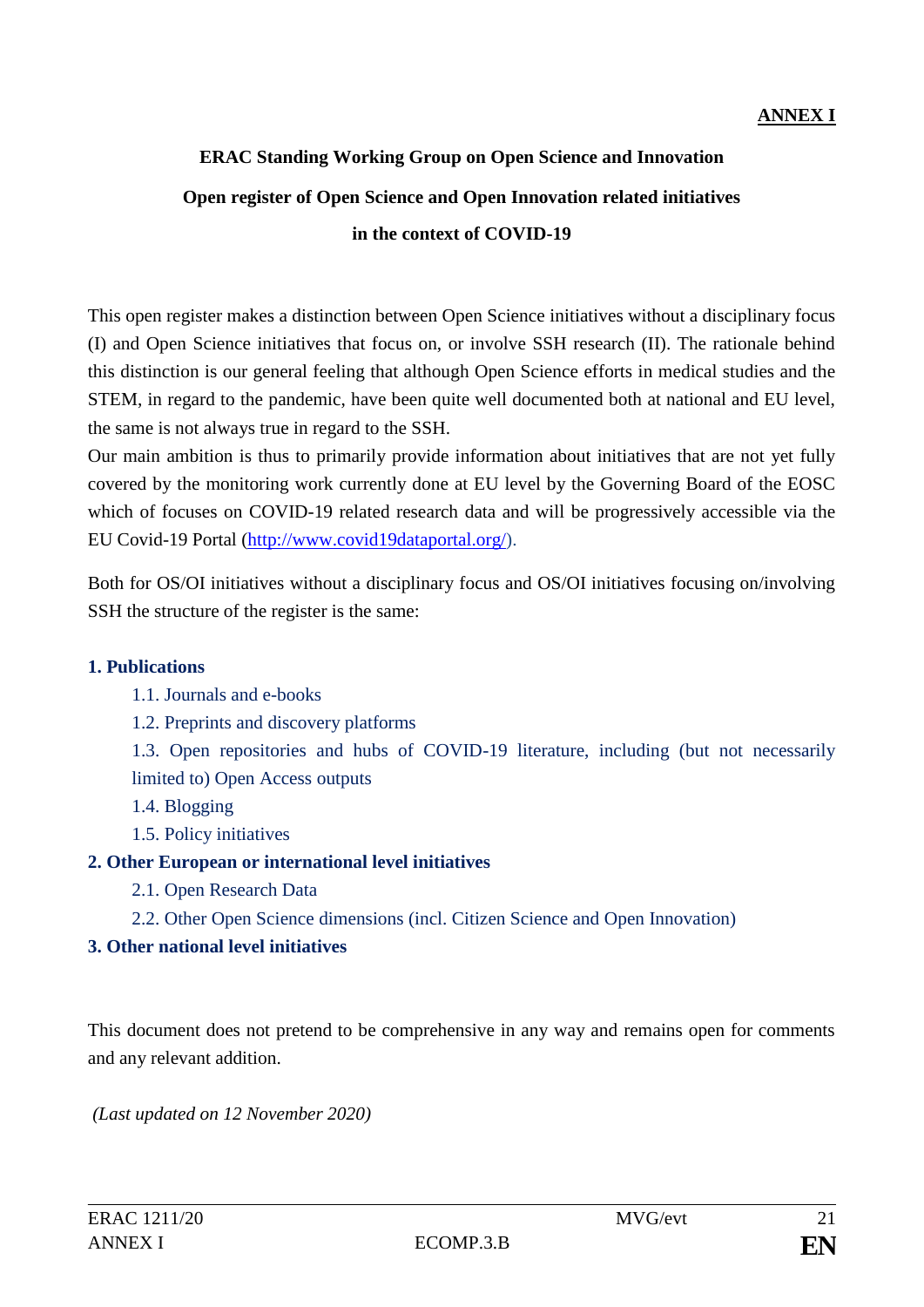## **I. Open Science and Open Innovation initiatives (without a focus on SSH)**

## **1. Publications**

## **1.1.Journals and e-books**

## **Open Access to COVID-19 articles.**

Following journals and publishers (non-exhaustive list) are currently going open access with respect to COVID publications:

- o The Lancet: [https://www.thelancet.com/coronavirus](https://eur03.safelinks.protection.outlook.com/?url=https%3A%2F%2Fwww.thelancet.com%2Fcoronavirus&data=02%7C01%7Cbart.dumolyn%40vlaanderen.be%7C077fc67724064a50065508d7d47c4454%7C0c0338a695614ee8b8d64e89cbd520a0%7C0%7C0%7C637211502491828294&sdata=qEO1YElSuhafRiqcp19AXDifgPsKQkCjWq5XQi2lUDU%3D&reserved=0)
- o The BMJ: [https://www.bmj.com/coronavirus](https://eur03.safelinks.protection.outlook.com/?url=https%3A%2F%2Fwww.bmj.com%2Fcoronavirus&data=02%7C01%7Cbart.dumolyn%40vlaanderen.be%7C077fc67724064a50065508d7d47c4454%7C0c0338a695614ee8b8d64e89cbd520a0%7C0%7C0%7C637211502491838251&sdata=IVKMJOw7LYdeiLeDWpea5dNYzFV3XCgAKebK3F%2FerJ4%3D&reserved=0)
- o The JAMA:<https://jamanetwork.com/journals/jama/fullarticle/2770861>
- o The NEJM: [https://www.nejm.org/coronavirus](https://eur03.safelinks.protection.outlook.com/?url=https%3A%2F%2Fwww.nejm.org%2Fcoronavirus&data=02%7C01%7Cbart.dumolyn%40vlaanderen.be%7C077fc67724064a50065508d7d47c4454%7C0c0338a695614ee8b8d64e89cbd520a0%7C0%7C0%7C637211502491838251&sdata=bBsvv0DS5UCB45%2Fq0MndgKFKpKmpHtfPcTp94LbhoW8%3D&reserved=0)
- o EUROPMC (articles, preprints, patents…)<https://europepmc.org/>
- o Wellcome Open Research: <https://wellcomeopenresearch.org/collections/covid19/about-this-collection>
- o Public Library of Sciene:<https://plos.org/covid-19/>
- o Elsevier

"From today, Elsevier, a global leader in research publishing and information analytics specializing in science and health, is making all its research and data content on its COVID-19 Information Center available to PubMed Central, the archive of biomedical and lifescience at the US. National Institutes of Health's National Library of Medicine, and other publicly funded repositories globally, such as the WHO COVID database, for as long as needed while the public health emergency is ongoing. This additional access allows researchers to use artificial intelligence to keep up with the rapidly growing body of literature and identify trends as countries around the world address this global health crisis"

[https://www.elsevier.com/about/press-releases/corporate/elsevier-gives-full-access](https://www.elsevier.com/about/press-releases/corporate/elsevier-gives-full-access-to-its-content-on-its-covid-19-information-center-for-pubmed-central-and-other-public-health-databases-to-accelerate-fight-against-coronavirus)[to-its-content-on-its-covid-19-information-center-for-pubmed-central-and-other](https://www.elsevier.com/about/press-releases/corporate/elsevier-gives-full-access-to-its-content-on-its-covid-19-information-center-for-pubmed-central-and-other-public-health-databases-to-accelerate-fight-against-coronavirus)[public-health-databases-to-accelerate-fight-against-coronavirus](https://www.elsevier.com/about/press-releases/corporate/elsevier-gives-full-access-to-its-content-on-its-covid-19-information-center-for-pubmed-central-and-other-public-health-databases-to-accelerate-fight-against-coronavirus)

# - **Consortium Couperin list of journals and publishers that provide OA during the pandemic (articles + ebooks)** (in French) (FR)

Not all initiatives are of the same nature. Some publishers and scientific information suppliers temporarily open up their entire catalogue, others open up the information relating to Covid-19, others extend or relax the conditions of access in view of the situation, and finally, some initiatives may be at the limit of the promotional offer.

The modalities are also diverse, from total and unconditional opening to opening on request. [https://www.couperin.org/site-content/145/1413-covid19-recensement-des-facilites-offertes-par-les](https://www.couperin.org/site-content/145/1413-covid19-recensement-des-facilites-offertes-par-les-editeurs-du-fait-de-la-pandemie?preview=1)[editeurs-du-fait-de-la-pandemie?preview=1](https://www.couperin.org/site-content/145/1413-covid19-recensement-des-facilites-offertes-par-les-editeurs-du-fait-de-la-pandemie?preview=1)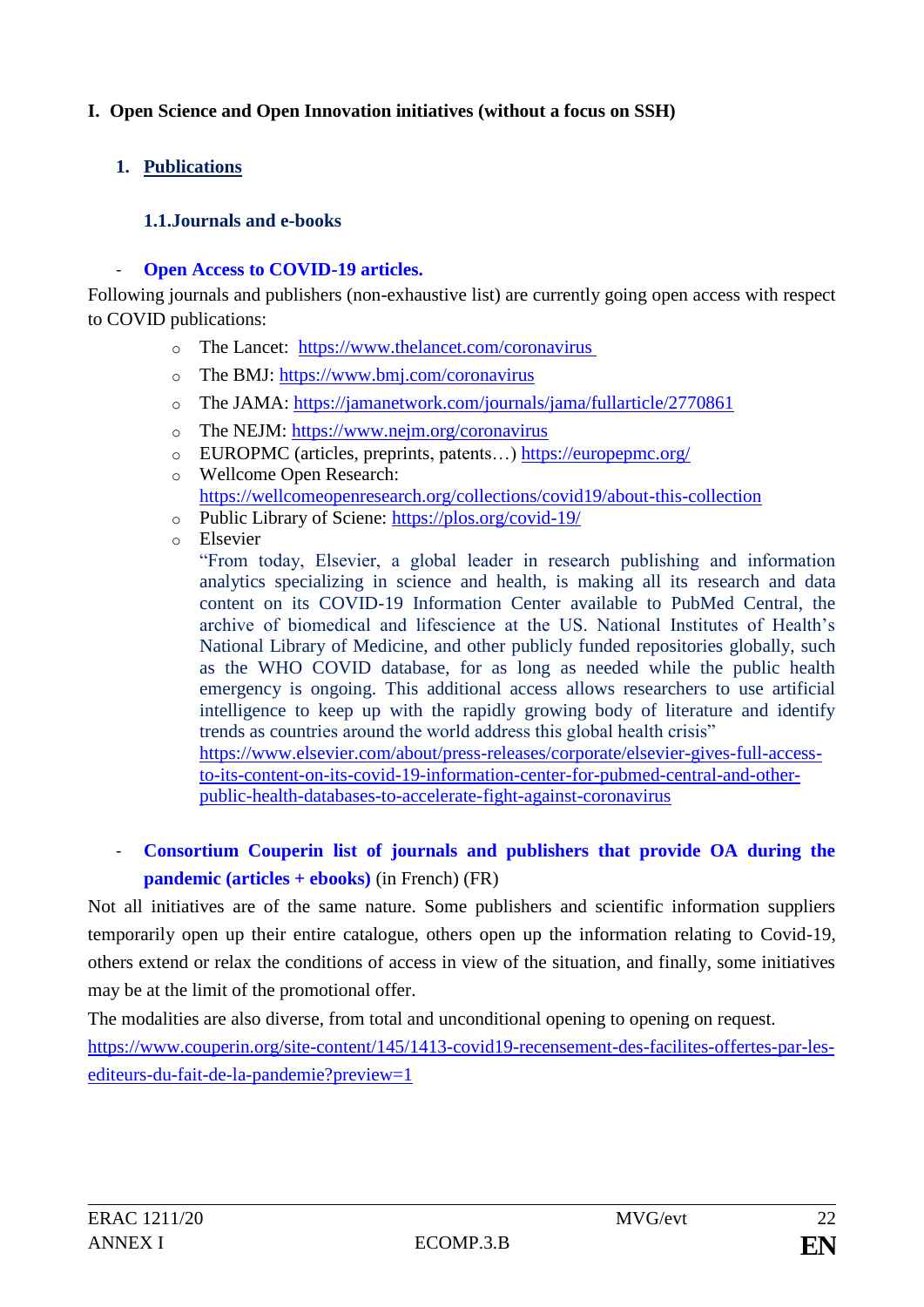### - **Official petition for access to electronic resources from publishers by the Association of the Italian Universities (CRUI)** (IT)

The main list of resources/initiatives reported by Italian Universities/Research is available here [https://www.crui.it/archivio-notizie/covid-19-petition-for-access-to-electronic-resources-from](https://www.crui.it/archivio-notizie/covid-19-petition-for-access-to-electronic-resources-from-publishers.html#tabella1)[publishers.html#tabella1](https://www.crui.it/archivio-notizie/covid-19-petition-for-access-to-electronic-resources-from-publishers.html#tabella1)

### - **JISC Resources for Coronavirus crisis** (UK)

<https://subscriptionsmanager.jisc.ac.uk/about/resources-for-coronavirus-crisis>

### **Open Access Scholarly Publishers Association (OASPA)**

"The group of publishers and scholarly communications organizations — initially comprising eLife, Hindawi, PeerJ, PLOS, Royal Society, F1000 Research, FAIRsharing, Outbreak Science, and PREreview — is working on **initiatives and standards to speed up the review process while ensuring rigor and reproducibility** remain paramount. The group has issued an [Open Letter of](https://oaspa.org/covid-19-publishers-open-letter-of-intent-rapid-review/)  [Intent](https://oaspa.org/covid-19-publishers-open-letter-of-intent-rapid-review/) and is launching an initiative to ensure a rapid, efficient, yet responsible review of COVID-19 content."

<https://oaspa.org/scholarly-publishers-working-together-during-covid-19-pandemic/>

### - **Simas and Juskuv list of Publisher Access Changes to COVID-19** (USA)

Maintained by Sam Simas (Digital Services & Research Librarian) & Rachael Juskuv (Research & Instruction Librarian), Bryant University) Library.

[https://docs.google.com/document/d/1SqjcSrRPPNpPj7K4B1pUQdCbznSIyLznPKGd4dZwJ6s/mo](https://docs.google.com/document/d/1SqjcSrRPPNpPj7K4B1pUQdCbznSIyLznPKGd4dZwJ6s/mobilebasic) [bilebasic](https://docs.google.com/document/d/1SqjcSrRPPNpPj7K4B1pUQdCbznSIyLznPKGd4dZwJ6s/mobilebasic)

### - **International association of STM publishers**

"In direct response to the health emergency, publishers provided free access to relevant peer reviewed publications to ensure that throughout the duration of the outbreak, research and data quickly reaches the widest possible audiences. On the 30<sup>th</sup> January STM reached out to members to coordinate and broaden the wider efforts to make relevant research quickly and freely available. Over the subsequent days and weeks, more than 32,000 articles, chapters and other resources have been made findable and useable in this manner."

<https://www.stm-assoc.org/about-the-industry/coronavirus-2019-ncov/>

# - **ULB (Université Libre de Bruxelles) list of journals and publishers that provide OA during the pandemic (articles + ebooks)** (in French) (BE)

<https://bib.ulb.be/fr/documents/ressources-electroniques-temporaires>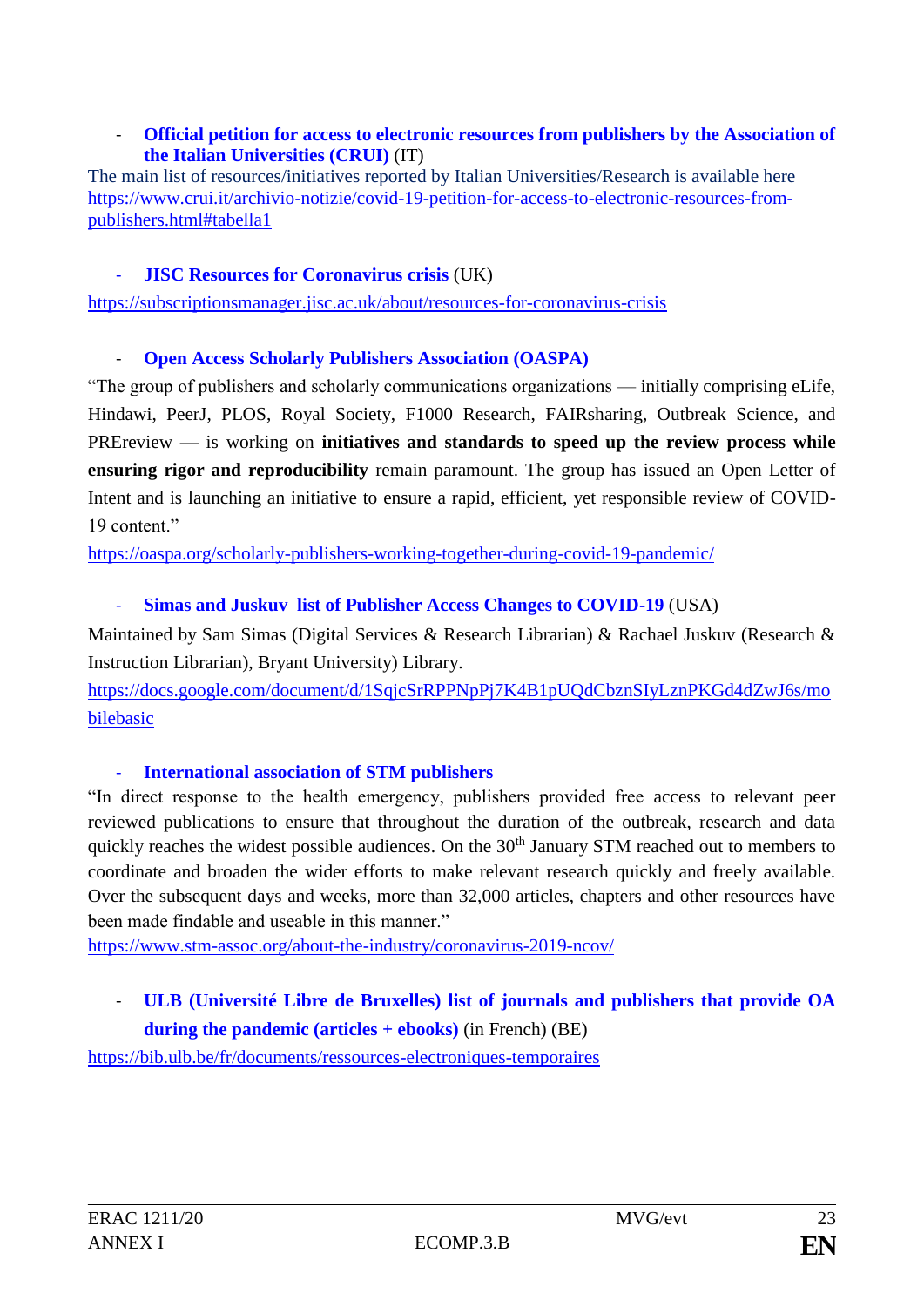## - **UNIPG** (IT)

(Università degli Studi di Perugia) as an example of Italian Universities whose libraries offer OA during the pandemic (articles  $+$  ebooks) (in Italian) (IT)

## **1.2.Preprints and discovery platforms**

- **[bioRxiv](https://www.biorxiv.org/)**
- **[medRxiv](https://www.medrxiv.org/)**
- **[COVID-19 SARS-CoV-2 preprints](http://connect.biorxiv.org/relate/content/181)** from medRxiv and bioRxiv

## - **[Outbreak Science Rapid PREreview](https://outbreaksci.prereview.org/)** (UK)

This platform was designed to facilitate rapid, open review of preprint related to outbreaks and as such allows users to:

- o Find rapid reviews of existing preprints;
- o Request reviews of preprints (your own, or preprints you are interested in);
- o Review preprints.

[Outbreak Science](https://outbreakscience.org/) is a non-profit organization aiming to advance the science of outbreak response. Outbreak Science supports early and open dissemination of data, code, and research.

This open project is funded by the Wellcome Trust as a collaboration between Outbreak Science and PREreview.

**[PREreview](https://v2.prereview.org/)** is an open project fiscally sponsored by the non-profit organization Code for Science & Society. PREreview's mission is to increase diversity in the scholarly peer review process by empowering all researchers to engage with preprint reviews.

<https://outbreaksci.prereview.org/>

## - *Rapid Reviews: Covid 19* **Overlay Journal** (USA)

To combat this [misinformation because of un-peer reviewed preprints], MIT Press and the Berkeley School of Public Health are launching a new COVID-19 journal, one that will peer review preprint articles getting a lot of attention -- elevating the good research and debunking the bad.

The [Rapid Reviews: COVID-19](https://rapidreviewscovid19.mitpress.mit.edu/) journal will be led by Bertozzi, who will serve as the first editor in chief. Unlike a traditional journal, authors will not submit their work for review. Instead, the Rapid Reviews team will select and review already-published preprint articles -- a publishing model known as an overlay journal.

[https://www.insidehighered.com/news/2020/06/29/new-mit-press-journal-debunk-bad-covid-19](https://www.insidehighered.com/news/2020/06/29/new-mit-press-journal-debunk-bad-covid-19-research#.XvnOOLk0fyA.twitter) [research#.XvnOOLk0fyA.twitter](https://www.insidehighered.com/news/2020/06/29/new-mit-press-journal-debunk-bad-covid-19-research#.XvnOOLk0fyA.twitter)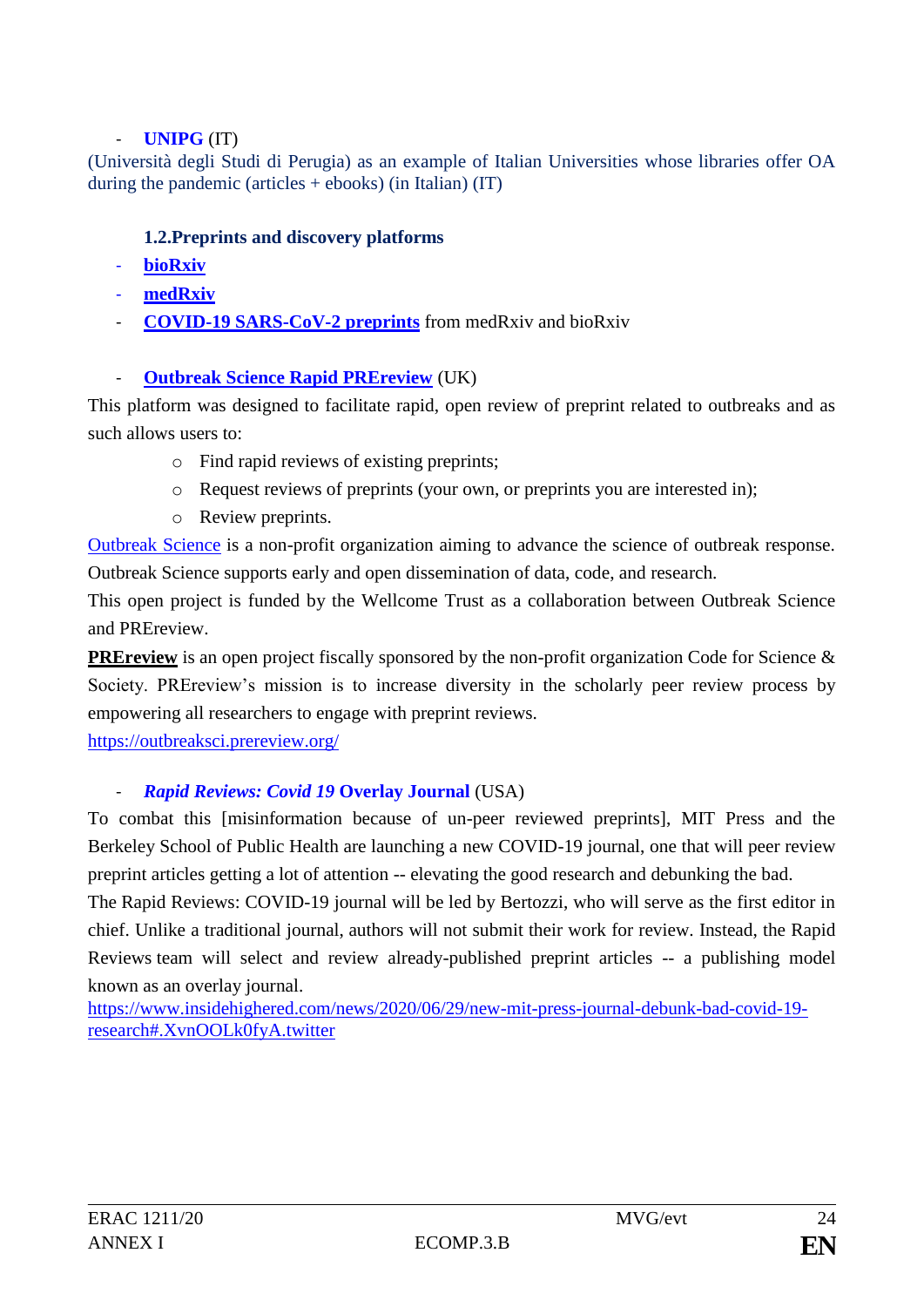## - **[ScienceOpen](https://www.scienceopen.com/)** (DE)

**ScienceOpen** is a discovery platform with interactive features for scholars to enhance their research in the open, make an impact, and receive credit for it.

"On ScienceOpen we have begun to gather publisher collections of coronavirus literature together with a daily update of new preprints and articles in this super collection to highlight the carefully vetted publications produced by some of the world's top academic publishers".

"The ScienceOpen platform allows you to search within this growing resource, filter by preprint or open access, sort by date, citation number or Altmetric score. Researchers can share with one click, recommend or review articles to help us all improve this growing body of knowledge". <https://www.scienceopen.com/collection/Coronavirus>

# **1.3.Open repositories and hubs of COVID-19 literature, including (but not necessarily limited to) Open Access outputs**

- **ACSA (Australian Citizen Science Association) Open Register of citizen science initiatives that relate to COVID-19**

Maintained jointly by ACSA, CSA, ECSA, RICAP, Citizen.Science Asia, CitSAia [https://docs.google.com/document/d/1qJhOG9Qw7kud-VKA1yucp](https://docs.google.com/document/d/1qJhOG9Qw7kud-VKA1yucp-iGxO0X2mwELSaf8nL2Ulo/edit#heading=h.kildxnv8j04d)[iGxO0X2mwELSaf8nL2Ulo/edit#heading=h.kildxnv8j04d](https://docs.google.com/document/d/1qJhOG9Qw7kud-VKA1yucp-iGxO0X2mwELSaf8nL2Ulo/edit#heading=h.kildxnv8j04d)

## - **[CORD-19](https://pages.semanticscholar.org/coronavirus-research)** (USA)

A Free, Open Resource for the Global Research Community.

In response to the COVID-19 pandemic, the [Allen Institute for AI](https://allenai.org/) has partnered with leading research groups to prepare and distribute the COVID-19 Open Research Dataset (CORD-19), a free resource of over 280,000 scholarly articles (on 20 November 2020), including over 41,000 with full text, about COVID-19 and the coronavirus family of viruses for use by the global research community.

[https://www.whitehouse.gov/briefings-statements/call-action-tech-community-new-machine](https://www.whitehouse.gov/briefings-statements/call-action-tech-community-new-machine-readable-covid-19-dataset/)[readable-covid-19-dataset/](https://www.whitehouse.gov/briefings-statements/call-action-tech-community-new-machine-readable-covid-19-dataset/)

<https://www.semanticscholar.org/cord19>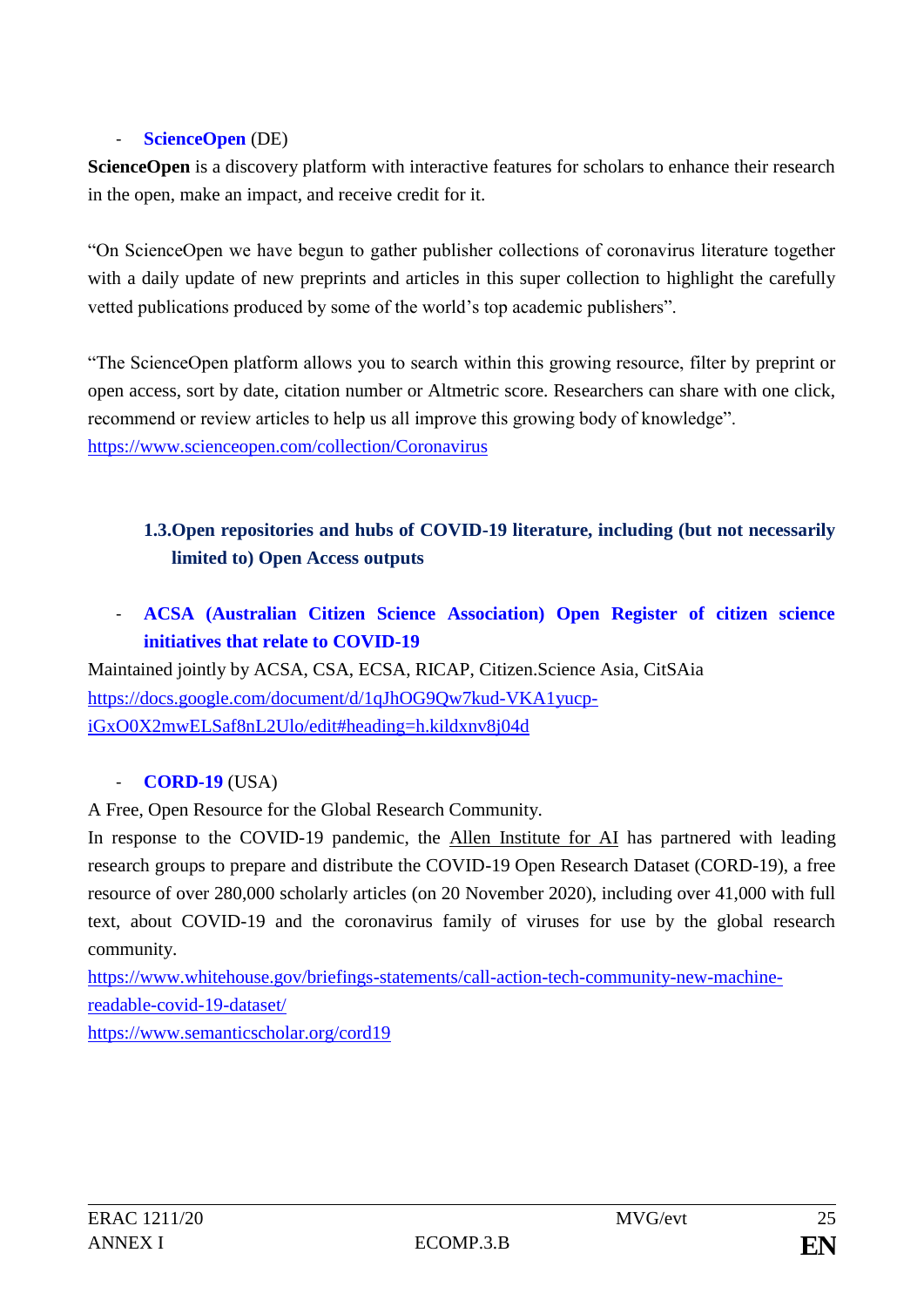## - **ELEMENT AI** (Canada)

"In its current form, the platform is configured to the COVID-19 Open Research Dataset (CORD-19)\* which is a dataset of papers and articles related to COVID-19 research. Leveraging a semantic search model, users can search with keywords, phrases and even copy entire paragraphs of text into the search bar, yielding articles that contain content that is semantically similar -- helping to uncover potential patterns across research papers that may not otherwise have been perceptible". Element AI is an artificial intelligence company based in Montreal, Quebec. <https://www.elementai.com/covid-research>

## - **PubMed [LitCovid](https://www.ncbi.nlm.nih.gov/research/coronavirus/)** (USA)

"LitCovid is a curated literature hub for tracking up-to-date scientific information about the 2019 novel Coronavirus. It is the most comprehensive resource on the subject, providing a central access to 72516 [20 November 2020] (and growing) relevant articles in PubMed. The articles are updated daily and are further categorized by different research topics and geographic locations for improved access. You can read more at *Chen et al. Nature* (2020) and download our data [here.](https://www.ncbi.nlm.nih.gov/research/coronavirus/#data-download)" [https://www.ncbi.nlm.nih.gov/research/coronavirus/](https://eur03.safelinks.protection.outlook.com/?url=https%3A%2F%2Fwww.ncbi.nlm.nih.gov%2Fresearch%2Fcoronavirus%2F&data=02%7C01%7Cbart.dumolyn%40vlaanderen.be%7C077fc67724064a50065508d7d47c4454%7C0c0338a695614ee8b8d64e89cbd520a0%7C0%7C0%7C637211502491828294&sdata=XmgaK6iudcUDUpR58eydFGa1eNVhblGT2RoOZqyGSBE%3D&reserved=0)

# - **Slovenian Central technological Library (CTK) of the University of Ljubljana** [\(http://www.ctk.uni-lj.si/english.html\)](http://www.ctk.uni-lj.si/english.html) (SI)

Free Resources during the Epidemic section on provides an overview of freely accessible electronic resources during the epidemic. These are corona virus-related resources and other resources provided by publishers during the corona virus outbreak, either in addition to subscribed content or as trials to contents that we do not have regular access to.

[https://docs.google.com/spreadsheets/d/1LUYMbIrvVBm5kU\\_IcTNGPUufoVwtKiy9lbiVqyi](https://docs.google.com/spreadsheets/d/1LUYMbIrvVBm5kU_IcTNGPUufoVwtKiy9lbiVqyi-now/edit#gid=0)[now/edit#gid=0](https://docs.google.com/spreadsheets/d/1LUYMbIrvVBm5kU_IcTNGPUufoVwtKiy9lbiVqyi-now/edit#gid=0)

## - **SPARC Europe**

A curated collection of blogs, articles, news on calls to action and key open resources that showcase how open science supports COVID-19.

https://sparceurope.org/coronaopensciencereadsandusecases/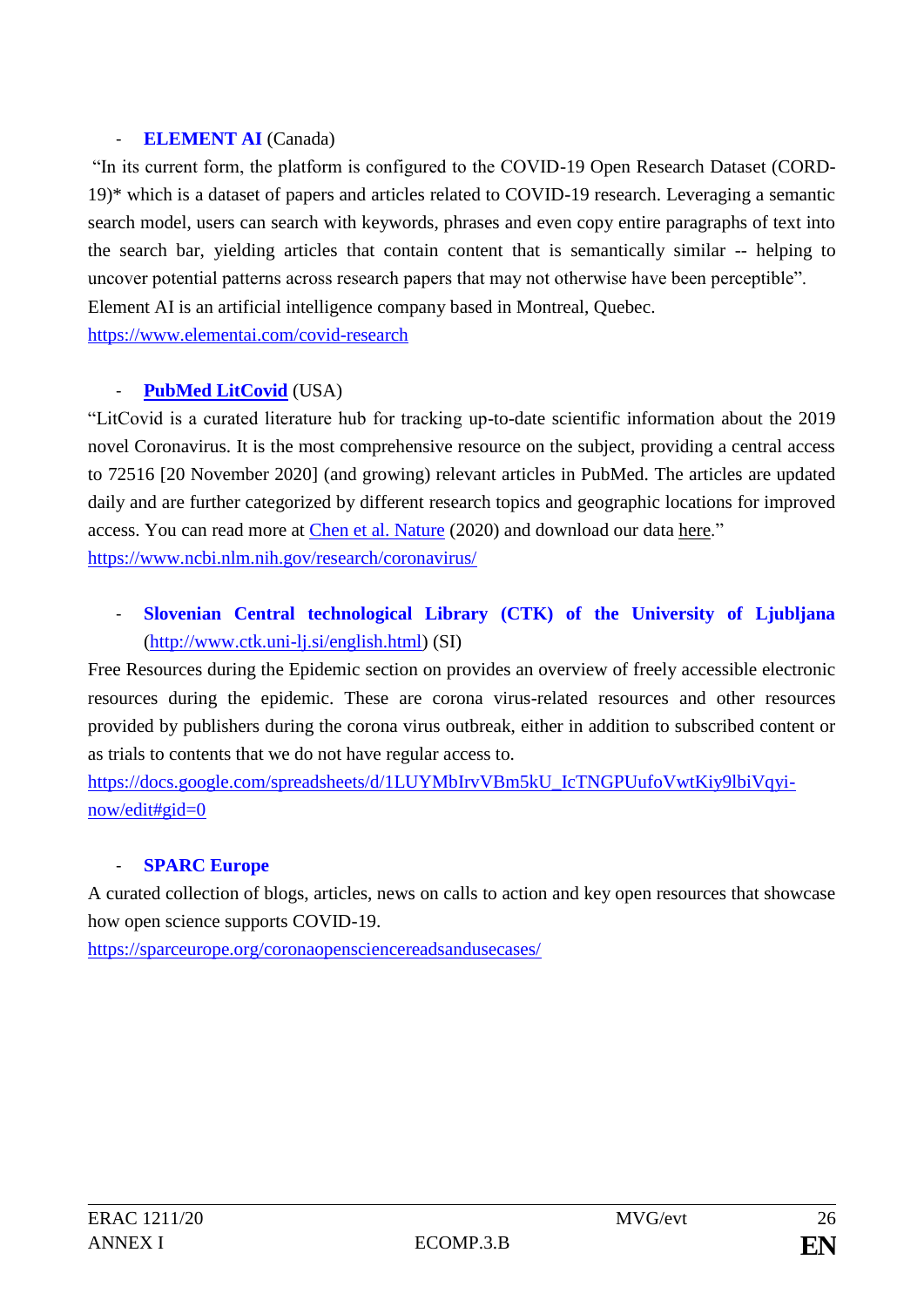## **1.4.Blogging**

### **1.4.1. Individual blogs**

### **1.4.2. Collective blogs**

### - **Blogging in the Time of Coronavirus: A Reading List**

<https://wordpress.com/discover-wordpress/2020/04/02/blogging-coronavirus/>

### - **Club des médecins blogueurs** (FR)

The "Club des médecins blogueurs" is an informal grouping of bloggers, mostly doctors, who have met on the web and particularly on Twitter.

The articles come exclusively from the syndication feeds (RSS) of selected sites. No article can be indexed individually.

<https://www.clubdesmedecinsblogueurs.com/>

## **1.5.Policy initiatives**

## Policy pleas for Open Science in a COVID-19 context (and beyond) were made by **several international organizations.**

WHO [\(https://www.who.int/news/item/29-05-2020-international-community-rallies-to-support](https://www.who.int/news/item/29-05-2020-international-community-rallies-to-support-open-research-and-science-to-fight-covid-19)[open-research-and-science-to-fight-covid-19\)](https://www.who.int/news/item/29-05-2020-international-community-rallies-to-support-open-research-and-science-to-fight-covid-19), OECD [\(http://www.oecd.org/coronavirus/policy](http://www.oecd.org/coronavirus/policy-responses/why-open-science-is-critical-to-combatting-covid-19-cd6ab2f9/)[responses/why-open-science-is-critical-to-combatting-covid-19-cd6ab2f9/\)](http://www.oecd.org/coronavirus/policy-responses/why-open-science-is-critical-to-combatting-covid-19-cd6ab2f9/) and European Commission [\(https://ec.europa.eu/info/news/commission-launches-manifesto-maximise](https://ec.europa.eu/info/news/commission-launches-manifesto-maximise-accessibility-research-results-fight-against-coronavirus-2020-jul-28_en)accessibility-research-results-fight-against-coronavirus-2020-jul-28 en) have underlined from the beginning of the pandemic on the need of Open Science. UNESCO hosted an online meeting of representatives of ministries in charge of science all over the world, and underlined the urgency of stepping up information sharing through Open Science [\(https://en.unesco.org/news/unesco](https://en.unesco.org/news/unesco-mobilizes-122-countries-promote-open-science-and-reinforced-cooperation-face-covid-19)[mobilizes-122-countries-promote-open-science-and-reinforced-cooperation-face-covid-19\)](https://en.unesco.org/news/unesco-mobilizes-122-countries-promote-open-science-and-reinforced-cooperation-face-covid-19), while also taking the right to privacy into account [\(https://en.unesco.org/covid19/communicationinformationresponse/opensolutions\)](https://en.unesco.org/covid19/communicationinformationresponse/opensolutions).

## - **A consortium call to academic publishers to open COVID-19 related research by Couperin.org, ADBU and EPRIST** (FR)

[https://www.couperin.org/images/stories/AO/COVID-19-CALL-TO-ACADEMIC-PUBLISHERS--](https://www.couperin.org/images/stories/AO/COVID-19-CALL-TO-ACADEMIC-PUBLISHERS---2020-03-19.pdf) [-2020-03-19.pdf](https://www.couperin.org/images/stories/AO/COVID-19-CALL-TO-ACADEMIC-PUBLISHERS---2020-03-19.pdf)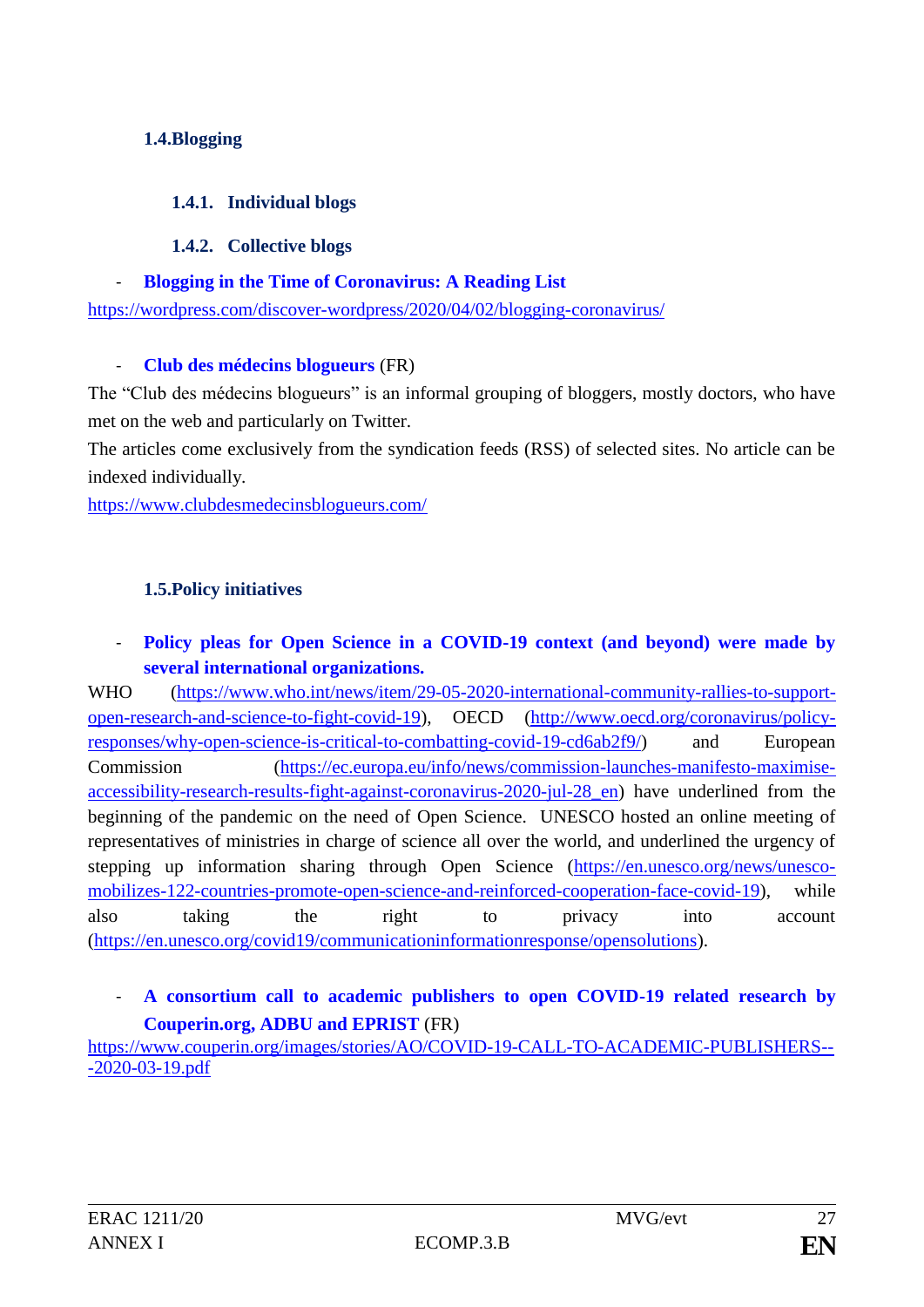### - **CESAER**

In regard to Open Innovation CESAER reminds that "utilisation of research and knowledge exchange has never had such a high profile as during the global Covid-19 pandemic, including the diverse and urgent challenges associated with securing supply chains and providing healthcare, testing, equipment and a range of research, and often in conjunction with a range of partners in our local, national, and international ecosystem involving industry partners and healthcare providers" https://www.cesaer.org/news/increasing-visibility-of-the-role-of-the-university-in-innovationecosystems-659/

## - **COAR Recommendations for COVID-19 resources in repositories**

<https://www.coar-repositories.org/news-updates/covid19-recommendations/>

COAR [\(https://www.coar-repositories.org/news-updates/open-science-in-the-time-of-covid-19-lets](https://www.coar-repositories.org/news-updates/open-science-in-the-time-of-covid-19-lets-not-return-to-business-as-usual-when-the-pandemic-is-over/)[not-return-to-business-as-usual-when-the-pandemic-is-over/\)](https://www.coar-repositories.org/news-updates/open-science-in-the-time-of-covid-19-lets-not-return-to-business-as-usual-when-the-pandemic-is-over/) has also plead for keeping the Open Science efforts that COVID-19 crisis has stimulated in the future.

## - **EUA news (9 April 2020)**

"Several national rectors' conferences and national consortia, including in [France,](https://www.couperin.org/images/stories/AO/COVID-19-CALL-TO-ACADEMIC-PUBLISHERS---2020-03-19.pdf) [Spain,](http://blog.csuc.cat/wp-content/uploads/2020/03/Statement_on_open_and_sustainable_knowledge.pdf) [Switzerland,](https://www.swissuniversities.ch/fileadmin/swissuniversities/Dokumente/Hochschulpolitik/Open_Access/COVID_19_-_swiss_call_to_publishers_E.pdf) the [United Kingdom](https://sconul.ac.uk/sites/default/files/documents/Statement_on_access_to_content_in_response_to_COVID-19.pdf) and the [United States,](https://www.arl.org/news/arl-urges-publishers-to-maximize-access-to-digital-content-during-covid-19-pandemic/) have called for Open Access to coronavirus and related research. They have also called for extending access to digital collections held by publishers that are needed to fulfil the research and teaching missions of universities from outside the campus."

[https://eua.eu/news/484:consortia-and-universities-call-for-wide-access-to-electronic-resources](https://eua.eu/news/484:consortia-and-universities-call-for-wide-access-to-electronic-resources-amidst-coronavirus-crisis.html)[amidst-coronavirus-crisis.html](https://eua.eu/news/484:consortia-and-universities-call-for-wide-access-to-electronic-resources-amidst-coronavirus-crisis.html)

- **ICOLC (International Coalition of Library Consortia) Statement on the Global COVID-19 Pandemic and Its Impact on Library Services and Resources** 

[https://icolc.net/statement/statement-global-covid-19-pandemic-and-its-impact-library-services-and](https://icolc.net/statement/statement-global-covid-19-pandemic-and-its-impact-library-services-and-resources)[resources](https://icolc.net/statement/statement-global-covid-19-pandemic-and-its-impact-library-services-and-resources)

**Official French governmental requesting Open Access to researchers and founders** (in French) (FR)

[https://www.enseignementsup-recherche.gouv.fr/cid150779/le-gouvernement-demande-l-ouverture](https://www.enseignementsup-recherche.gouv.fr/cid150779/le-gouvernement-demande-l-ouverture-complete-des-publications-et-donnees-scientifiques-issues-de-la-recherche-francaise-sur-le-covid-19.html)[complete-des-publications-et-donnees-scientifiques-issues-de-la-recherche-francaise-sur-le-covid-](https://www.enseignementsup-recherche.gouv.fr/cid150779/le-gouvernement-demande-l-ouverture-complete-des-publications-et-donnees-scientifiques-issues-de-la-recherche-francaise-sur-le-covid-19.html)[19.html](https://www.enseignementsup-recherche.gouv.fr/cid150779/le-gouvernement-demande-l-ouverture-complete-des-publications-et-donnees-scientifiques-issues-de-la-recherche-francaise-sur-le-covid-19.html)

- **Sparc Europe** [\(https://sparceurope.org/covid-19-and-open-science/\)](https://sparceurope.org/covid-19-and-open-science/) has plead for keeping the Open Science efforts that COVID-19 crisis has stimulated in the future.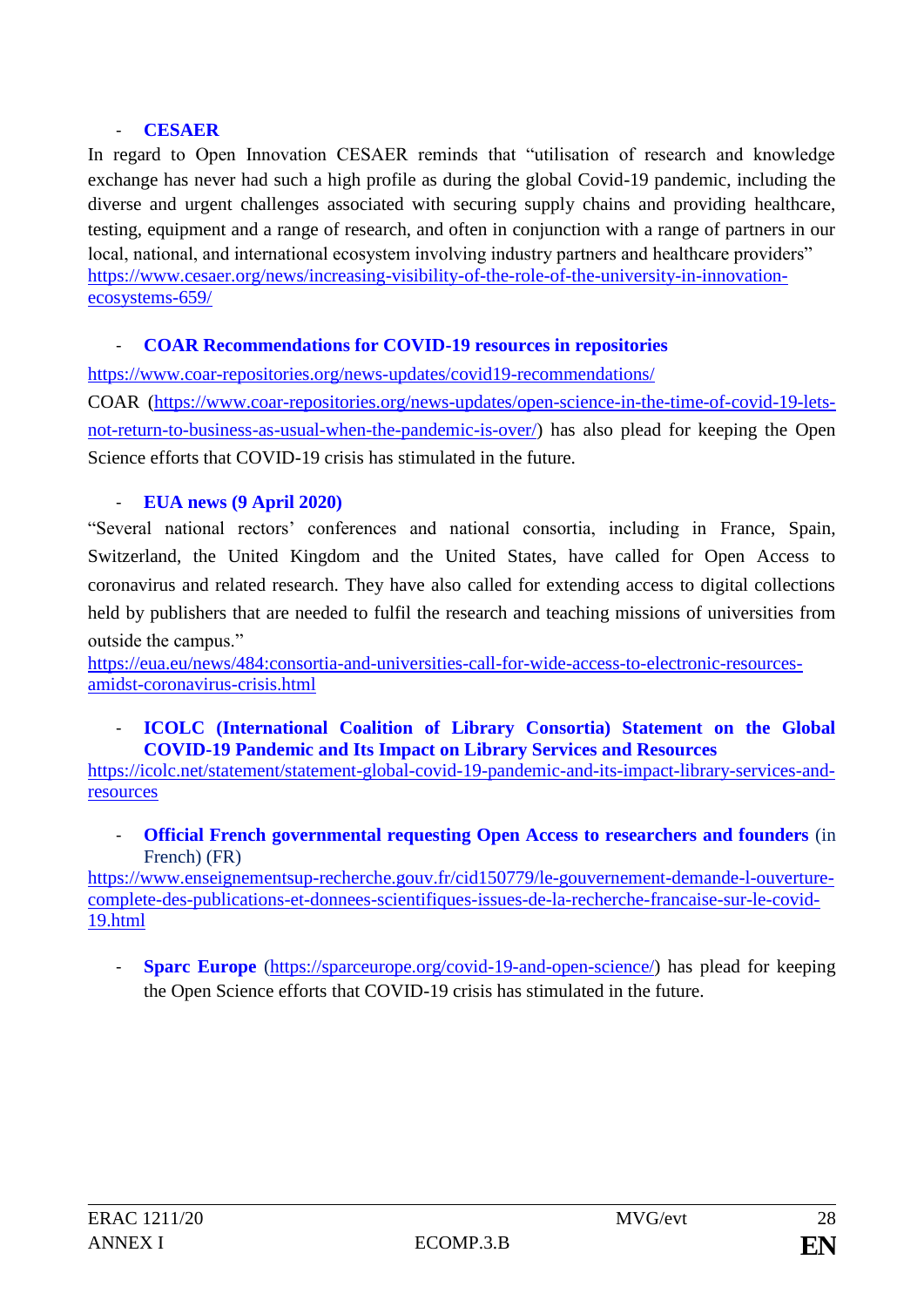#### - **UK'sWellcome Trust statement, 'Sharing research data and findings relevant to the novel coronavirus (COVID-19) outbreak' (Wellcome Trust 2020)** (UK)

The statement calls on researchers, journals and funders to ensure that research findings and data relevant to this outbreak are shared rapidly and openly to inform the public health response and help save lives. It also requests that publication of pre-prints do not pre-empt later publication in journals. The large number of signatories include many publishers and the European Commission. <https://wellcome.ac.uk/coronavirus-covid-19/open-data>

**1.**

## **2. Other European or international level initiatives**

## **2.1.Open Research Data**

- **Academic Data Science COVID-19 resources**

A living list of data and datascience resources. <https://academicdatascience.org/covid#body-content-2>

### - **European Covid-19 Data Platform and Portal**

The European COVID-19 Data Platform, a fully operational use case of the European Open Scienshae Cloud, responds to a need to enable researchers to store, share, access, analyse and process research data and metadata on COVID-19, rapidly, and effectively, thereby accelerating scientific discovery and innovation for the benefit of society.

The European COVID-19 Data Platform facilitates (or in some cases is very soon expected to facilitate) access to data and metadata across research fields from omics, pre-clinical research, clinical trials and observational studies, to epidemiological data and other data flows from the Social Sciences and Humanities, across Member States and across the world.

The platform is very versatile and allows for the wide and early sharing of different types of data. This includes the sharing of open and unrestricted data, e.g. viral sequencing data, as well as sensitive data for which controlled access is necessary.

"The aim of the COVID-19 Data Portal is to facilitate data sharing and analysis, and to accelerate coronavirus research. [...] To address this challenge, EMBL-EBI and partners have has set up the COVID-19 Data Portal, which will bring together relevant datasets submitted to EMBL-EBI and other major centres for biomedical data. The aim is to facilitate data sharing and analysis, and to accelerate coronavirus research."

<https://www.covid19dataportal.org/>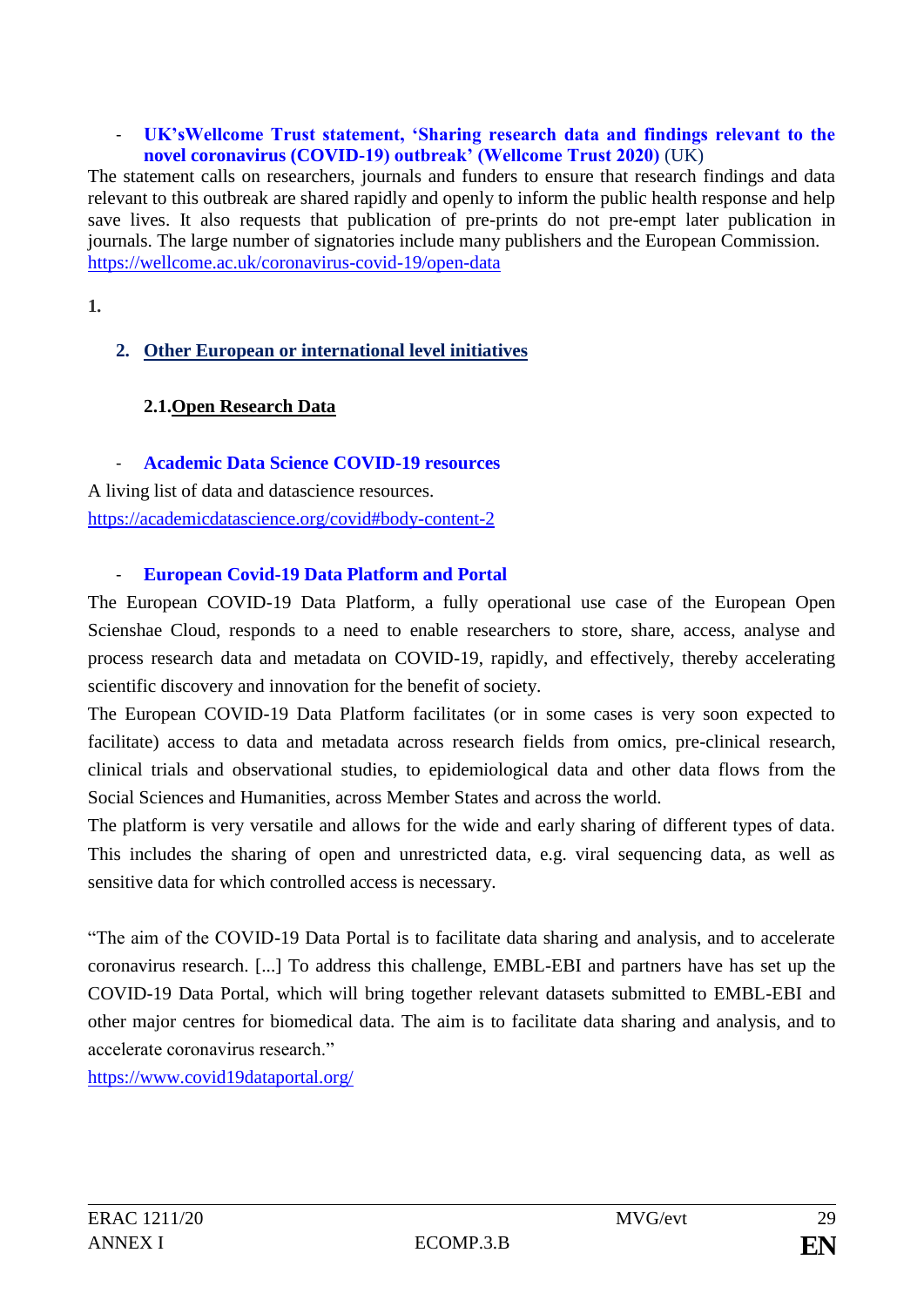## - **Humanitarian Data Exchange (HDE) responsibility for Covid-19**

GITHUB and the Humanitarian Data Exchange each have an accumulating series of datasets on the geography of the spread of the disease (including positive test cases, hospitalizations, and deaths).

The Humanitarian Data Exchange (HDX) is an open platform for sharing data across crises and organisations. Launched in July 2014, the goal of HDX is to make humanitarian data easy to find and use for analysis. Our growing collection of datasets has been accessed by users in over 200 countries and territories. Watch this [video](https://www.youtube.com/watch?v=7QX5Ji5gl9g) to learn more.

HDX is managed by OCHA's [Centre for Humanitarian Data,](https://centre.humdata.org/) which is located in The Hague. OCHA is part of the United Nations Secretariat and is responsible for bringing together humanitarian actors to ensure a coherent response to emergencies. The HDX team includes OCHA staff and a number of consultants who are based in North America, Europe and Africa. <https://data.humdata.org/event/covid-19>

## - **LENS Human Coronaviruses Data Initiative (AU)**

"The Lens has assembled free and open datasets of patent documents, scholarly research works metadata and biological sequences from patents, and deposited them in a machine-readable and explorable form."

### <https://about.lens.org/covid-19/>

The Lens is an academic search engine produced by the Autralian University of Queensland and provided by Cambia, an independent international non-profit organization dedicated to the democratization of innovation.

## **The Protein Data Bank**

The Protein Data Bank (PDB) is an international open database that contains the 3D structural data of proteins and nucleic acids deposited by researchers from around the world. The PDB maintains a collection of SARS-CoV-2 structures including the main protease and spike protein/receptors. <https://www.rcsb.org/>

# - **Joint RDA-EU Commission working group on recommendations and guidelines on data sharing**

The European Commission is working together with Research data alliance (RDA) where a fasttrack working group working on recommendations and guidelines on data sharing is established. It was a true collaborative effort involving over 300 experts worldwide in a bottom up approach. <https://www.rd-alliance.org/groups/rda-covid19>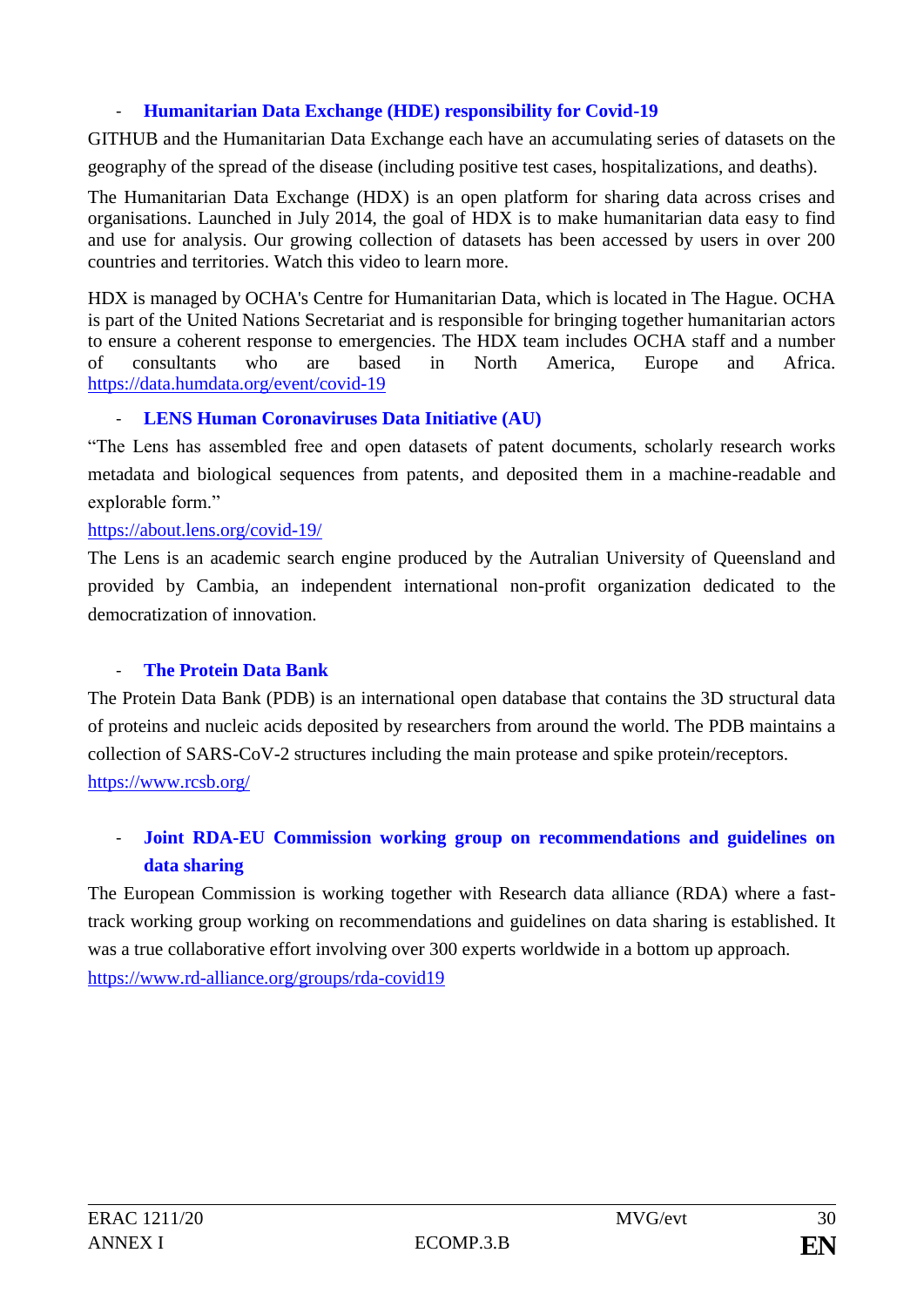The objectives of the RDA COVID-19 Working Group (CWG) are:

- o to clearly define detailed guidelines on data sharing under the present COVID-19 circumstances to help stakeholders follow best practices to maximize the efficiency of their work, and to act as a blueprint for future emergencies;
- o to develop guidelines for policymakers to maximise timely data sharing and appropriate responses in such health emergencies;
- o to address the interests of researchers, policy makers, funders, publishers, and providers of data sharing infrastructures.

[https://www.rd-alliance.org/group/rda-covid19-rda-covid19-omics-rda-covid19-epidemiology-rda](https://www.rd-alliance.org/group/rda-covid19-rda-covid19-omics-rda-covid19-epidemiology-rda-covid19-clinical-rda-covid19-0)[covid19-clinical-rda-covid19-0](https://www.rd-alliance.org/group/rda-covid19-rda-covid19-omics-rda-covid19-epidemiology-rda-covid19-clinical-rda-covid19-0)

# - **TIM Open Access**

TIM Open Access is open to anyone and contains data related to science and innovation that are free of access. For this launch, it contains Semantic Scholars, Cordis, and Patstat. Additional open access datasets will be added in the future. <https://www.timanalytics.eu/TimOpenAccess/login.jsp>

In addition, considering that it is sometimes difficult for researchers on viruses to be at the same time experts in text mining, or simply have the time to do both, they have indexed the CORD-19 dataset and integrated it into TIM Open Access. The CORD-19 dataset has been put together by the Allen institute for AI and some of its partners [\(https://allenai.org/data/cord-19\)](https://allenai.org/data/cord-19). This open dataset contains more than 50K scientific publications on coronaviruses and it is updated once a week. 40k of the publications are full text to allow for text mining. This dataset is now accessible to anyone wishing to extract knowledge from these full text articles. Users can search the CORD-19 dataset through our system and automatically access various visualisations on keywords, organisations, countries, and others. [https://ec.europa.eu/knowledge4policy/text-mining/cord-19\\_en](https://ec.europa.eu/knowledge4policy/text-mining/cord-19_en)

# **2.2.Other Open Science dimensions (incl. Open Innovation and Citizen Science)**

# - **ESFRI (European Strategy Forum on Research Infrastructures) Web Page "European RIs vs COVID-19"**

"We are currently experiencing a public health crisis unprecedented in the modern European history of the last decades. As thousands of European citizens are infected with the SARS-CoV-2 every day and the number of casualties is increasing rapidly, Europe needs a coordinated effort of all available knowledge and resources to fight the pandemic.

ESFRI believes that the opportunities provided by European Research Infrastructures to support the science-led response to the COVID-19 outbreak are extremely important. ESFRI is helping the scientific community by aggregating information about dedicated services offered by Research Infrastructures and communicating all relevant actions as broadly as possible. To this end, ESFRI has created this focused webpage that lists and provides quick links to the information gathered." <https://www.esfri.eu/covid-19>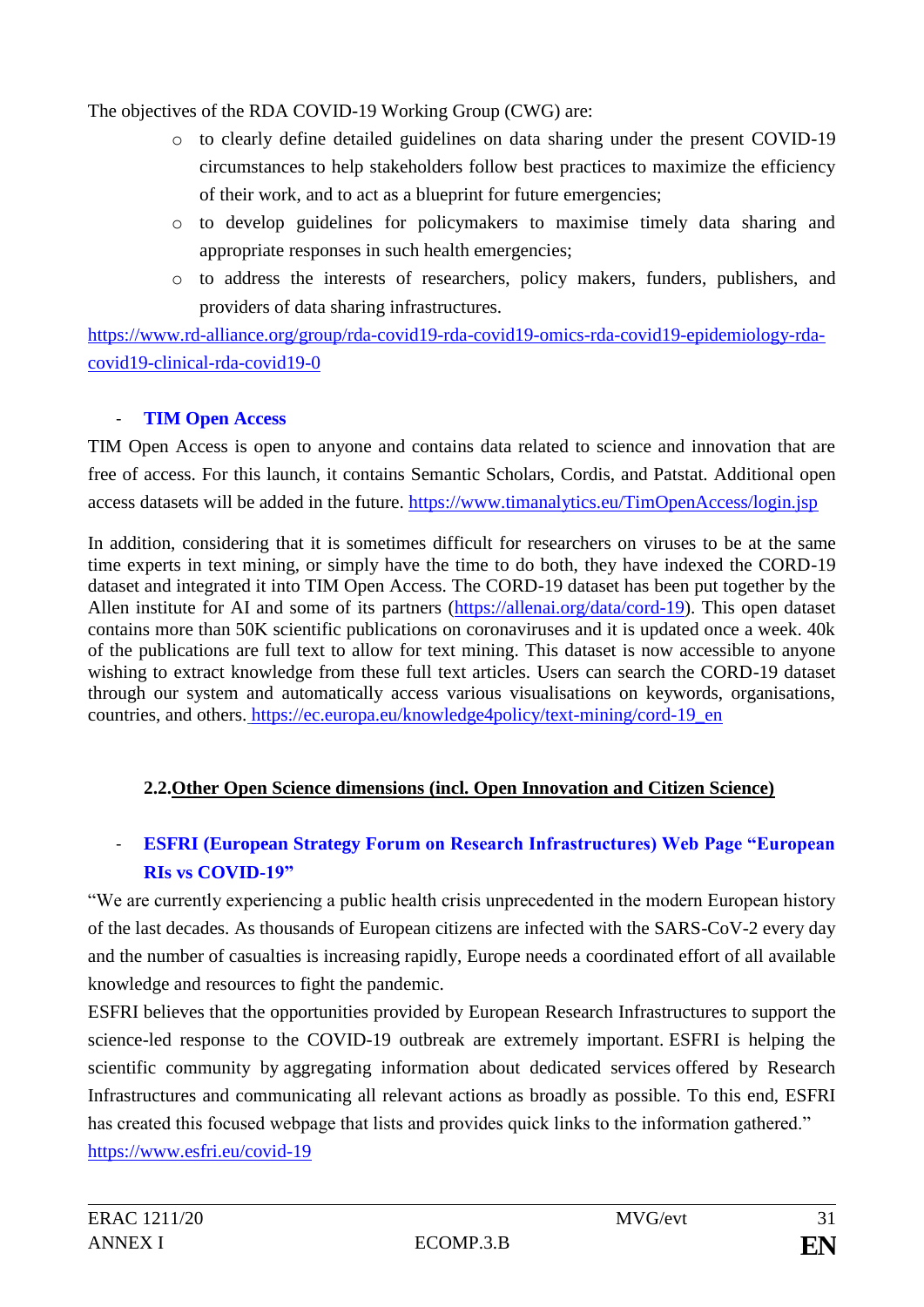## - **EU-Citizen.Science Citizen science resources related to the COVID19 pandemic**

"A selection of resources related to the current COVID19 pandemic. It contains links to citizen science and crowdsourcing projects that might be of interest to:

- citizens wanting to help tackle the virus
- researchers looking for support during interruptions to their fieldwork
- parents looking for ideas to support children who are homeschooling
- anyone looking for useful ways to fill their time while self-isolating."

EU-Citizen.Science is an online platform for sharing knowledge, tools, training and resources for citizen science – by the community, for the community.

https://eu-citizen.science/citizen-science-resources-related-covid19-pandemic/

## - **EUvsVirus European online Hackathon**

From 24th to 26th April 2020, the first European online hackathon allows innovators to share their ideas in order to implement innovative solutions to COVID-19 related problems. Individuals or teams, experts or not in health, finance, social cohesion, education and distance working, all can register to take part in this Europe-wide challenge.

<https://euvsvirus.org/>

## - **Frontiers Coronavirus Funding Monitor**

"A curated list of open funding calls and other support for researchers, non-profit organizations and commercial organizations, specifically for COVID-19 and coronavirus-related research. Updated daily."

https://coronavirus.frontiersin.org/covid-19-research-funding-monitor

## - **The [Horizon Results Platform](https://ec.europa.eu/info/funding-tenders/opportunities/portal/screen/opportunities/horizon-results-platform)**

A dedicated section with [results relevant to COVID-19](https://ec.europa.eu/info/funding-tenders/opportunities/portal/screen/opportunities/horizon-results-platform/search;campaigns=1) developed by H2020 projects.

# - **Horizon 2020 [Open Access guidelines for H2020 projects working on COVID-19,](https://ec.europa.eu/research/participants/data/ref/h2020/other/hi/oa-pilot/h2020-guidelines-oa-covid-19_en.pdf)  [SARS-CoV-2 and related topics](https://ec.europa.eu/research/participants/data/ref/h2020/other/hi/oa-pilot/h2020-guidelines-oa-covid-19_en.pdf)**

Includes links to relevant resources that have been developed by the European Commission.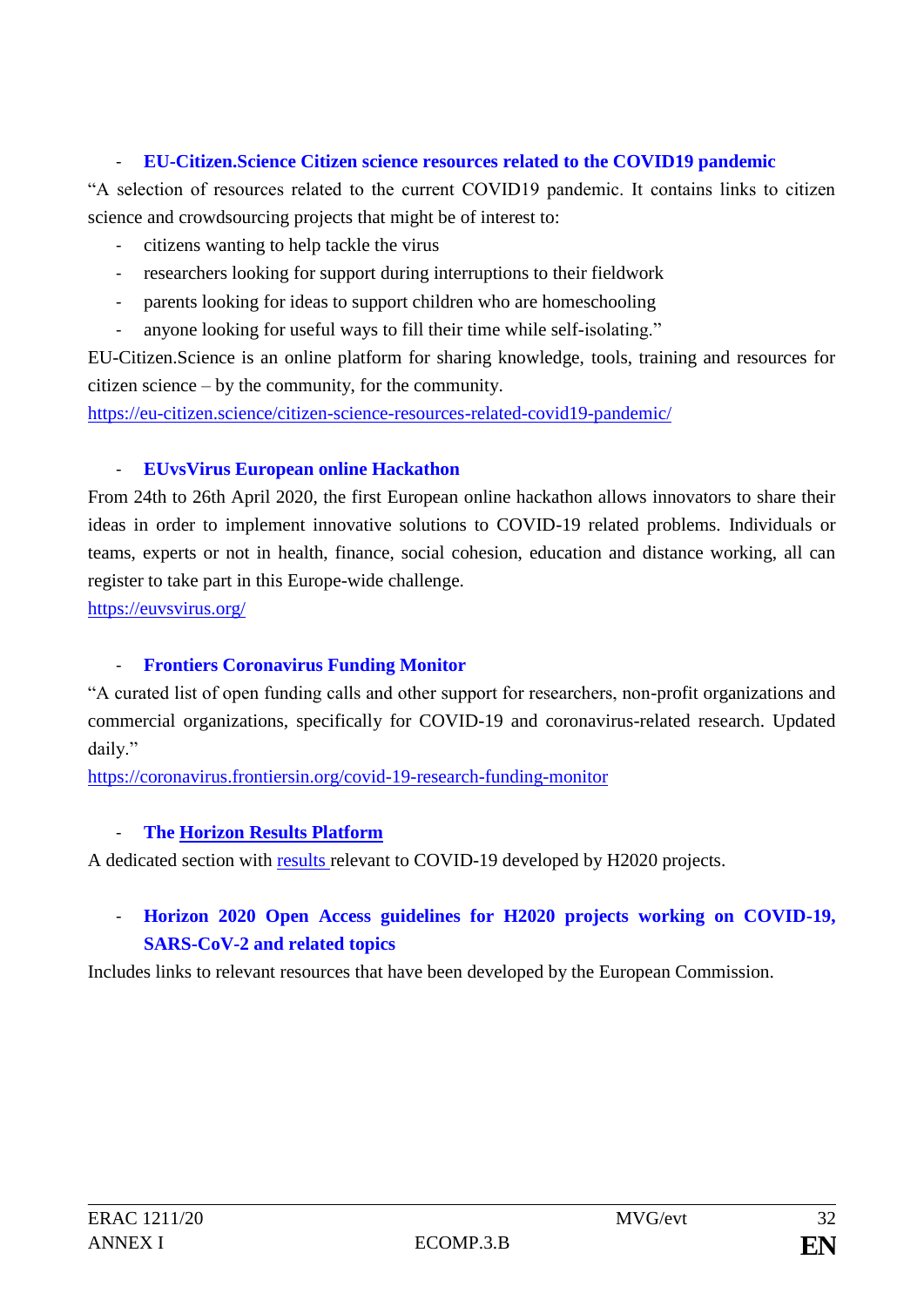## - **Open Covid Pledge**

The Open COVID Coalition publishes standard licenses that can be used by anyone that has adopted the Open COVID Pledge.

Our licenses have many features in common. Every Open COVID License (OCL) grants the public worldwide permission to use the pledgor's intellectual property rights (copyright and patent rights, or patent rights only) so long as they are used for the purpose of diagnosing, preventing, containing, and treating COVID-19. This is allowable without having to negotiate a special agreement, or pay a royalty or other fee to the patent or copyright holder.

<https://opencovidpledge.org/licenses/>

- **Open AIRE** 
	- o OpenAIRE COVID-19 activities page (now and near the release of the Gateway). <https://www.openaire.eu/openaire-activities-for-covid-19>
	- o Call for the Experts [https://docs.google.com/forms/d/e/1FAIpQLSfyrerIZ1G4bzXN\\_hgCyWKEz5hwlmF](https://docs.google.com/forms/d/e/1FAIpQLSfyrerIZ1G4bzXN_hgCyWKEz5hwlmFcZmkHT2iYs6GebLKhEA/viewform) [cZmkHT2iYs6GebLKhEA/viewform](https://docs.google.com/forms/d/e/1FAIpQLSfyrerIZ1G4bzXN_hgCyWKEz5hwlmFcZmkHT2iYs6GebLKhEA/viewform)
	- o Call for **Resources** [https://docs.google.com/forms/d/1mtSTisRylAuEIULuPJ97cQZzsi89Hmzp\\_2iiCZX](https://docs.google.com/forms/d/1mtSTisRylAuEIULuPJ97cQZzsi89Hmzp_2iiCZX1BhQ/viewform?edit_requested=true) [1BhQ/viewform?edit\\_requested=true](https://docs.google.com/forms/d/1mtSTisRylAuEIULuPJ97cQZzsi89Hmzp_2iiCZX1BhQ/viewform?edit_requested=true)
	- o National webinar [\(like this one organised by the NOAD in Greece\)](https://www.openaire.eu/events/eventdetail/716/53%7C54%7C55%7C56%7C57%7C58%7C272%7C303/covid-19-tools-activities-best-practices-and-contact-points-in-greece) to engage national communities. (En España no lo vamos a hacer porque nos han dicho que por ahora no procede).
	- o Press release:<https://www.openaire.eu/collaboration-for-covid-19>
	- o https://zenodo.org/

Zenodo is a general-purpose open-access repository developed under the European OpenAIRE program and operated by CERN. It allows researchers to deposit data sets, research software, reports, and any other research related digital artifacts. For each submission, a persistent digital object identifier (DOI) is minted, which makes the stored items easily citeable.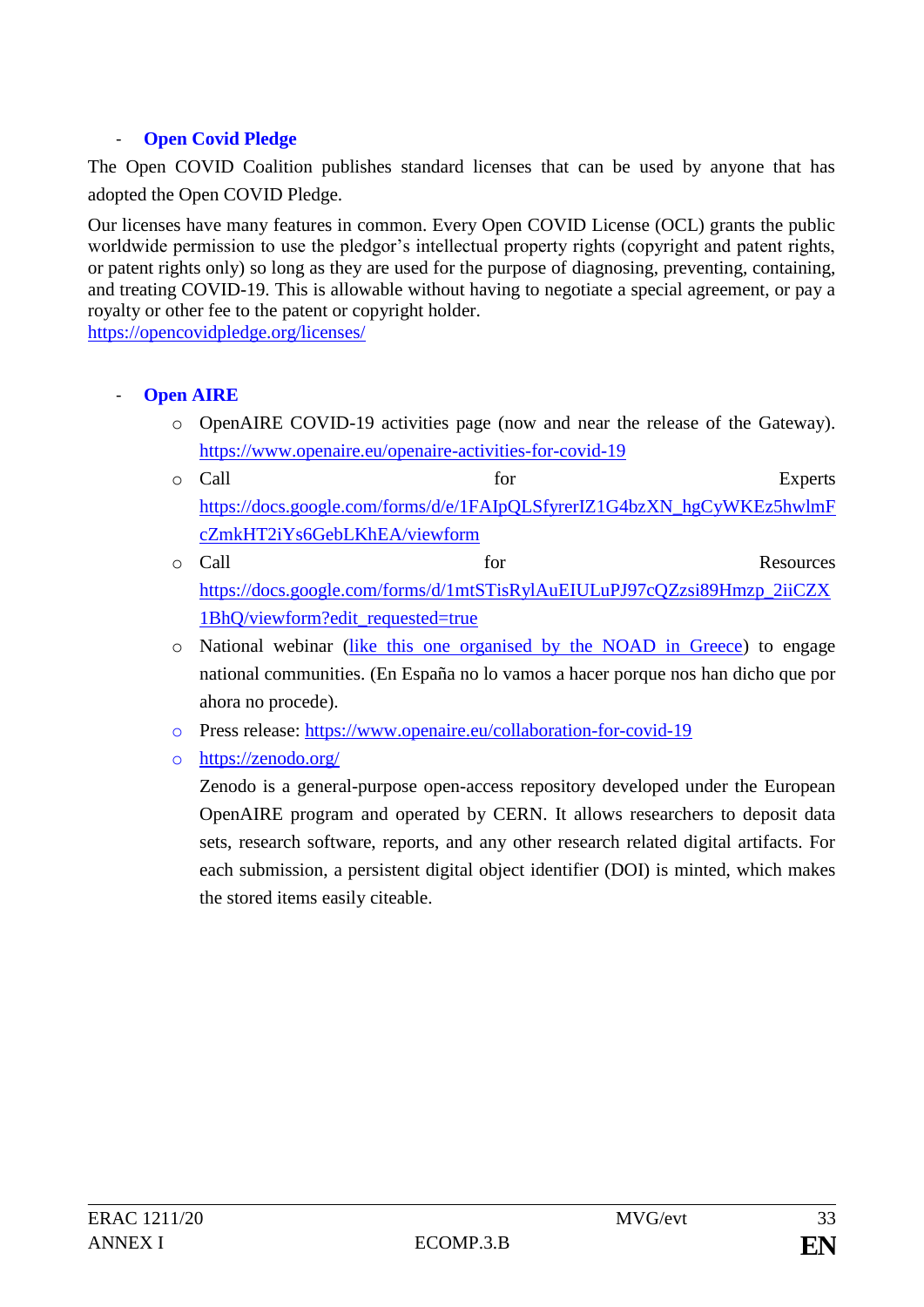## - **WHO Covid-19 technology access pool initiative**

"In an overwhelming vote, the European Parliament late last week agreed to support a World Health Organization initiative to create a Technology Access Pool, which would collect patent rights, regulatory test data, and other information that could be shared for developing drugs, vaccines, and diagnostics to combat Covid-19."

<https://www.statnews.com/pharmalot/2020/07/13/europe-who-covid19-patents-vaccine-pandemic/>

"The COVID-19 Technology Access Pool (C-TAP) will compile, in one place, pledges of commitment made under the Solidarity Call to Action to voluntarily share COVID-19 health technology related knowledge, intellectual property and data. The Pool will draw on relevant data from existing mechanisms, such as the Medicines Patent Pool and the UN Technology Bank-hosted Technology Access Partnership. Shared knowledge, intellectual property and data will leverage our collective efforts to advance science, technology development and broad sharing of the benefits of scientific advancement and its applications based on the right to health."

https://www.who.int/emergencies/diseases/novel-coronavirus-2019/global-research-on-novelcoronavirus-2019-ncov/covid-19-technology-access-pool

## **3. Other national level initiatives**

# - **AT**

## **Austrian Knowledge Transfer Centres**

Regarding COVID-19 related Knowledge Transfer, the regional Austrian Knowledge Transfer Centres launched several projects regarding COVID-19, which can be seen on their respective websites:

o Knowledge Transfer Centre South:

<https://www.wtz-sued.at/>

o Knowledge Transfer Centre East:

<https://www.wtz-ost.at/>

## **Austrian National Contact Point for Knowledge Transfer and Intellectual Property**

The Austrian National Contact Point for Knowledge Transfer and Intellectual Property (NCP-IP) has set up a page with COVID relevant activities regarding IPR and Knowledge Transfer. <https://www.ncp-ip.at/en/more-initiatives/covid-aktivitaeten-im-bereich-ipr-und-wissenstransfer/>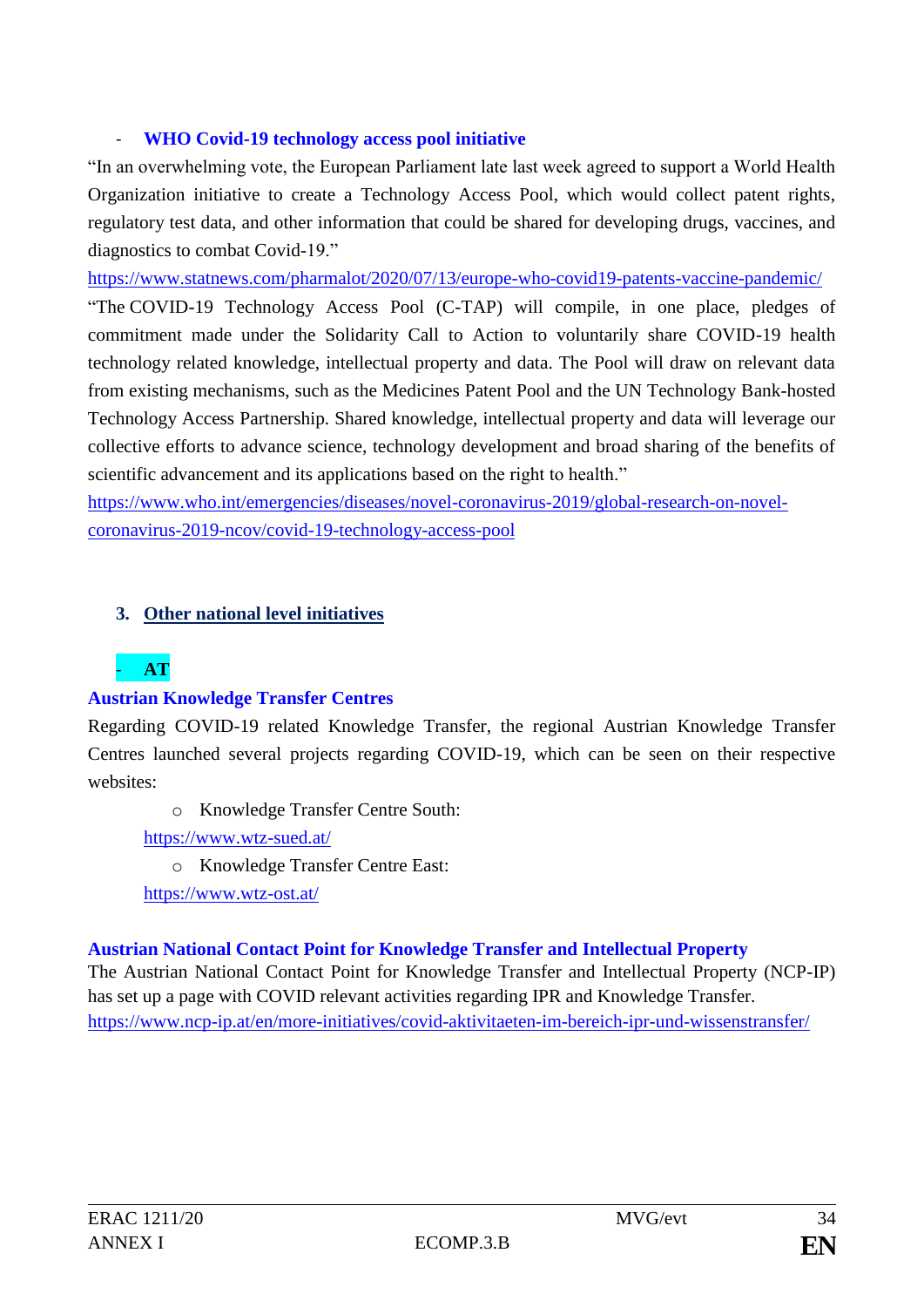### - **BE**

### **Interactive platform for centralization of health initiatives related to COVID-19**

In the region of Wallonia, the BioWin cluster (active in the field of health biotechnology and medical technologies) developed an interactive platform for centralization of health initiatives related to COVID-19 around 6 urgent themes: manufacturing, supply and recycling of masks for companies; development and repair of ventilators; development and manufacturing of hydroalcoholic gels; development and manufacturing of new diagnostic approaches; development of new treatments and; new sources of funding.

<https://www.biowin.org/en/news/covid-19-join-biowins-cooperation-platform>

## - **CH**

### **Pan-European Privacy-Preserving Proximity Tracing (PEPP-PT) project**

An application for detecting contact with a virus carrier.

"EPFL researchers are involved in a European project bringing together 130 partners from eight countries: the Pan-European Privacy-Preserving Proximity Tracing (PEPP-PT) project. This project aims to trace contacts with a person infected by the virus thanks to an application on a smartphone, installed voluntarily and whose data is anonymised. It is being carried out at EPFL by assistant professor Carmela Troncoso, by professors Marcel Salathé, Jean-Pierre Hubaux, James Larus and by the Vice-President for Information Systems at EPFL, Edouard Bugnion. Based on Bluetooth technology, the application developed will enable everyone to be informed if they come into contact with a carrier of the virus."

<https://drive.google.com/file/d/1C8iU0uMaK7E33y60-zb7-FjH8QWB4tZs/view>

- **FR**

## **Covido Ergo Sum: anti-fake news Youtube Videos** (in French)

A group of six students from the Faculty of Medicine Lyon-Est of Claude Bernard Lyon 1 University managed to combine an educational project with public utility. In a series of Youtube videos, they manage to explain how research for new therapeutics works in times of crisis and the main issues at stake.

[https://www.youtube.com/watch?time\\_continue=1&v=CKVsezhqwQI&feature=emb\\_logo](https://www.youtube.com/watch?time_continue=1&v=CKVsezhqwQI&feature=emb_logo)

### **Free access to regulatory and ISO standards in the fight against the pandemic**

"AFNOR Editions, ISO and the European Committee for Standardization (CEN) give free access to standards useful in the fight against Covid-19. These are standards intended for manufacturers defining the specifications and test methods for medical masks, respiratory protection devices, individual eye protection and protective clothing."

<https://www.boutique.afnor.org/COVID-19>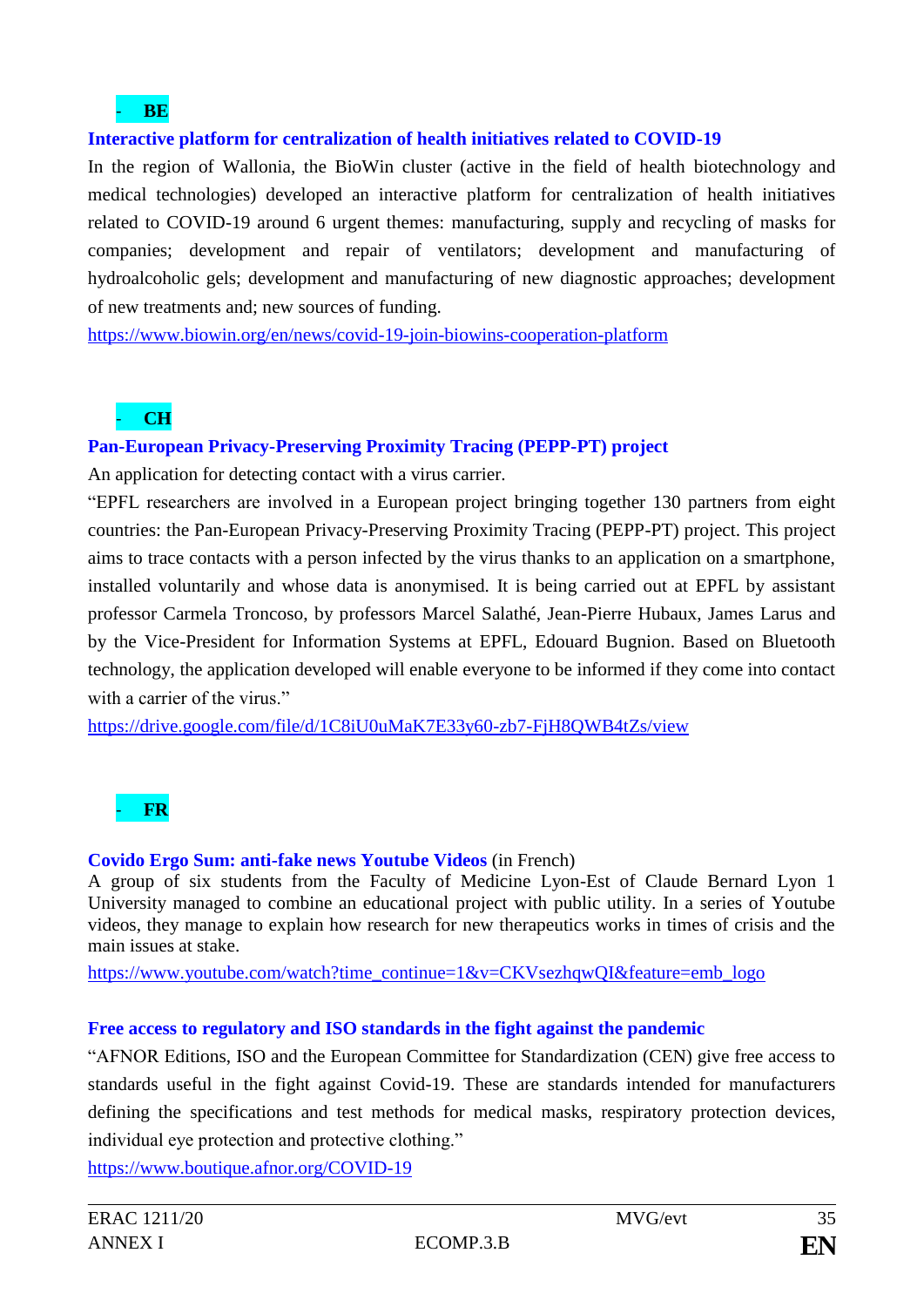# - **IE**

### **Health Research Board (HRB)**

The Health Research Board (HRB) is the lead agency for health research in Ireland. It is encouraging its researchers to use the HRB Open Research publication platform, which follows best international practice and allows researchers to rapidly publish their research outputs in an open and accessible way.

More information on the HRB Open Research platform can be found at [https://hrbopenresearch.org/.](https://hrbopenresearch.org/)

The HRB have committed to making all of their COVID-19 and coronavirus-related publications, and the available data supporting them, immediately accessible in PubMed Central (PMC) and to license it in ways that facilitate reuse. The HRB have also called on researchers, journals and funders to ensure that research findings and data relevant to this outbreak are shared rapidly and openly to inform the public health response and help save lives.

## **Irish National Forum for the Enhancement of Teaching and Learning in Higher Education**

The Irish National Forum for the Enhancement of Teaching and Learning in Higher Education have introduced measures to facilitate collaborative research sharing and to support on-going teaching and learning in Irish higher education. An online community space has been established for National Forum Associates to allow for the sharing of insights, resources, lessons, tips, etc.

More information on this can be found at [https://www.teachingandlearning.ie/collaborative](https://www.teachingandlearning.ie/collaborative-resource-sharing/)[resource-sharing/.](https://www.teachingandlearning.ie/collaborative-resource-sharing/)

# - **IT**

# **Survey of projects related to Covid-19 supported by Research Infrastructures (national and national nodes/hub of ESFRI RI) and EOSC-viable**

The survey has been carried out on input of the Italian members of the ESFRI delegation and the EOSC Governing board and managed by the ICDI (Italian Computing and Data Infrastructure) Collaboration.

[https://icdi.workplace.garr.it](https://icdi.workplace.garr.it/)

# **Collection of a broad-spectrum initiatives and free resources for citizens, related to innovative ways of supporting the crisis**

The initiative is supported by the Ministry for Technological Innovation and Digitalisation (MID [https://innovazione.gov.it/\)](https://innovazione.gov.it/).

[www.solidarietàdigitale.agid.gov.it](http://www.solidarietàdigitale.agid.gov.it/)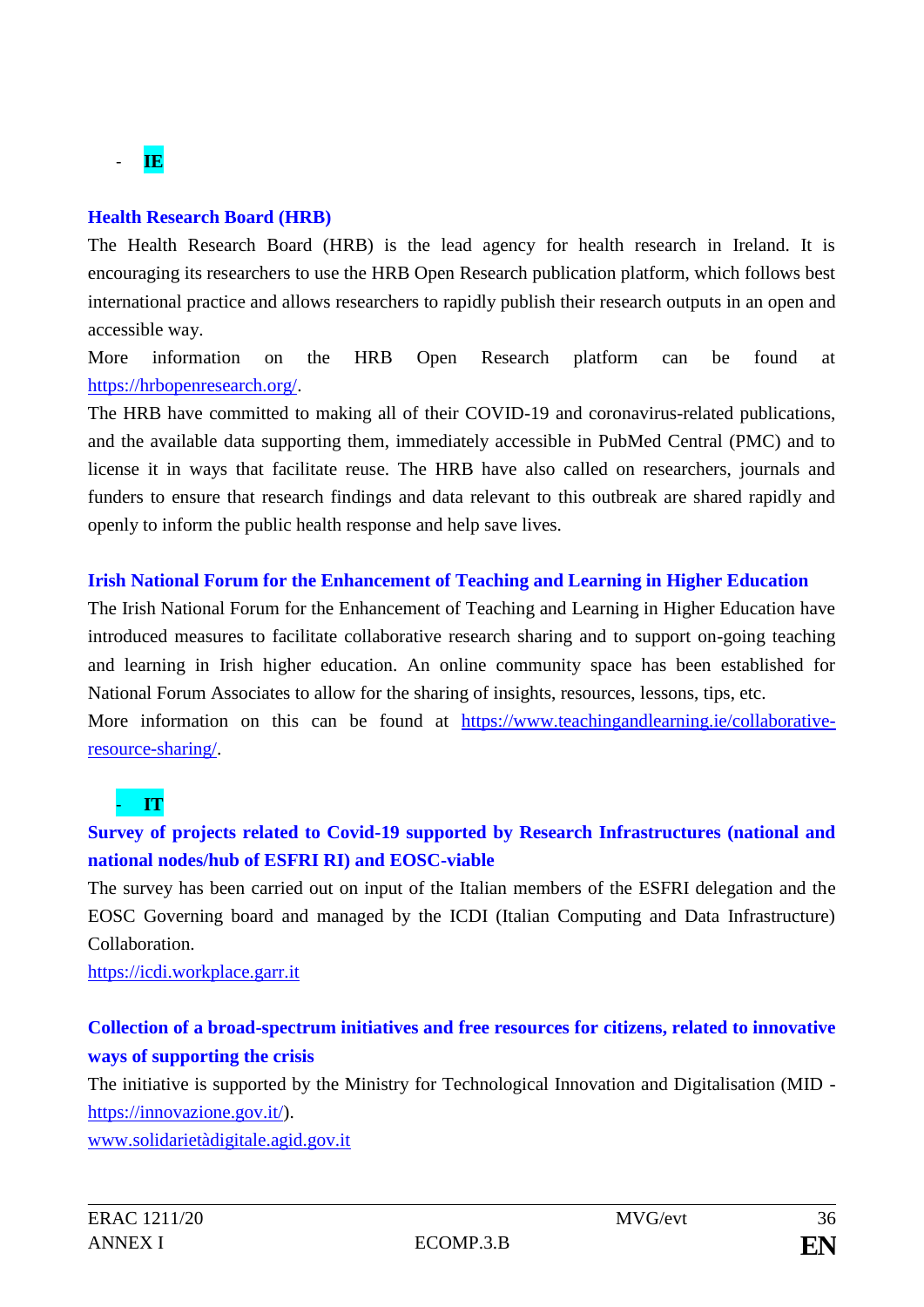

# **National Platform Open Science (NPOS) Project "Opening up COVID-19 crisis related resources"**

The NPOS, together with various partners (such as VSNU, NOW, GoFAIR/SURF, UKB), is setting up a network in the Netherlands to support research and education on aspects of the Covid-19 crisis. On 25 March a webpage was launched on www.openaccess.nl with 3 sections:

1. Guidance on how to make COVID-19 related research outputs openly available as quickly as possible;

2. Guidance on how to find (open) COVID-19 related research information. University libraries in the Netherlands are currently putting together research outputs from different Dutch universities;

3. Guidance on how to contribute to enrich COVID-19 related research information.

The website also contains references to international initiatives.

The NPOS is also looking into guidance on data sharing, and collective action towards -or together with- publishers to ensure that as many relevant resources and good practices as possible can be shared.

This project takes place in the context of the broader NPOS-project "Accelerate Open Science" that aims at stimulating initiatives to enhance open science in the Netherlands.

Project website:

- Dutch version launched on 25/3/2020
- English version will be launched shortly

https://www.openaccess.nl/nl/open-access-voor-covid-19-en-gerelateerd-onderzoek

General NPOS-website with a reference to the project:

<https://www.accelerateopenscience.nl/uncategorized/opening-up-covid-19-crisis-related-resources/>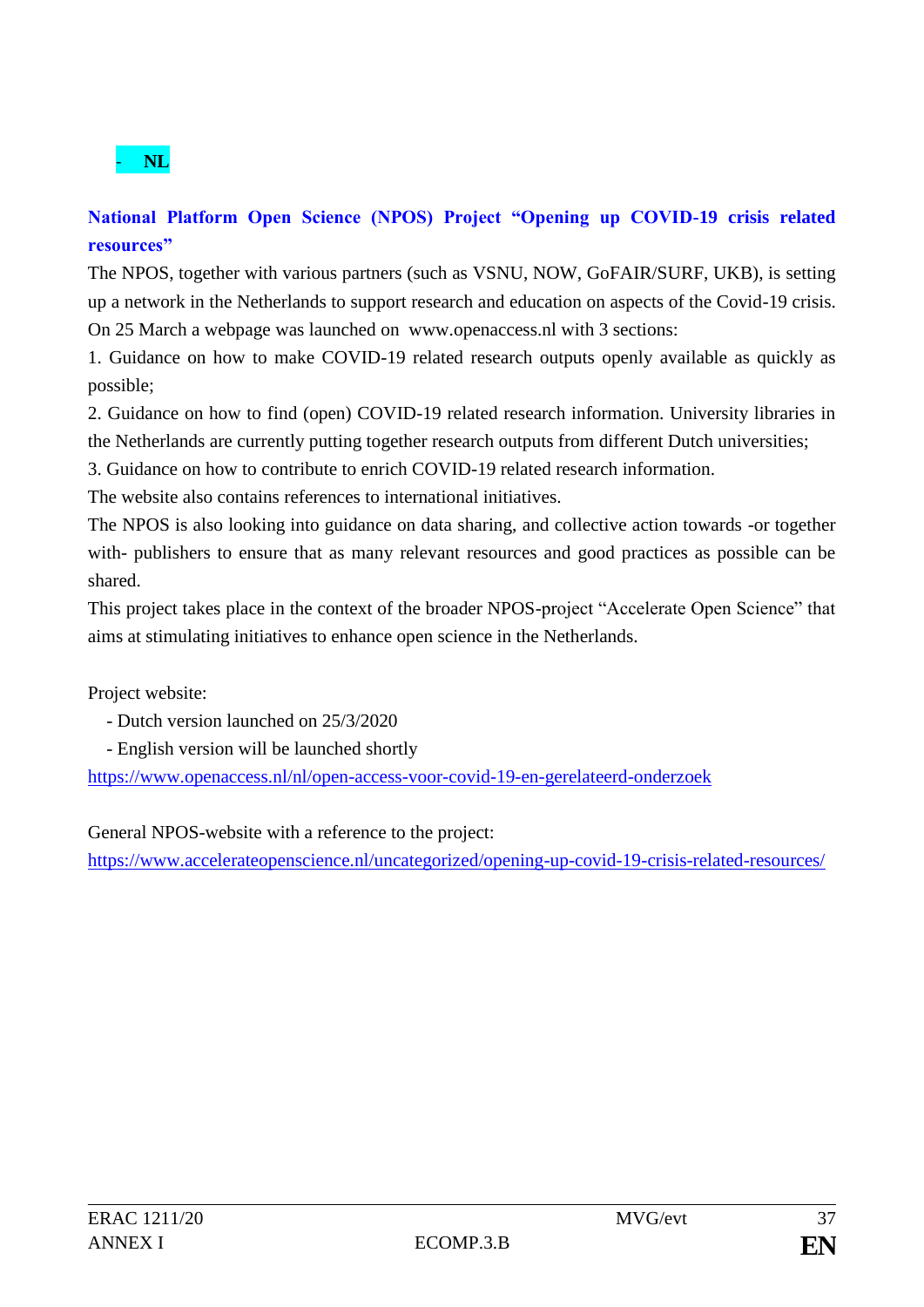NPOS-project "Accelerate Open Science": https://www.openscience.nl/projecten/project-h-accelerate-open-science-stimuleren-vaninitiatieven-ter-bevordering-van-open

# **NL signatories to the International pledge "Sharing research data and findings relevant to the novel coronavirus (COVID-19) outbreak"**

For the Netherlands NWO and ZonMW signed this pledge (31/1/2020) https://wellcome.ac.uk/press-release/sharing-research-data-and-findings-relevant-novelcoronavirus-covid-19-outbreak https://www.nwo.nl/en/news-and-events/news/2020/01/nwo-and-zonmw-open-access-joins-thebattle-against-coronavirus.html https://www.zonmw.nl/nl/actueel/nieuws/detail/item/nwo-en-zonmw-open-access-in-strijd-tegen-

coronavirus/

## **Virus Outbreak Data Network (VODAN)**

GO FAIR started with support of RDA, CODATA and WDS and with funding of ZonMw (national research funder for health research) and the Philips Foundation, the VODAN-initiative (as an Implementation Network of GO FAIR) in order to share COVID-19 and SARS related research data. The initiative makes it possible to share real time data and will work with localised FAIR Data Points.

These points are stations for trains (virtual machines) that can visit the data locally. As the personal data of patients never leaves the underlying database of the local institution, GDPR issues are largely accommodated and in this way data can be 'shared' or rather 'visited' without violating any patient rights.

This global initiative has many partners from all over the world, including the US and China. Also the Dutch initiative Health-RI is connected.

Currently RDA, GO FAIR, CODATA and WDS joined in the Data Together Alliance and are preparing the following actions:

https://www.go-fair.org/wp-content/uploads/2020/03/Data-Together-COVID-19-Statement-FINAL.pdf

SURF is currently working on setting up a `Data Point' for VODAN.

https://www.go-fair.org/implementation-networks/overview/vodan/

https://www.zonmw.nl/nl/actueel/nieuws/detail/item/start-datanetwerk-coronavirus/

https://www.go-fair.org/wp-content/uploads/2020/03/Data-Together-COVID-19-Statement-

FINAL.pdf

## **ZonMW Call of around € 4mln from the ZonMw research programme on infectious diseases**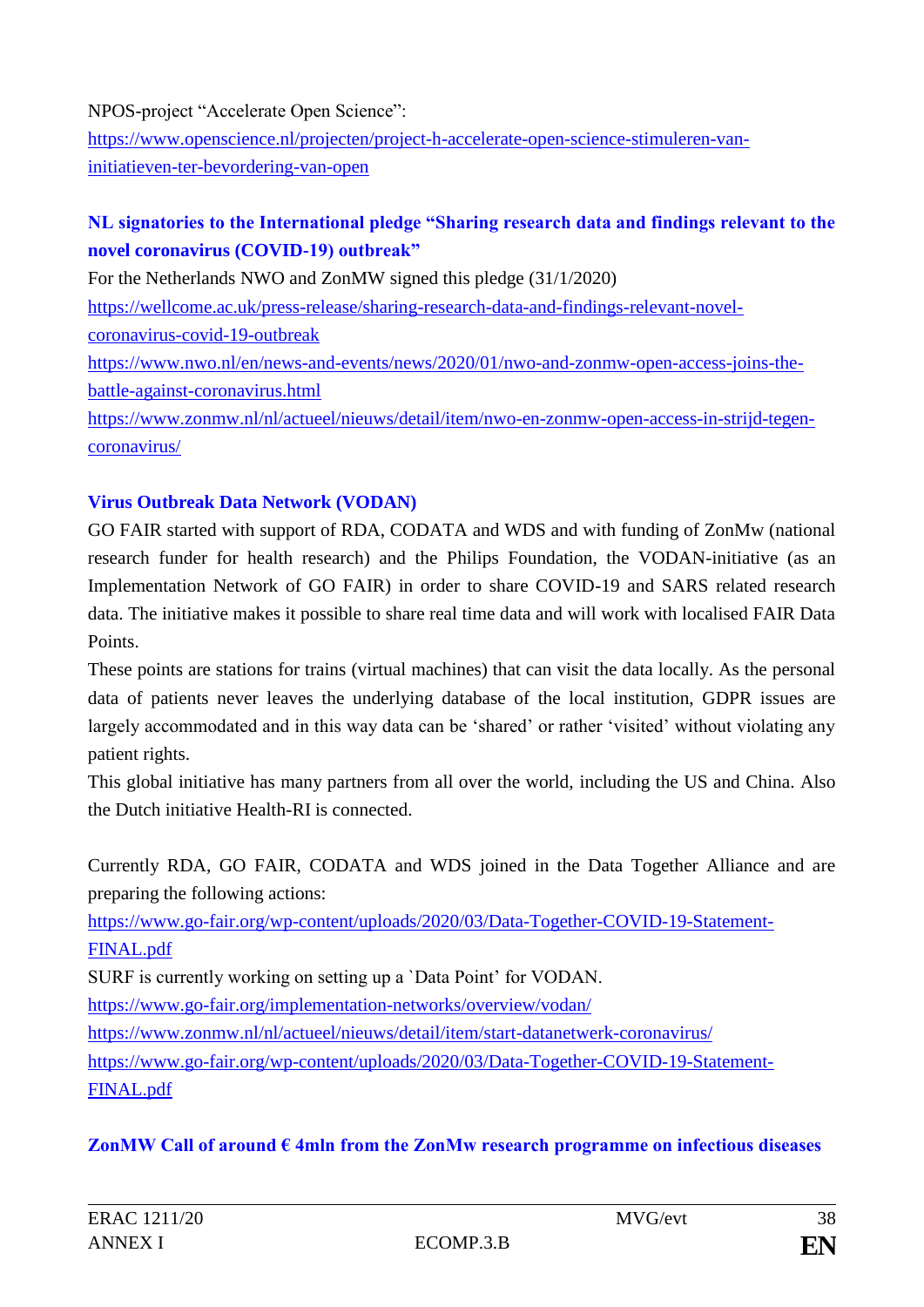The call is in addition to the VODAN-initiative. It contains a reference to the international pledge by the Wellcome Trust. It started around 25 March 2020

On 6 specific topics:

- o Following a cohort of people that recovered from COVID-19 to answer several questions in relation to the course of the disease, such as herd immunity, long term prognosis, cross reactivity and repeated infection.
- o Research into the carriership, disease burden and the transition from and to children.
- o Hospital epidemiology, in support of infection prevention measures.
- o Trial(s) for the development of medication for COVID-19-patients, with a preference for immunity targets.
- o Virus evolution, mapping the spread and transmission by means of sequencing.
- o Social-scientific research into the question how long social isolation can be endured and what could be the consequences (and which support is required for the elderly).

https://www.zonmw.nl/en/research-and-results/infectious-diseases-and-antimicrobial-resistance/

# **NWO taskforce**

A small NWO taskforce is currently working on, amongst others:

- contributing to the open accessibility of Covid-data and publications (in addition to what NWO is doing already);

- reflecting on the situation after the crisis

No website information available yet.

# **Health-RI COVID-19 data support programme**

with partners: BBMRI-NL, ELIXIR-NL, DTL, TraIT, PHT, ELSI servicedesk, and others

o Background

The battle against Covid-19 is heavily data dependent. Finding the right data sets, curating them where necessary, making them accessible to researchers, linking - data from many different sources and making rich data sets reusable often is nontrivial. Currently, research actions are taking place locally across the world, and several initiatives have started to connect these data in a federated network of data resources on COVID-related research and care data. Health-RI, the Dutch national infrastructure for personalized health research aims to facilitate this process for investigators by connecting communities of researchers with communities of data experts, biobankers and research IT-ers, etc. and by providing investigators with data services and tools.

o Aim

Health-RI launches the NL Covid-19 Research Data Support Infrastructure initiative. This will support the Covid-19 investigators/health care professionals with tools and services to speed up their research in order to help overcome the pandemic and its health consequences.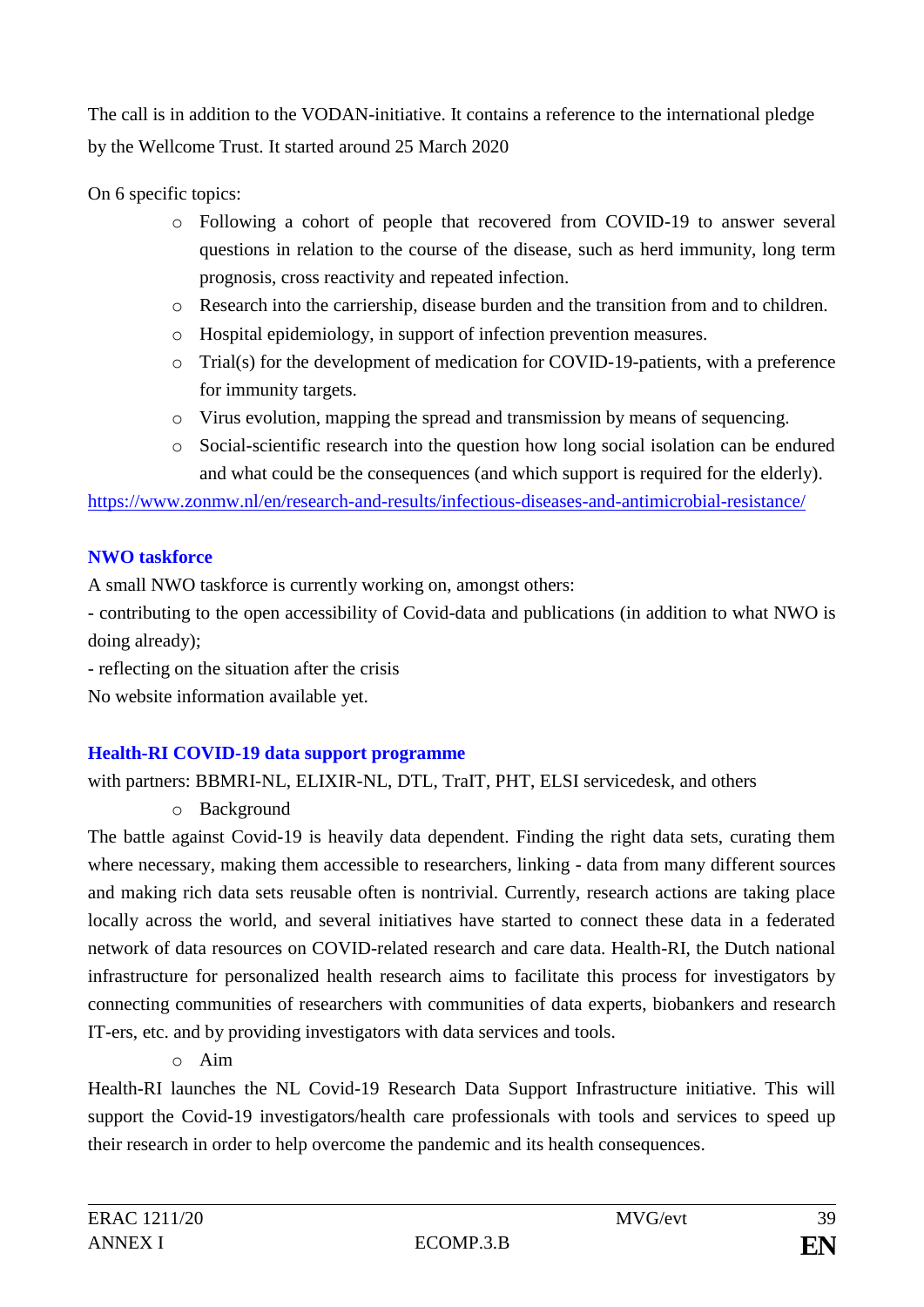Health-RI actively connects to the Virus Outbreak Data Network (VODAN) initiative that receives worldwide connections. By doing so Health-RI supports the globally making FAIR of clinical and research data regarding COVID-19 and related viral infections in order to be able support large scale AI-analyses in the development and exchange of knowledge and solutions. Health-RI also offers a link to other international and European initiatives, such as EOSC Life.

# o Tools and services

• Finding: Catalogue: a national inventory of collections of data, images and samples (cohorts, biobanks, studies, registries, etc.). This could provide a kind of "national phone book" of available initiatives that can also be used for COVID-19 related initiatives.

• Access to data in the above mentioned collections: Podium: a "webshop" system that enables access taking into account op quality and privacy.

• Interoperability: ideally and if possible PHT principles are applied to consult an analyse the distributed data. Next to that, currently a lot of data are not yet `mature' enough for this and more traditional paths will be needed tof or the linking of data. Health-RI has a lot of expertise in this field.

• Sharing of radiology images: there is a solid pipeline for the de-identification of DICOMimages and for making these available for research (CTP en XNAT)

• Access to electronic data capture tools for multicenter studies

ELSI service desk for questions on ethical and legal aspects, surely also important for the use of health care data for research.

https://www.health-ri.nl/

# **RDA (Research Data Alliance)**

Participation in the RDA COVID-19 Working Group, o.a. through DANS (Data Archiving and Networked Services ) and other Dutch research organisations.

https://www.rd-alliance.org/groups/rda-covid19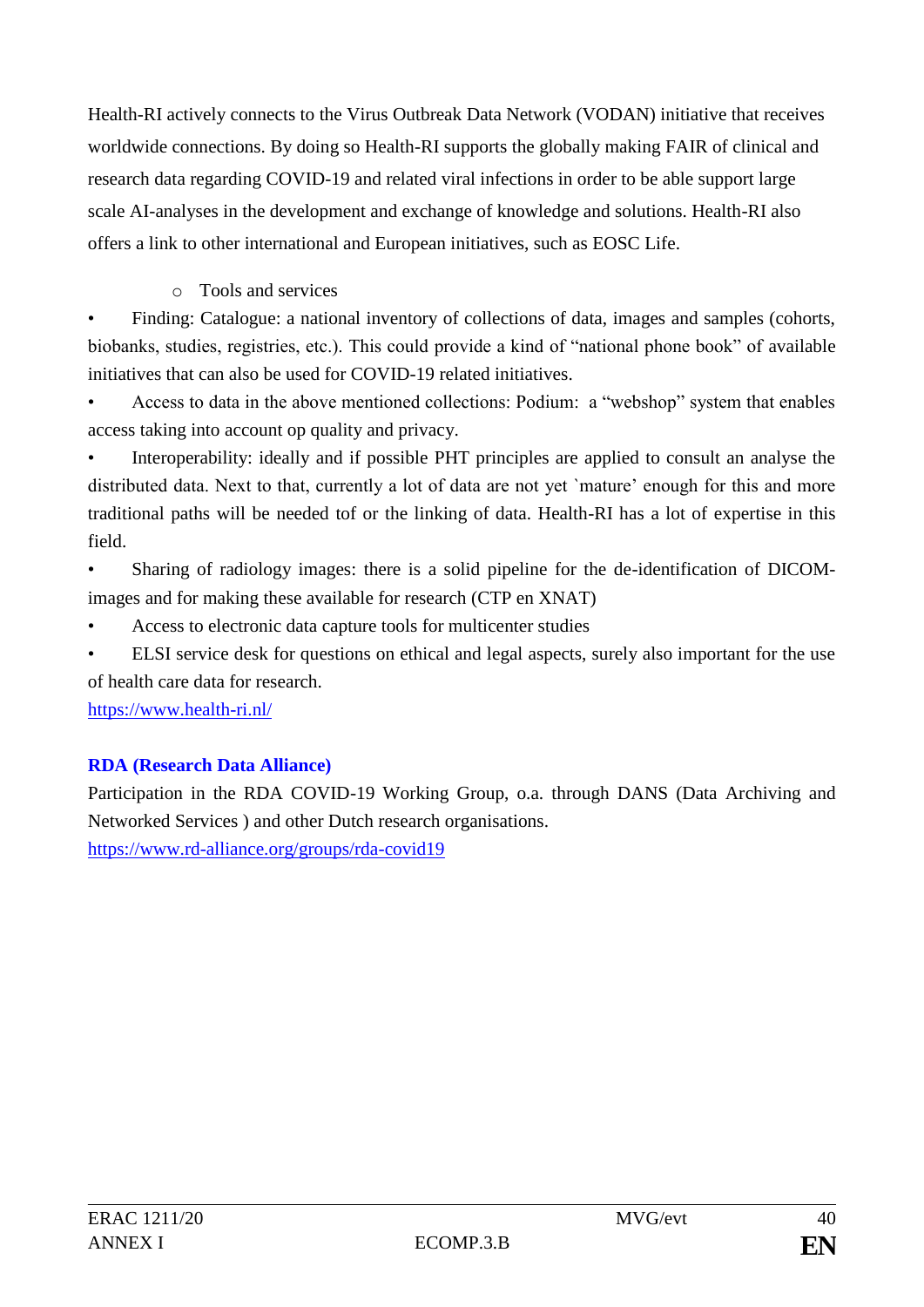# - **SI**

## **Slovenian Central technological Library (CTK) of the University of Ljubljana**

Information about the initiatives of the **Slovenian Central technological Library (CTK) of the University of Ljubljana** [\(http://www.ctk.uni-lj.si/english.html\)](http://www.ctk.uni-lj.si/english.html). There are two sets of information (A and B) as follows:

### o **CORONA VIRUS INFO AND CITIZEN SCIENCE PROJECT**

On [http://koronavirus.ctk.uni-lj.si/,](http://koronavirus.ctk.uni-lj.si/) the CTK prepared information on coronavirus SARS-CoV-2 (COVID-19). The purpose of the site is to provide general information on epidemic topics. The five main sections of the website provide users with one-stop information:

### 1. **Information on CTK operations**

In the Information on CTK operation section, we inform users about how to access electronic and print material, now that the library is closed and operating to a very limited extent only. We are constantly updating data on current lending and interlibrary loan options. Here, users also can find information about the weekly online meetings with the CTK.

### 2. **Citizen science**

In the Citizen Science section, we inform users about a collaborative open science project involving researchers from several universities and the Central Technical Library of the University of Ljubljana [\(https://covid.si/en/\)](https://covid.si/en/). A team of scientists has started a project where the general public can participate in the fight against the corona virus. The purpose of the project is to analyse molecular compounds and to help find a cure for corona virus.

Volunteers can participate in this project by contributing the information they receive by reading articles, finding information on the World Wide Web, participating in forums, social networks, from their own experience. Experienced volunteers (researchers and students of biochemistry, chemistry, pharmacy etc.) can participate in strategy development, assist in the technical implementation of the project (prepare targets - protein structures for molecular anchoring, suggest ligands, process virtual anchoring results, etc.). Other interested volunteers who want to help by donating their computer time, can get one or more targets and a set of anchoring ligands from the CTK and send the results back to the server.

## 3. **Free resources at the time of the epidemic**

The Free Resources during the Epidemic section on [https://docs.google.com/spreadsheets/d/1LUYMbIrvVBm5kU\\_IcTNGPUufoVwtKiy9lbiVq](https://docs.google.com/spreadsheets/d/1LUYMbIrvVBm5kU_IcTNGPUufoVwtKiy9lbiVqyi-now/edit#gid=0) [yi-now/edit#gid=0](https://docs.google.com/spreadsheets/d/1LUYMbIrvVBm5kU_IcTNGPUufoVwtKiy9lbiVqyi-now/edit#gid=0) provides an overview of freely accessible electronic resources during the epidemic. These are corona virus-related resources and other resources provided by publishers during the corona virus outbreak, either in addition to subscribed content or as trials to contents that we do not have regular access to.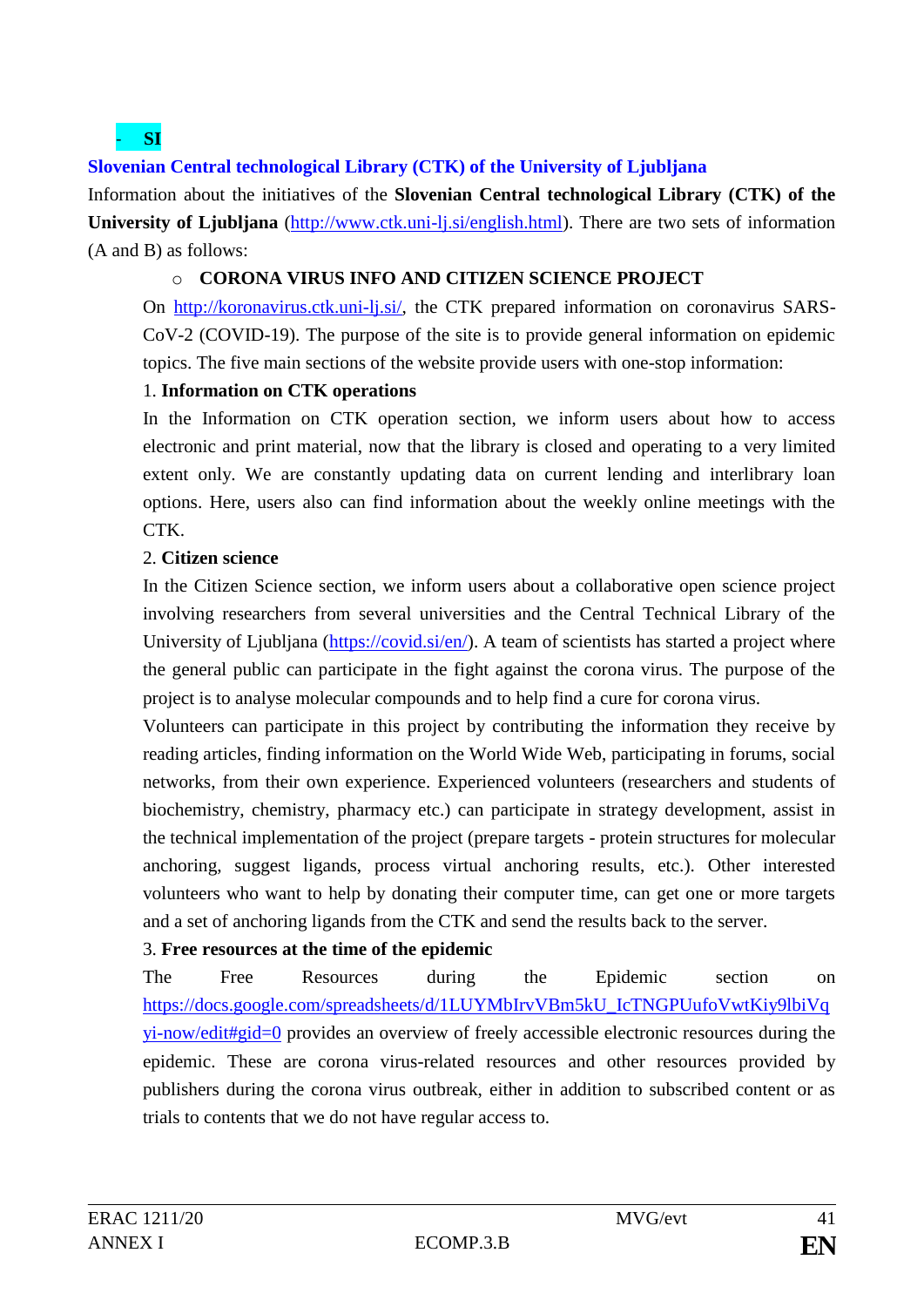### 4. **Up-to-date information and useful information about the coronavirus**

The Up-to-date information and useful information about the corona virus section provides information on how to prevent the spread of infection and how to deal with an infection.

### 5. **Video presentations**

The Video presentations section provides presentations and lectures on the corana virus topic.

## o **CLINICAL KEY (Elsevier)**

Between  $6<sup>th</sup>$  April and  $4<sup>th</sup>$  June, 2020, Slovenian hospitals have free access to Clinical Key [\(https://www.elsevier.com/solutions/clinicalkey\)](https://www.elsevier.com/solutions/clinicalkey). Clinical Key supports healthcare professionals and students as well as pharmacists with the latest evidence across specialties in a variety of formats, including full-text reference books and journals, monographs, drug information, videos, practice guidelines, clinical calculators and more. Clinical Key provides to healthcare staff e-resources for their work. It also includes evidence cases of patient treatments, which helps the users to find the right answers at the right time.

## **Slovenian COVID-19 Data Portal**

The COVID-19 pandemic highlighted the need for the widest possible collaboration between researchers and therefore the need for open research data, open research publications and open software. Slovenia actively joined the initiative of EMBL EBI and the European Commission the European COVID-19 Data Platform [\(www.covid19dataportal.org/\)](www.covid19dataportal.org/) and initiate the Slovenian COVID-19 Data Portal [\(https://covid19dataportal.si/\)](https://covid19dataportal.si/). Setting up, management and maintenance of the Slovenian portal requires the participation of the wider Slovenian research community. The Slovenian COVID-19 Data Portal provides information, instructions, tools and services for researchers who would like to use the Slovenian and European research infrastructure and submit FAIR research data to the European COVID-19 Data Portal. The national COVID-19 Data Platform also integrate research results on COVID-19 at the national level. The national initiative brings together the wider research community and also connects it with citizen science initiatives.

## - **ES**

## **Citizens for low-cost respirators**

In regard to open innovation, there is a citizen movement to develop low-cost breathers/respirators with 3D printing. This news is quite old and in Spanish, if you are interested I can look for more: [https://www.agenciasinc.es/Noticias/Una-plataforma-ciudadana-desarrollara-respiradores-de-bajo](https://www.agenciasinc.es/Noticias/Una-plataforma-ciudadana-desarrollara-respiradores-de-bajo-coste-en-la-crisis-del-COVID-19)[coste-en-la-crisis-del-COVID-19.](https://www.agenciasinc.es/Noticias/Una-plataforma-ciudadana-desarrollara-respiradores-de-bajo-coste-en-la-crisis-del-COVID-19) There are also many initiatives to develop masks, but the innovation is much lower here.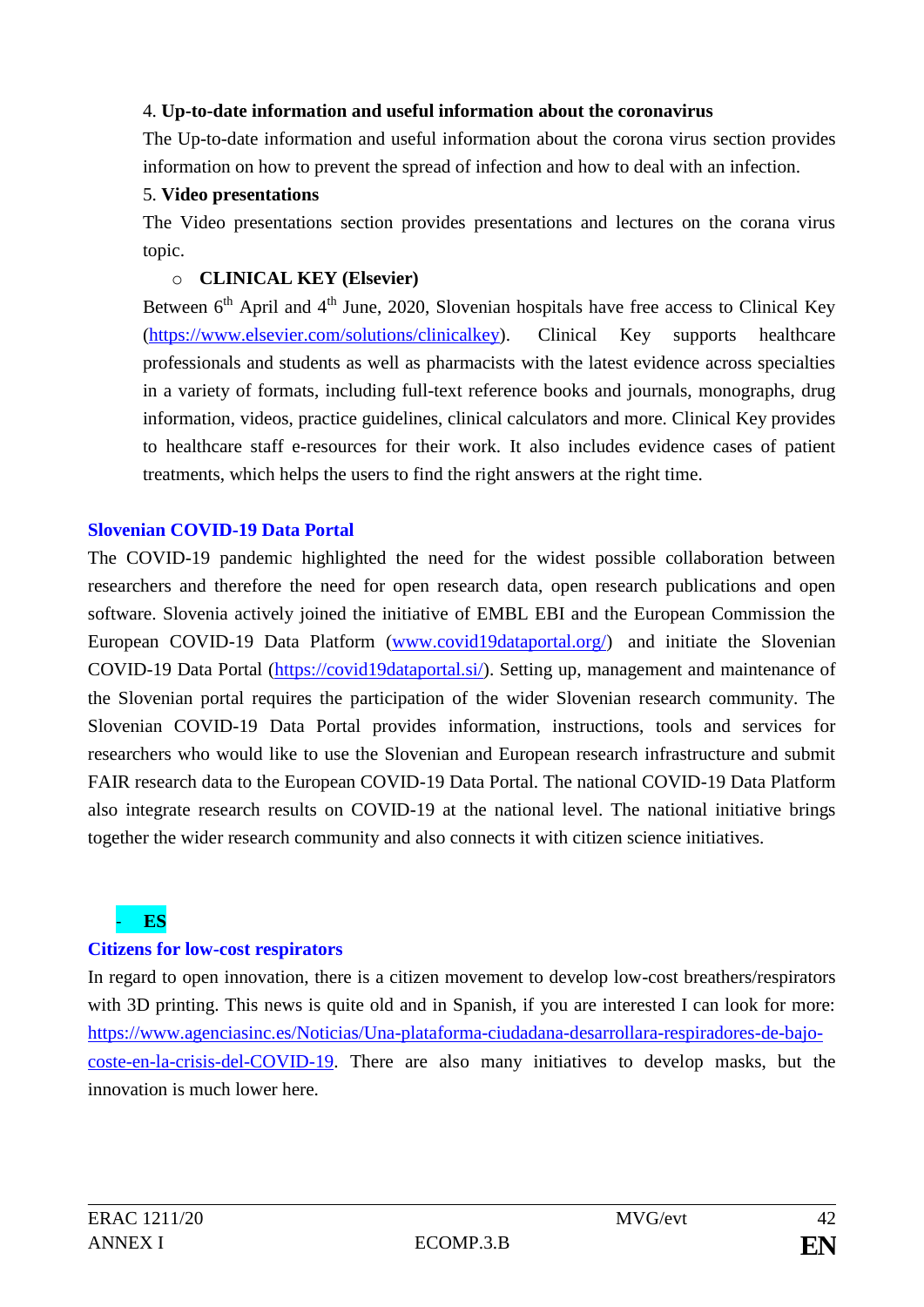### **Ministry of research action on COVID-19**

- o Spanish Ministry of research is developing an open science exercise of transparency through a webpage with the research groups working on COVID (in Spanish): [http://www.ciencia.gob.es/portal/site/MICINN/menuitem.26172fcf4eb029fa6ec7da6901](http://www.ciencia.gob.es/portal/site/MICINN/menuitem.26172fcf4eb029fa6ec7da6901432ea0/?vgnextoid=32ea8640bf1f0710VgnVCM1000001d04140aRCRD) [432ea0/?vgnextoid=32ea8640bf1f0710VgnVCM1000001d04140aRCRD](http://www.ciencia.gob.es/portal/site/MICINN/menuitem.26172fcf4eb029fa6ec7da6901432ea0/?vgnextoid=32ea8640bf1f0710VgnVCM1000001d04140aRCRD)
- o This repository is part of this broader communication initiative at the Ministry: [http://www.ciencia.gob.es/portal/site/MICINN/menuitem.7eeac5cd345b4f34f09dfd1001](http://www.ciencia.gob.es/portal/site/MICINN/menuitem.7eeac5cd345b4f34f09dfd1001432ea0/?vgnextoid=c7d1f84d1c3d0710VgnVCM1000001d04140aRCRD) [432ea0/?vgnextoid=c7d1f84d1c3d0710VgnVCM1000001d04140aRCRD](http://www.ciencia.gob.es/portal/site/MICINN/menuitem.7eeac5cd345b4f34f09dfd1001432ea0/?vgnextoid=c7d1f84d1c3d0710VgnVCM1000001d04140aRCRD)

## - **UK**

## **Diamond protease and fragment data**

The Diamond Light Source is a synchrotron facility that notably investigates protein structures and properties. During the coronavirus pandemic, data have been generated on protein targets and fragments, all of which have been made publicly available.

<https://www.diamond.ac.uk/covid-19/for-scientists/Main-protease-structure-and-XChem.html>

## - **USA**

### **Folding@home service**

It is a distributed computing project for simulating protein dynamics, including the process of protein folding and the movements of proteins implicated in a variety of diseases. It brings together citizen scientists who volunteer to run simulations of protein dynamics on their personal computers. Insights from this data are helping scientists to better understand biology, and providing new opportunities for developing therapeutics.

<https://foldingathome.org/2020/02/27/foldinghome-takes-up-the-fight-against-covid-19-2019-ncov/>

## **MIT Open Source Ventilators**

MIT like other universities has launched a competition for the best open-source ventilator design. Aim is to contribute to alleviate hospital shortages. <http://news.mit.edu/2020/ventilator-covid-deployment-open-source-low-cost-0326>

## **National Center for Advancing Translational Sciences (NCATS)**

The National Center for Advancing Translational Sciences (NCATS) has generated datasets created from the screening of SARS-CoV-2-related assays against FDA-approved drugs and anti-infectious agents.

<https://ncats.nih.gov/>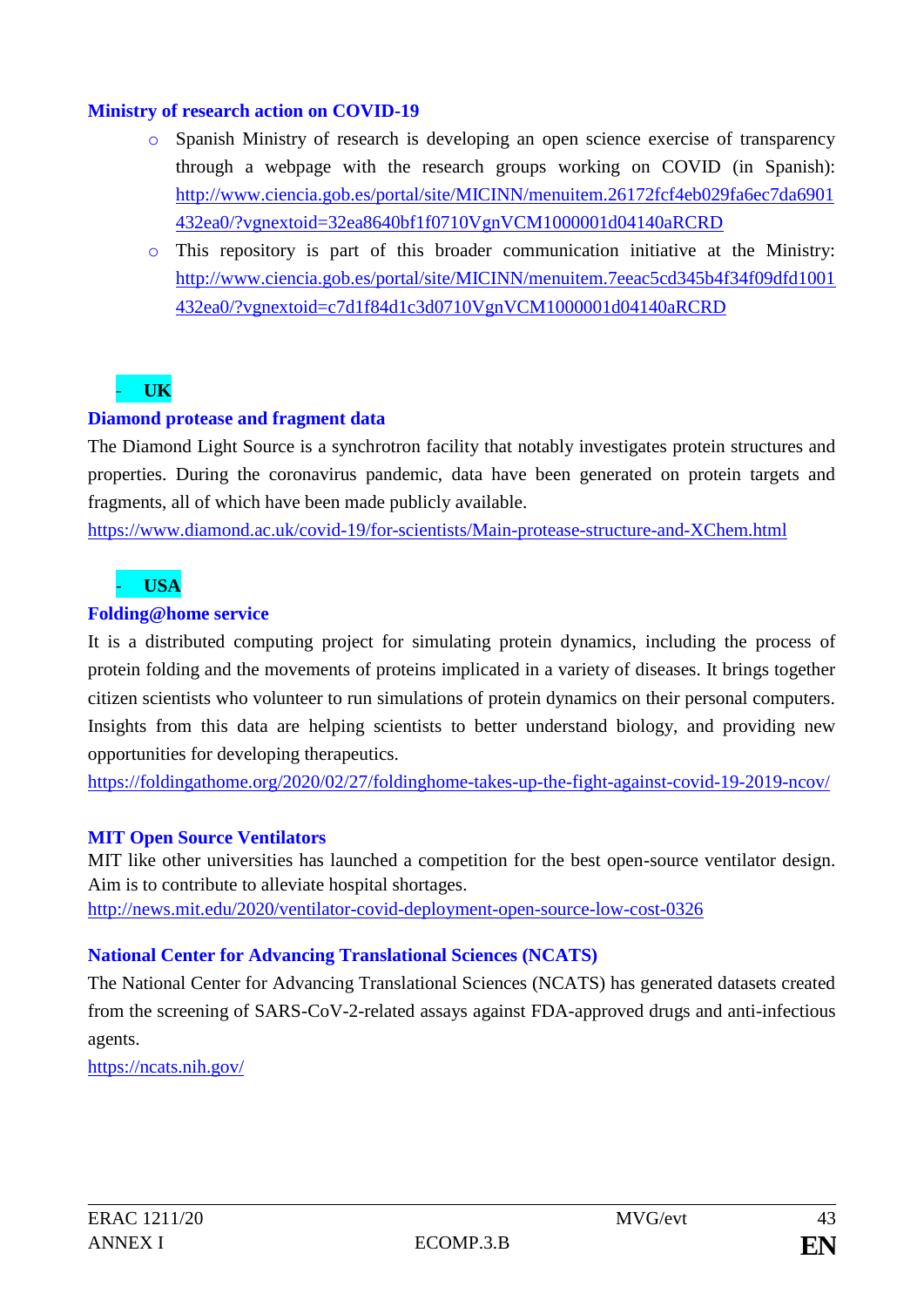## **II. Open Science and Open Innovation initiatives focusing or involving SSH research**

## **1. Publication**

## **1.1. Journals and e-books**

## **1.2. Preprints and discovery platforms**

### - **PsyArXiv**

A free preprint service for the psychological sciences Maintained by [The Society for the Improvement of Psychological Science](http://improvingpsych.org/)

A lot of preprints that relate to COVID-19, like among many others:

Van Bavel et al. (2020) Using social and behavioural science to support COVID-19 pandemic response PsyArcht Preprints [\(https://psyarxiv.com/y38m9\)](https://psyarxiv.com/y38m9)

<https://psyarxiv.com/>

### - **ScienceOPEN** (DE)

ScienceOpen is a discovery platform with interactive features for scholars to enhance their research in the open, make an impact, and receive credit for it.

"On ScienceOpen we have begun to gather publisher collections of coronavirus literature together with a daily update of new preprints and articles in this super collection to highlight the carefully vetted publications produced by some of the world's top academic publishers.

The ScienceOpen platform allows you to search within this growing resource, filter by preprint or open access, sort by date, citation number or Altmetric score. Researchers can share with one click, recommend or review articles to help us all improve this growing body of knowledge."

<https://www.scienceopen.com/collection/Coronavirus>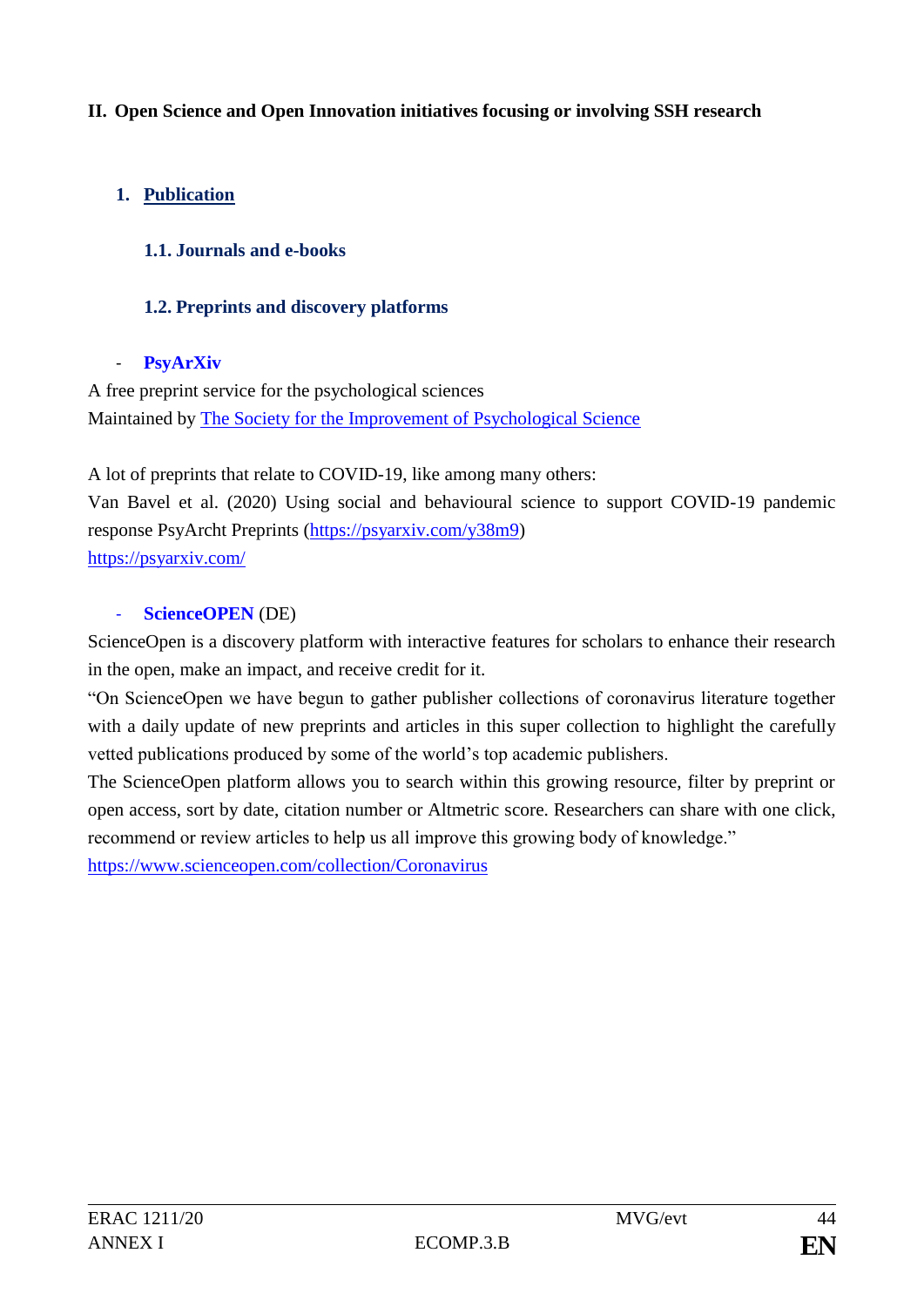## - **SocArXiv**

[SocArXiv,](http://socarxiv.org/) open archive of the social sciences, provides a free, non-profit, open access platform for social scientists to upload working papers, preprints, and published papers, with the option to link data and code.

A lot of preprints relate to COVID-19.

<https://osf.io/preprints/socarxiv>

# **1.3.Open repositories and hubs of COVID-19 literature, including (but not necessarily limited to) Open Access outputs**

### - **COVID-19 - Social Science Research Tracker** (USA)

Maintained by [J. Nathan Matias](https://twitter.com/natematias) (Cornell University, Communication) and [Alex Leavitt](https://twitter.com/alexleavitt) (Facebook Research, Health Integrity).

"Social scientists have an important role during a pandemic. We can do this much better through cooperation. This international list tracks new research about COVID 19, including published findings, pre-prints, projects underway, and projects at least at proposal stage." <https://github.com/natematias/covid-19-social-science-research>

## - **COVID19 - Social Science Research** (DE)

Curated by Flávio Azevedo - University of Jena (IfKW).

[https://docs.google.com/document/d/1Ehuw\\_W8aYPThH33um\\_mLLZ9dKx4W0LXIxxX2](https://docs.google.com/document/d/1Ehuw_W8aYPThH33um_mLLZ9dKx4W0LXIxxX2-g9pjH4/edit) [g9pjH4/edit#](https://docs.google.com/document/d/1Ehuw_W8aYPThH33um_mLLZ9dKx4W0LXIxxX2-g9pjH4/edit)

## - **EGENIS Reading list on COVID-19**

Curated by EGENIS, the centre for study of life sciences at Exeter University [\(http://socialsciences.exeter.ac.uk/sociology/research/sts/egenis/\)](http://socialsciences.exeter.ac.uk/sociology/research/sts/egenis/), with a special focus on the sociological responses/implications of the epidemic. With a diversity of resources beyond scholarly outputs. Reading lists are chosen according to the direction of discussion.

<http://socialsciences.exeter.ac.uk/sociology/research/sts/egenis/coronavirus/>

## - **The Guild reading list** (EU)

Humanities research which is relevant in pandemic times. A reading list of research made by researchers from The Guild, a European network of research universities. <https://www.the-guild.eu/news/2020/humanities-in-pandemic-times.html>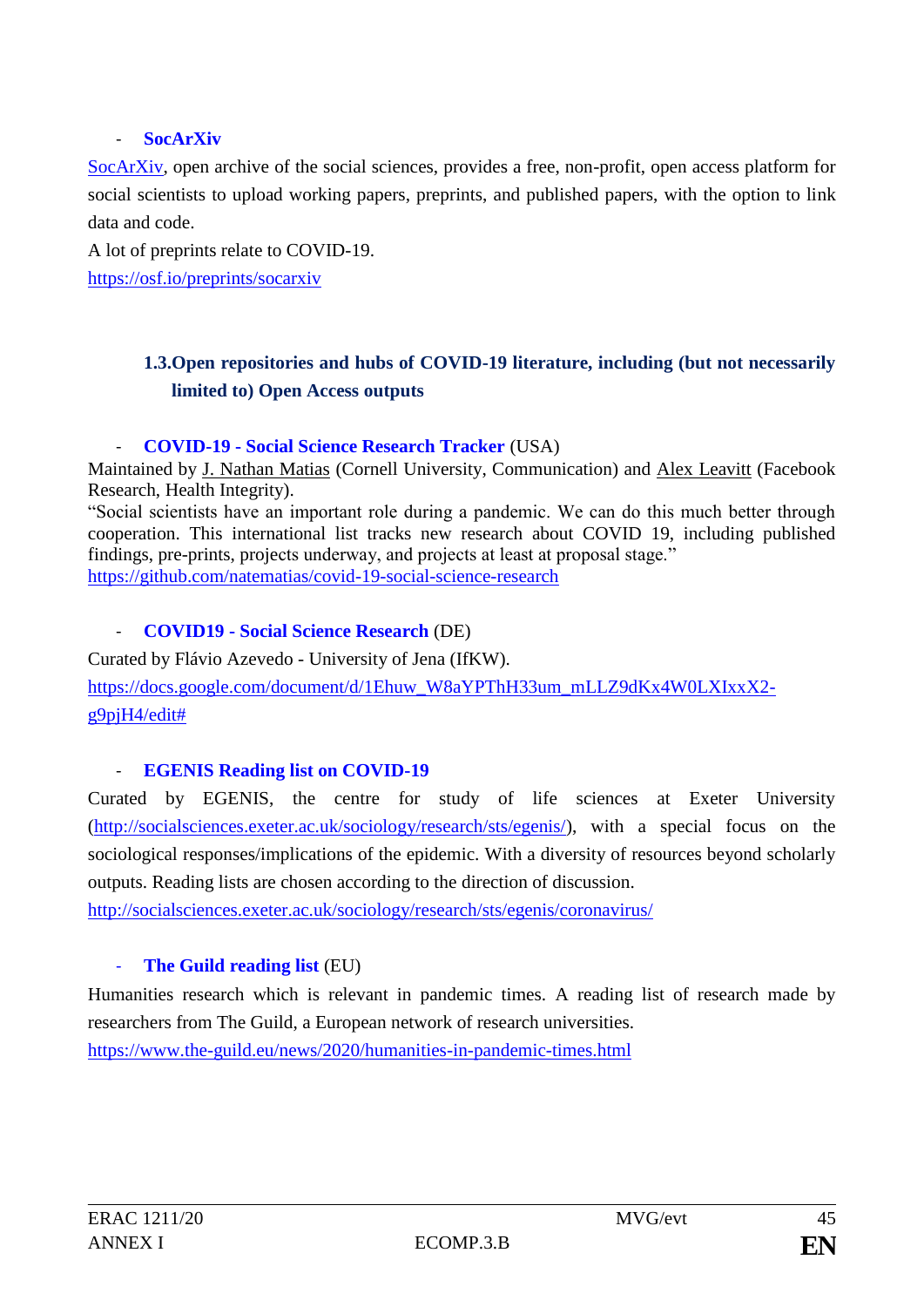## - **INED (Institut national d'études démographiques)** (FR)

Health Crisis and Containment: The Contribution of Demography and Population Sciences

INED's researchers and research engineers are working to provide answers to questions that relate to a broad scope of COVID-19 related issues. The website provides access to research projects that relate to demography, economics, history, geography, sociology, anthropology, statistics, biology and epidemiology. This is to be considered as a first inventory of the research conducted at INED on regard to the pandemic.

https://www.ined.fr/fr/ressources-methodes/etat-de-la-recherche/covid-19/

## - **ISIDORE selection of papers** (FR)

A selection of recent SSH research on the effect of coronaviruses and more broadly epidemics on human societies.

Isidore is a platform and a search engine allowing research and access to digital and digitized data from research in the humanities and social sciences developed by the Huma-Num infrastructure. [https://tinyurl.com/rwmks6n](https://t.co/QCweb5aIq1?amp=1)

# - **Inventory of social science research by the French network of Maison des Sciences Humaines (MSH, Houses of Human Sciences)** (FR)

The House of Human Sciences of Paris-Saclay is committed, in coherence with the orientations of the CNRS and the national network of the MSH, to contribute to the inventory of social science activities on the Covid 19 pandemic and containment, as well as to encourage reflection on their social, economic and spatial impacts.

<http://msh-paris-saclay.fr/shs-face-au-covid-19/>

## - **Open tours inside Museum (in Italian)** (IT)

## - **OPERAS Beyond Covid-19** (FR)

[Beyond Covid-19](https://beyondcovid19.hypotheses.org/about) is an open access reference library of humanities and social sciences research to support the better understanding of the major changes that societies around the world are experiencing as a result of the Covid-19 pandemic.

*Beyond Covid-19* accumulates reading notes which summarize in an accessible way the content of selected publications and further establish their relevance in the current context. The open access reference library is complemented by a [Zotero library](https://www.zotero.org/groups/2473609/beyond_covid-19) where bibliographic references of selected publications are stored.

<https://operas.hypotheses.org/4084>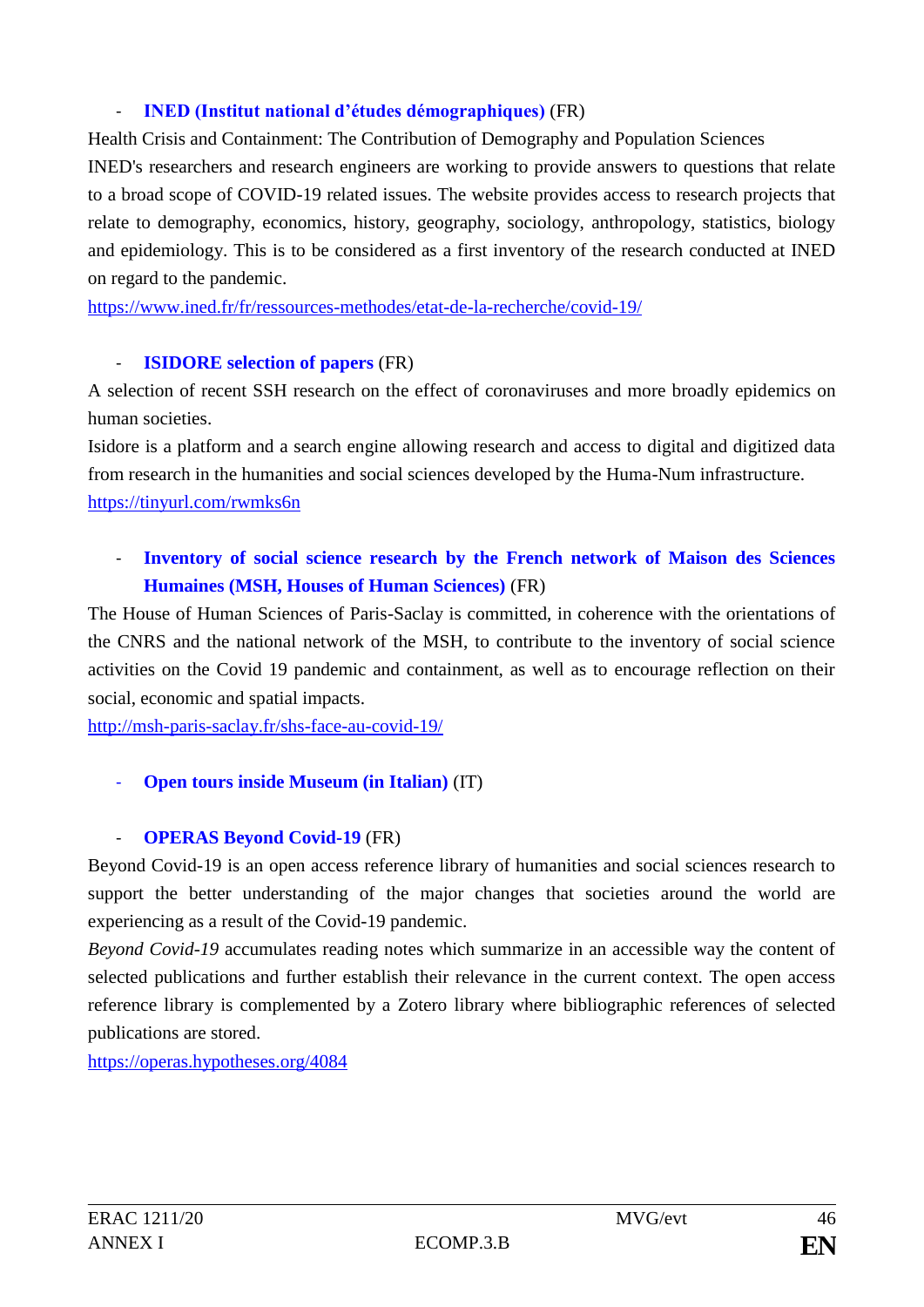## - **Salone del libro di Torino [\(www.salonelibro.it\)](http://www.salonelibro.it/)** (IT)

The event is open with free access to the books

## - *Science as Culture* **STS resources on coronavirus**

Curated by *Science as Culture* Journal [\(https://www.tandfonline.com/toc/csac20/current\)](https://www.tandfonline.com/toc/csac20/current) [https://docs.google.com/spreadsheets/d/1TJjIKBw1OQ21xxRvT4XkOBiSWg6m-eu-](https://docs.google.com/spreadsheets/d/1TJjIKBw1OQ21xxRvT4XkOBiSWg6m-eu-/edit#gid=1003933674) [/edit#gid=1003933674](https://docs.google.com/spreadsheets/d/1TJjIKBw1OQ21xxRvT4XkOBiSWg6m-eu-/edit#gid=1003933674)

### - **The Social Science in Humanitarian Action Platform (UK)**

"The platform aims to establish networks of social scientists with regional and subject expertise to rapidly provide insight, analysis and advice, tailored to demand and in accessible forms, to better design and implement the social and communication dimensions of emergency responses." It includes a website to consolidate open access resources.

Links are also provided to other resource portals and relevant networks. <https://www.socialscienceinaction.org/update-novel-covid-19-outbreak/>

## - **The Syllabus (**<https://the-syllabus.com/>**) essential reading on COVID-19**

A special Covid-19 daily newsletter with a diverse list of articles, podcasts and videos, selected from tens of thousands of international sources – including but not restricted to academic articles available in six languages.

<https://the-syllabus.com/coronavirus-readings/>

## - **World Pandemic Research Network (WPRN)**

The World Pandemic Research Network (WPRN) maintains a searchable global directory of the scientific resources available on the societal and human impacts of the Covid-19 pandemic.

WPRN presents itself as "the first global, real-time directory of research & research resources on the societal and human impacts of the Covid-19 pandemic, supported by scientific societies, networks and institutions worldwide.

[https://wprn.org](https://wprn.org/)

# - **Jochem Zuijderwijk (Centre for Science and Technology Studies of Leiden University)'s list of references beyond biomedical and epidemiological expertise**

<https://leidenmadtrics.nl/articles/broadening-the-perspective-on-covid-19>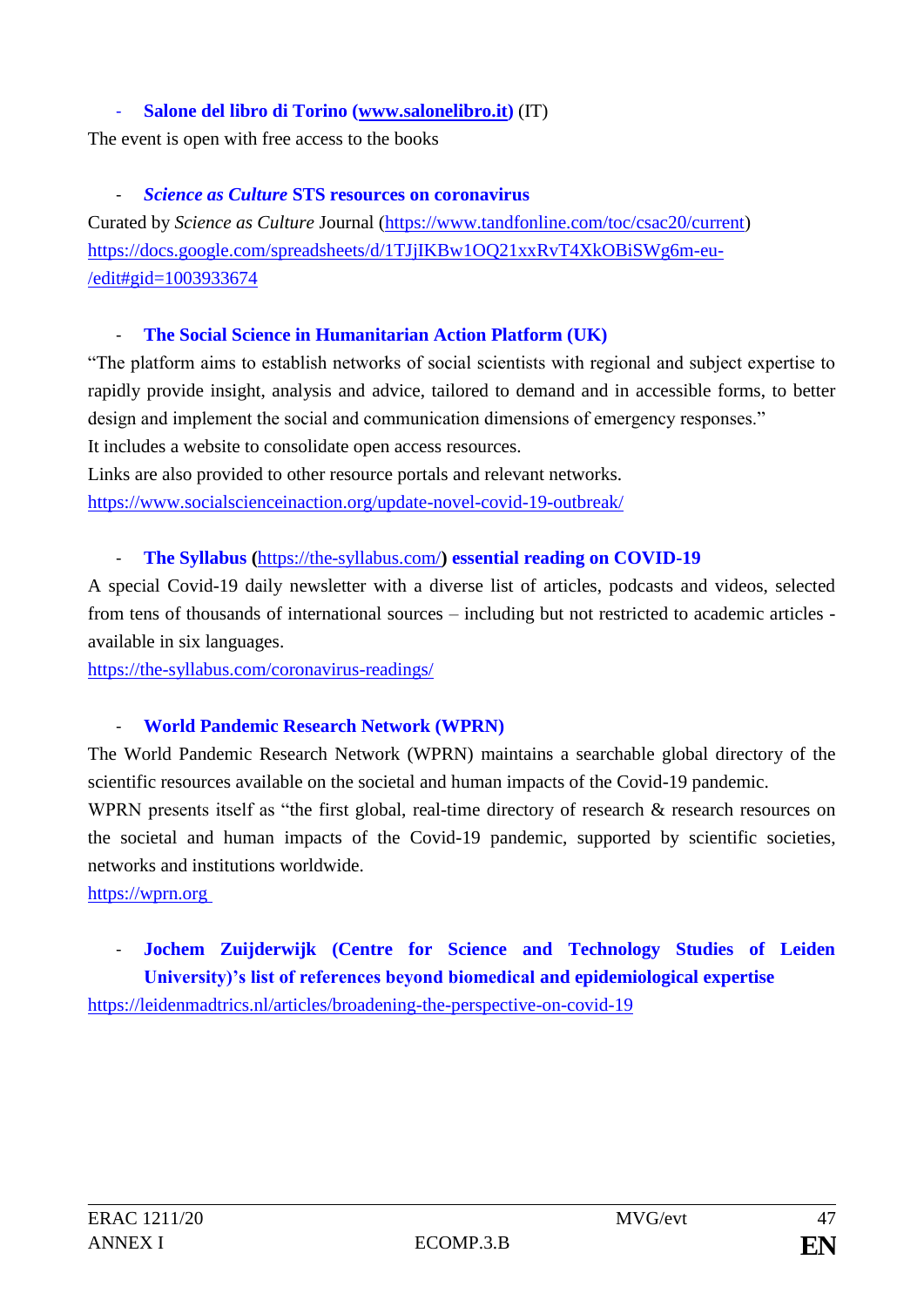## **1.4.Blogging**

## **1.4.1. Individual blogs**

**Paul Jorion** (anthropology, cognitive sciences) (BE)

Paul Jorion (born 22 July 1946 in Brussels) is by training an anthropologist, sociologist with a special interest in the cognitive sciences. He has also written seven books on capitalist economics. <https://www.pauljorion.com/blog/tag/coronavirus/>

**Olivier Klein** (social psychology) (BE) (in French)

<http://nous-et-les-autres.blogspot.com/>

## **Brigitte Nerlich** (science communication) (UK)

Brigitte Nerlich is Emeritus Professor of Science, Language and Society at the University of Nottingham. The blog posts collected here were initially written as part of the Making Science Public project, funded by the Leverhulme Trust. Some posts also dealt with topics related to projects funded by the ESRC, EPSRC, BBSRC and AHRC. Most of these projects are finished now, but Brigitte is continuing to write blog posts on matters relating to current development in science and science communication.

<https://wakelet.com/wake/201b93ed-5f55-46c0-9148-26cb11c4c812>

## **1.4.2. Collective blogs**

Carta Academica (collective of academics, mostly but not exclusively from the SSH, **that wish to engage more in public debates)** (BE)

Collaboration with *Le Soir* (quality newspaper in Belgium) to publish chronicles in Open Access and organize public (on line) debates, notably about social, psychological and economical consequences of the pandemic.

# - **Collective blog from Belgian sociologists about the impact of COVID-19 on society** (BE)

[https://blogs.mediapart.fr/plis/blog/170420/documenter-les-plis-de-covid-19-quelques-notes](https://blogs.mediapart.fr/plis/blog/170420/documenter-les-plis-de-covid-19-quelques-notes-propos-du-coronavirus?utm_source=facebook&utm_medium=social&utm_campaign=Sharing&xtor=CS3-66&fbclid=IwAR2w-6roxM5b_VjIW2lvOH-LnLJSTUN2T0KbRLNuaEXrwP7bvhfhW0mLerk)[propos-du-](https://blogs.mediapart.fr/plis/blog/170420/documenter-les-plis-de-covid-19-quelques-notes-propos-du-coronavirus?utm_source=facebook&utm_medium=social&utm_campaign=Sharing&xtor=CS3-66&fbclid=IwAR2w-6roxM5b_VjIW2lvOH-LnLJSTUN2T0KbRLNuaEXrwP7bvhfhW0mLerk)

[coronavirus?utm\\_source=facebook&utm\\_medium=social&utm\\_campaign=Sharing&xtor=CS3-](https://blogs.mediapart.fr/plis/blog/170420/documenter-les-plis-de-covid-19-quelques-notes-propos-du-coronavirus?utm_source=facebook&utm_medium=social&utm_campaign=Sharing&xtor=CS3-66&fbclid=IwAR2w-6roxM5b_VjIW2lvOH-LnLJSTUN2T0KbRLNuaEXrwP7bvhfhW0mLerk) [66&fbclid=IwAR2w-6roxM5b\\_VjIW2lvOH-LnLJSTUN2T0KbRLNuaEXrwP7bvhfhW0mLerk](https://blogs.mediapart.fr/plis/blog/170420/documenter-les-plis-de-covid-19-quelques-notes-propos-du-coronavirus?utm_source=facebook&utm_medium=social&utm_campaign=Sharing&xtor=CS3-66&fbclid=IwAR2w-6roxM5b_VjIW2lvOH-LnLJSTUN2T0KbRLNuaEXrwP7bvhfhW0mLerk)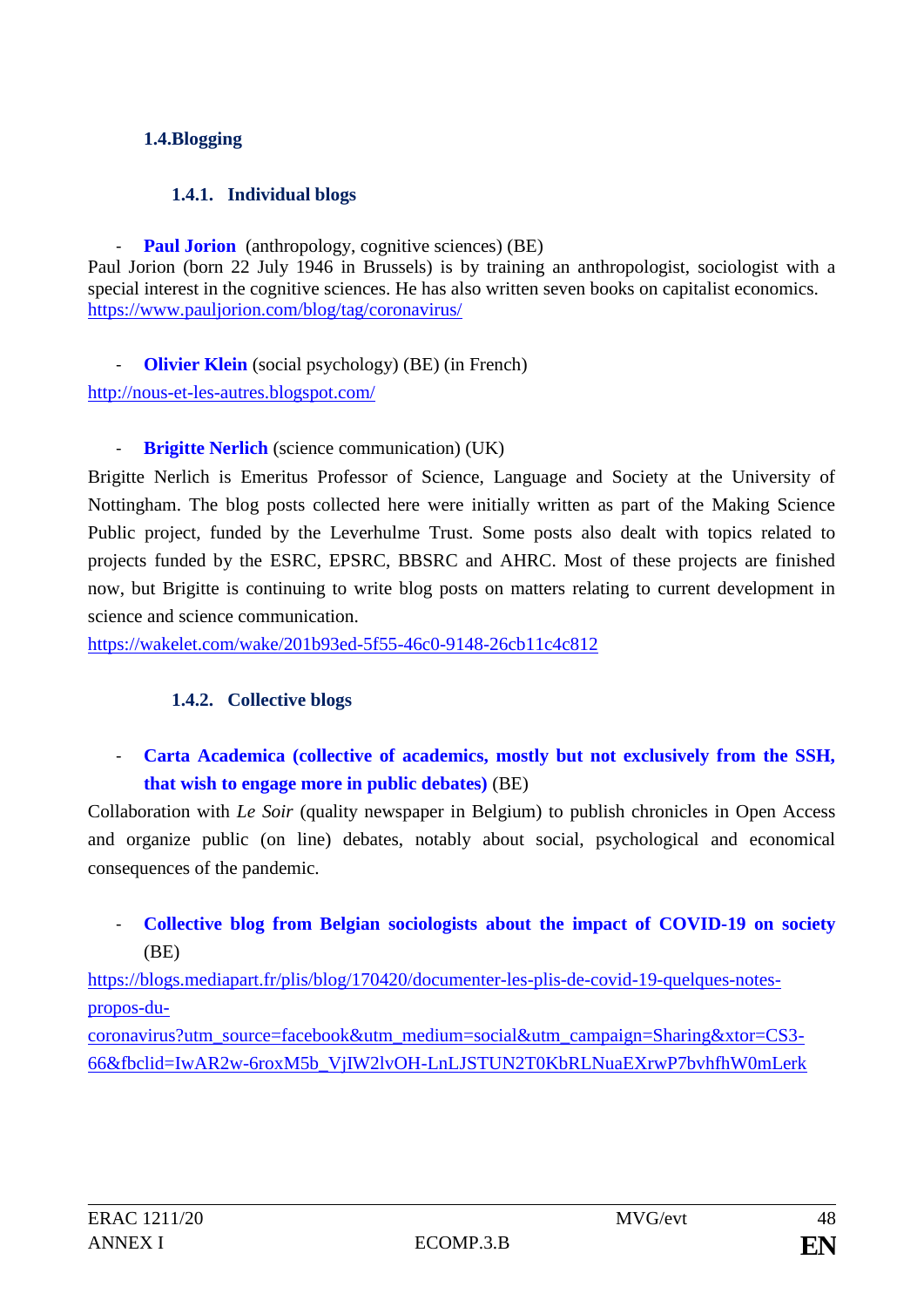## - **CRIA (PT)** (in Portuguese)

CONFINARIA - Etnografias em Tempos de Pandemia is a proposal of CRIA's Science Communication that consists of a collective blog where reflections and experiences about the times lived in the context of a pandemic caused by COVID-19 are shared, and that will serve for future memory and retrospective appreciation of these exceptional times.

The Centro em Rede de Investigação em Antropologia (CRIA) is an inter-university unit that has existed since 2007 as an R&D unit of FCT and was rated Very Good in the international evaluations of R&D Units in 2007 and 2013.

<https://confinaria.hypotheses.org/>

## [The New Teach311 + COVID-19 Collective](https://www.teach311.org/2020/03/31/statement/)

Teach311 + COVID-19 is a collective of educators, researchers, artists, students and survivors spanning disciplinary and linguistic boundaries who study and teach about disasters. Our collaborative process encourages empathetic inquiry into the past, and shares those stories for the future.

<https://www.teach311.org/>

## **1.5.Policy initiatives**

## **2. Other European or international level initiatives**

## - **CESSDA and CLARIN ERICs**

Through their involvement in the H2020 project SSHOC those 2 ERIC Research Infrastructures also have ongoing COVID-19 activities.

## - **CESSDA**

Work on updating the thesauri and ontologies with COVID (related) terminology - this offers all service providers a consistent way for describing the data.

Within CESSDA a special envoy, Helena Laaksone, coordinates on (other) COVID-19 activities.

CESSDA in contact with EOSC-Life/Elixir (Niklas Blomberg) to seek cooperation on COVID-19 data (if the INFRAEOSC-03 proposal gets granted).

In the EOSC Executive Board Workplan CESSDA gives an example on how to build the social science part of the COVID-platform (and to connect with the EMBL one).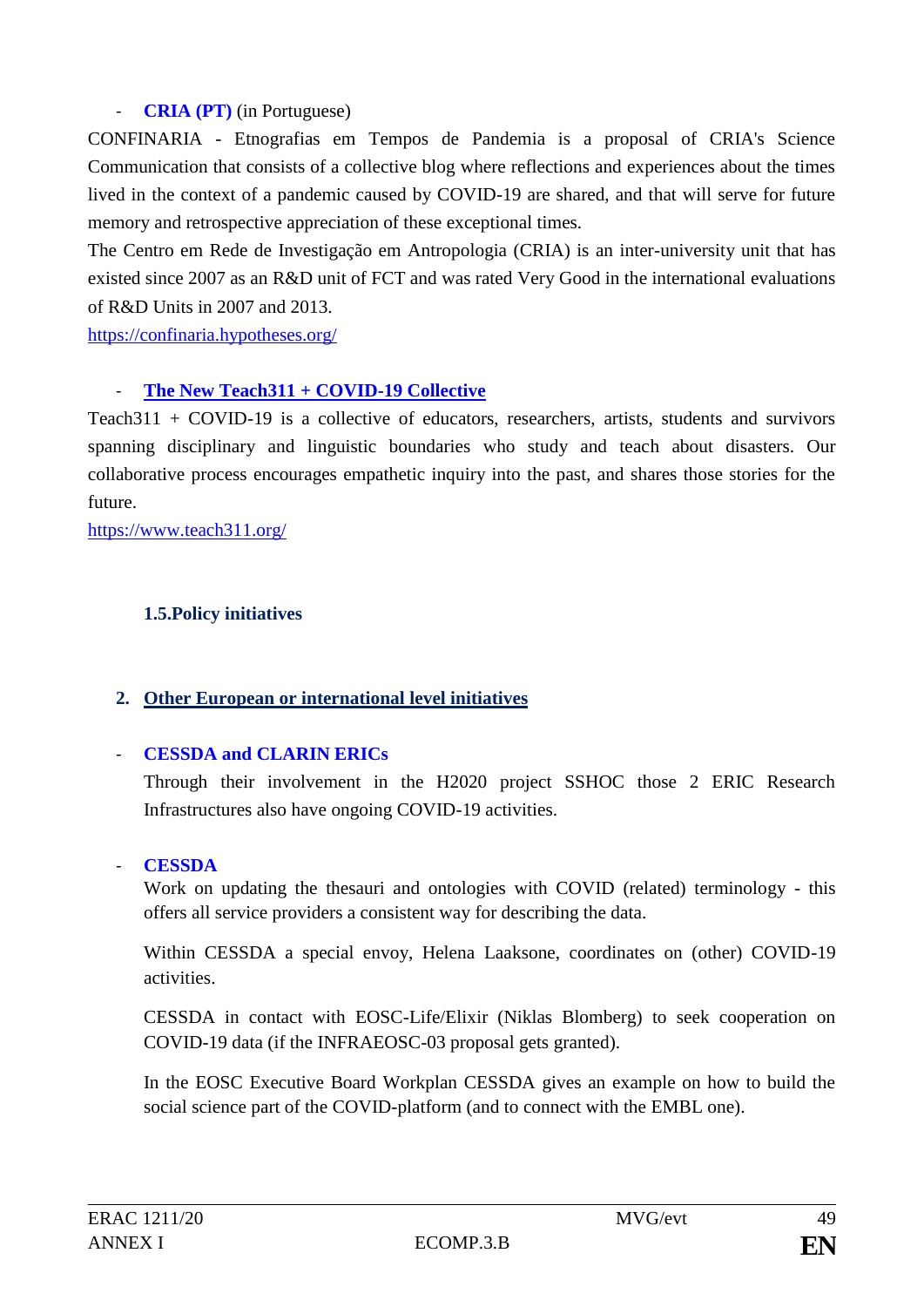ESSurvey, SHARE and other European data surveys, and CESSDA have submitted an EC proposal to set up a survey design platform that would be COVID-proof (and also be much more efficient in general).

### - **CoAct! project**

The CoAct! project (funded in SwafS Citizen science call) is a project focused on Citizen Social Science, that is, methodologies of Citizen Science applied to SSH (Citizen Social Science as a participatory research co-designed and directly driven by citizen group that shares a social concern). In this project, the methodology is applied to Mental Health Care, Youth employment, Environmental Justice and Gender Equality, not specifically COVID issues (it is older than that). But methodology could be scalable.

<https://cordis.europa.eu/project/id/873048>

### - **European Covid-19 Data Platform and Portal**

European COVID-19 Data Platform (see above) intends to link omics and clinical data with relevant SSH data.

### - **European University Institute (EUI) Covid-19 Knowledge Hub**

"The COVID-19 SSH Data Portal is intended to aggregate information, in the form of rich metadata description, about past, current and future datasets produced by the SSH research communities and provide in a first instance basic services like unified search and discovery, thematic browsing, and direct links to the repository landing pages where datasets can be accessed and/or downloaded.

One of the key services that the project intends to develop is the ability to merge datasets from several sources; in keeping with the open-access nature of the portal, both the original data and the source code for the programmes that carry out the merger would be available for download so that researchers can inspect the algorithm used for the merger and make modifications if desired."

<https://covid19.eui.eu/About-the-Data-Portal>

## **SHARE and ESSurvey ERIC**

Work in progress to integrate COVID-19 related modules into the current and coming waves of the SHARE (Survey of Health, Ageing and Retirement in Europe: [http://www.share](http://www.share-project.org/home0.html)[project.org/home0.html\)](http://www.share-project.org/home0.html) and ESSurvey ERIC surveys.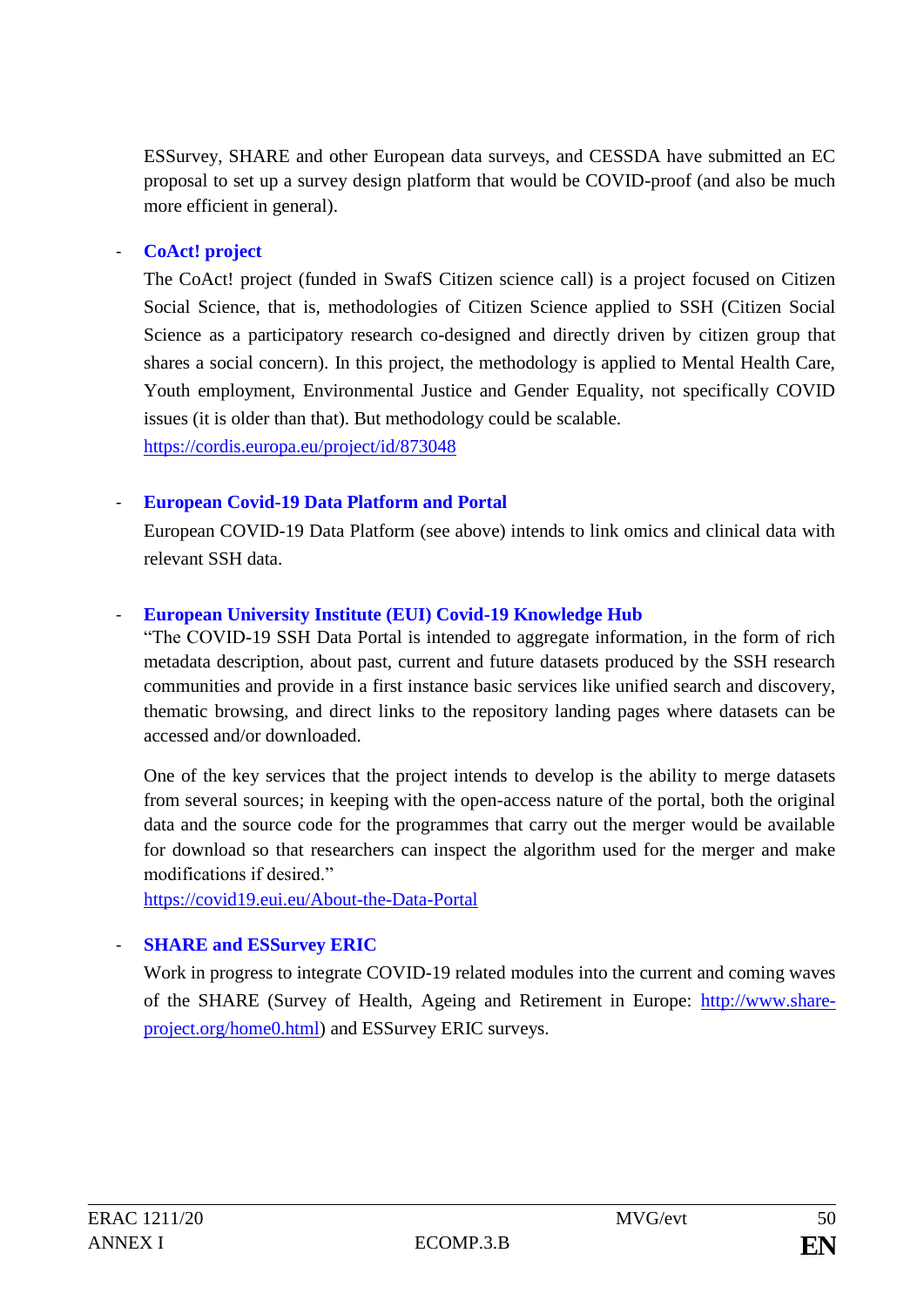### - **UNESCO SSH answer to Covid-19 Crisis (27 April 2020)**

For UNESCO, this COVID crisis is also social because it intensifies pre-existing inequalities. This crisis requires new social knowledge that will enable States to better understand the underlying causes and thus adjust their policy responses.

UNESCO wishes to reaffirm its role as a laboratory of ideas and to support States in their responses by focusing its responses in the social and human sciences (SHS) on four areas: producing SHS knowledge; thinking about the world afterwards; combating discrimination and strengthening the ethical dimension of science.

In addition, UNESCO wants to mobilize youth in the search for solutions through the "Youth are Researchers" Citizen Science initiative. The project will collect and consolidate knowledge and data on, by and with young people around a series of key issues related to the COVID-19 crisis (e.g. inequality and discrimination). The project will examine the impact of the crisis on young people (especially young women - out of school or unemployed as a result of the crisis), and how they affect or trigger resilience. The project developed in collaboration with UNESCO Chairs (from the Universities of Galway - Ireland and Penn State - USA) - will provide a basis for skills development and virtual mobilization of young people for data collection and analysis. The initiative will build on the #YouthOfUNESCO storytelling campaign entitled MY COVID-19 STORY which invites young people to tell their experiences in the context of COVID-19.

## **3. Other national level initiatives**

# - **AT**

## **COVID-19 Social Data Austria**

A spreadsheet of Austrian social science research on the coronavirus pandemic (work in progress) <https://t.co/WmwWSpndUe?amp=1>

## **Everybody for Everybody**

IST Austria starts Corona Diary as Citizen Science Project. The Institute of Science and Technology Austria (IST Austria) is initiating an interdisciplinary Citizen Science project to collate and analyze data on social interactions during the Corona crisis.

<https://ist.ac.at/en/news/ist-austria-starts-corona-diary-as-citizen-science-project/>

[https://openinnovation.gv.at/portfolio/uni-innsbruck-hyve-crowd-crowd-contest-angenehmes-und](https://openinnovation.gv.at/portfolio/uni-innsbruck-hyve-crowd-crowd-contest-angenehmes-und-sicheres-reisen-in-zeiten-von-corona/)[sicheres-reisen-in-zeiten-von-corona/](https://openinnovation.gv.at/portfolio/uni-innsbruck-hyve-crowd-crowd-contest-angenehmes-und-sicheres-reisen-in-zeiten-von-corona/)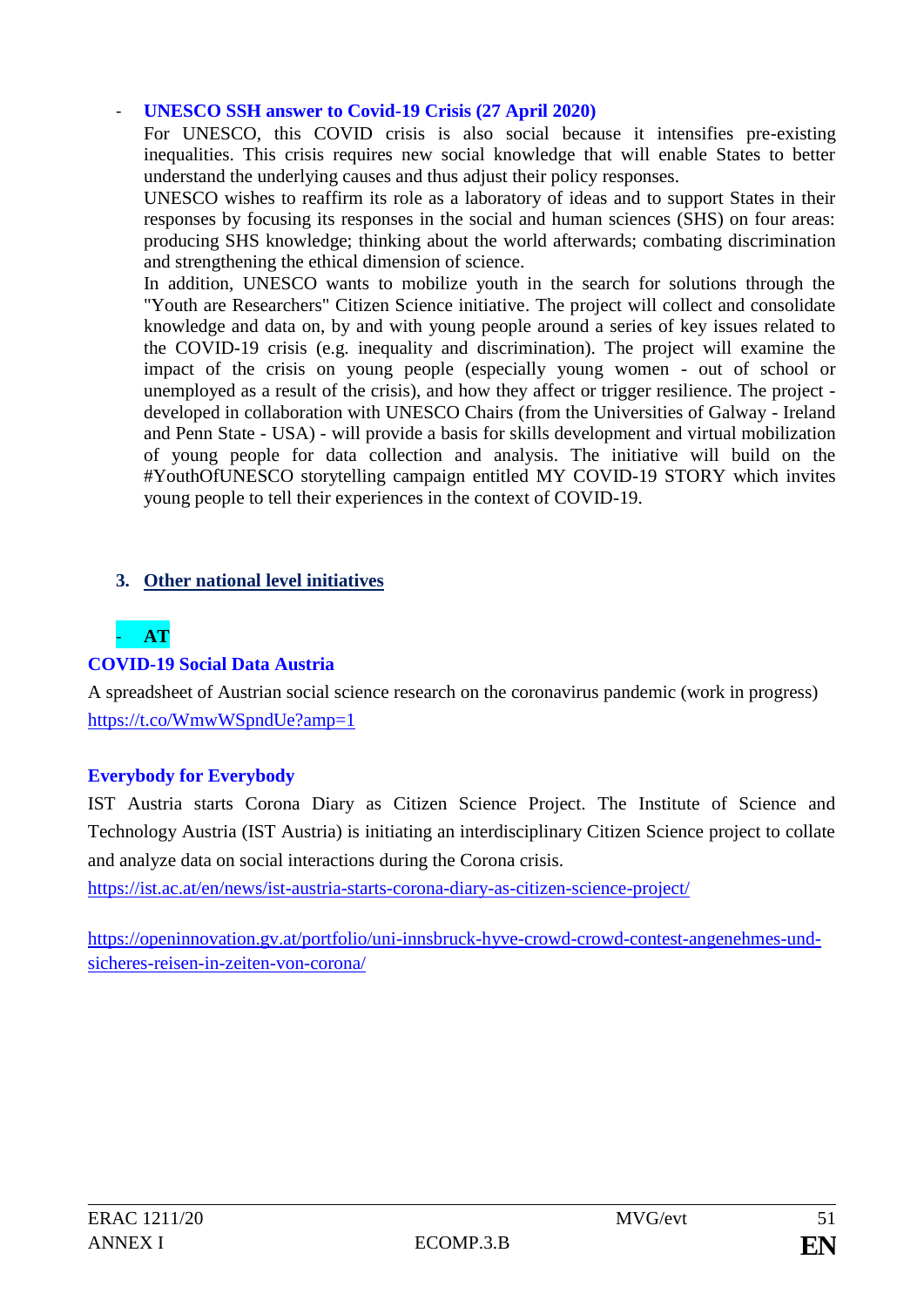## **University of Innsbruck Austrian Tourism Industry** (AU)

University of Innsbruck to find solutions for the Austrian tourism industry to deal with the new Covid-19 situation.

[https://openinnovation.gv.at/portfolio/uni-innsbruck-hyve-crowd-crowd-contest-angenehmes-und](https://openinnovation.gv.at/portfolio/uni-innsbruck-hyve-crowd-crowd-contest-angenehmes-und-sicheres-reisen-in-zeiten-von-corona/)[sicheres-reisen-in-zeiten-von-corona/](https://openinnovation.gv.at/portfolio/uni-innsbruck-hyve-crowd-crowd-contest-angenehmes-und-sicheres-reisen-in-zeiten-von-corona/)

<https://corona.zukunft-tirols.at/contest/151/contribution>

## - **BE**

### **SSH researchers' recommendations on societal exit from lockdown**

A collective of Belgian (both from Wallonia and Flanders) SSH researchers has drafted an openly accessible collection of academic and critical/reflexive original papers on the topic of the COVID-19, specially targeted at policy makers.

[https://07323a85-0336-4ddc-87e4-](https://07323a85-0336-4ddc-87e4-29e3b506f20c.filesusr.com/ugd/860626_731e3350ec1b4fcca4e9a3faedeca133.pdf)

[29e3b506f20c.filesusr.com/ugd/860626\\_731e3350ec1b4fcca4e9a3faedeca133.pdf](https://07323a85-0336-4ddc-87e4-29e3b506f20c.filesusr.com/ugd/860626_731e3350ec1b4fcca4e9a3faedeca133.pdf)

# - **DE**

The SSH community in Germany is eager to contribute to the public debate on Covid-19 from different perspectives: psychological, sociological, historical, data driven…

Here are some links to respective websites:

- o <https://www.gesis.org/gesis-panel/coronavirus-outbreak/call-for-fast-track>
- o <https://www.econbiz.de/eb/en/news/research-in-times-of-corona/>
- o <https://www.wzb.eu/en/research/corona-und-die-folgen>
- o <https://www.ratswd.de/themen/corona-calls>
- o <https://blog.prif.org/reihen/corona-krisen/>
- o [https://dynamore-project.eu/?fbclid=IwAR1iy61UuU4U](https://dynamore-project.eu/?fbclid=IwAR1iy61UuU4U-lSD7_MX44Zh1I3f73ppnXcDObBEfaYocdTrpz2juu8YJlQ)[lSD7\\_MX44Zh1I3f73ppnXcDObBEfaYocdTrpz2juu8YJlQ](https://dynamore-project.eu/?fbclid=IwAR1iy61UuU4U-lSD7_MX44Zh1I3f73ppnXcDObBEfaYocdTrpz2juu8YJlQ)

# - **ES**

## **Monitoring of psychological impact of COVID-19**

Project for real-time monitoring of the psychological impact of the coronavirus crisis on the Spanish population

<http://www.covidaffect.info/>